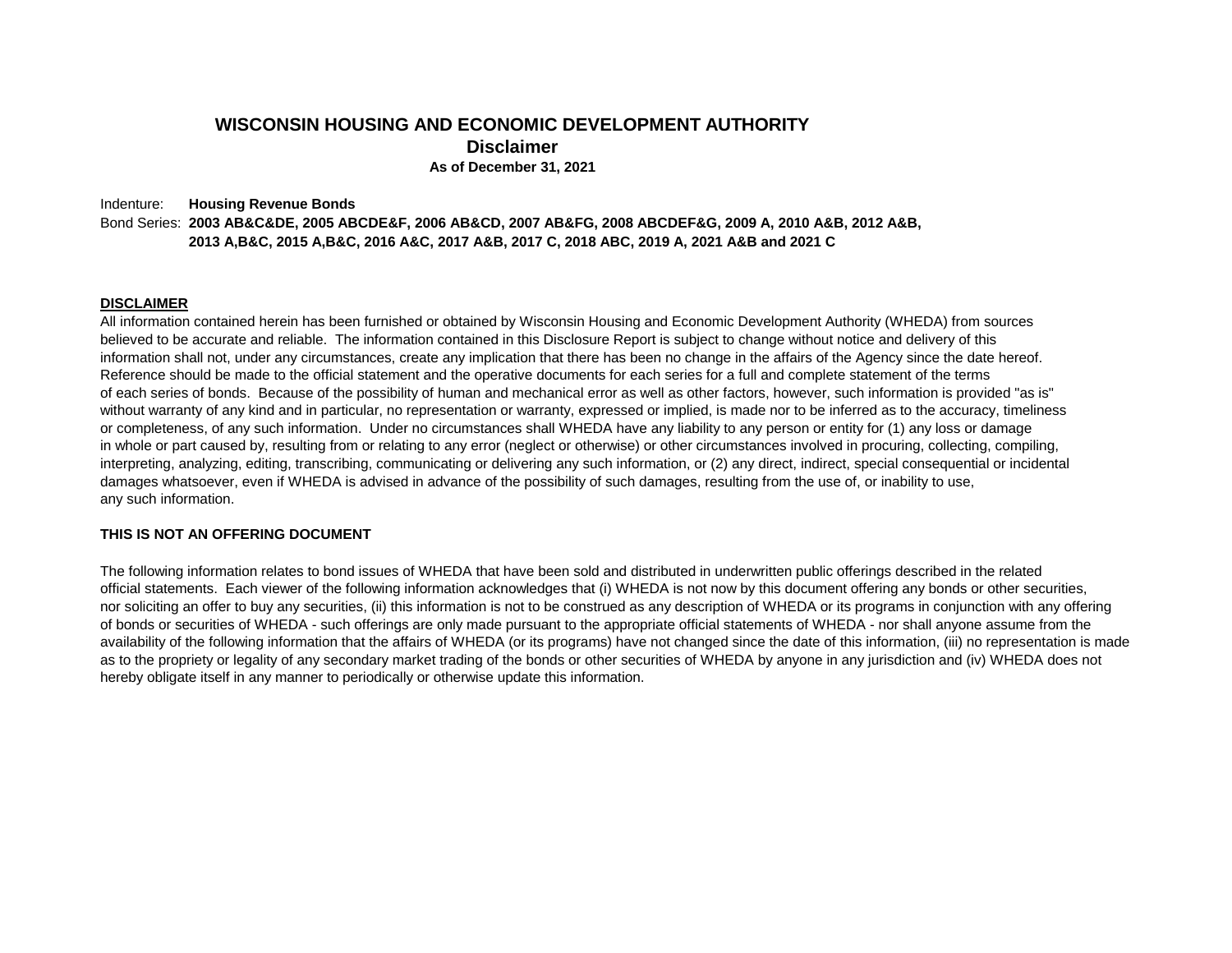## **WISCONSIN HOUSING AND ECONOMIC DEVELOPMENT AUTHORITY**

### **Multifamily Quarterly Disclosure Report**

**As of December 31, 2021**

| Indenture:            | <b>Housing Revenue Bonds</b> |               |             |  |  |  |  |  |
|-----------------------|------------------------------|---------------|-------------|--|--|--|--|--|
|                       | <b>Series</b>                | <b>Series</b> | Final       |  |  |  |  |  |
| <b>Bond Series:</b>   | Date:                        | Sold:         | Redemption: |  |  |  |  |  |
|                       |                              |               |             |  |  |  |  |  |
| 1975 A                | 11/01/75                     | 11/12/75      | 03/01/94    |  |  |  |  |  |
| 1976 A                | 10/01/76                     | 10/14/76      | 03/01/94    |  |  |  |  |  |
| 1977 A                | 04/01/77                     | 04/21/77      | 03/01/94    |  |  |  |  |  |
| 1978 A                | 01/01/78                     | 01/12/78      | 03/01/94    |  |  |  |  |  |
| 1978 B                | 12/01/78                     | 12/21/78      | 03/01/94    |  |  |  |  |  |
| 1980 A                | 08/01/80                     | 09/23/80      | 11/01/95    |  |  |  |  |  |
| 1982 A                | 03/01/82                     | 04/14/82      | 03/01/92    |  |  |  |  |  |
| 1986 A&B              | 09/01/86                     | 10/07/86      | 11/15/99    |  |  |  |  |  |
| 1988 A&B              | 02/01/88                     | 03/11/88      | 11/15/99    |  |  |  |  |  |
| 1989 A, B&C           | 09/01/89                     | 09/28/89      | 11/15/99    |  |  |  |  |  |
| 1992 A                | 01/01/92                     | 01/30/92      | 05/01/07    |  |  |  |  |  |
| 1992 B, C&D           | 04/01/92                     | 04/29/92      | 09/01/02    |  |  |  |  |  |
| 1993 A&B              | 10/01/93                     | 10/28/93      | 01/17/06    |  |  |  |  |  |
| 1993 C                | 12/01/93                     | 01/05/94      | 03/01/06    |  |  |  |  |  |
| 1995 A&B              | 07/01/95                     | 08/08/95      | 01/17/06    |  |  |  |  |  |
| 1998 A, B&C           | 02/01/98                     | 02/26/98      | 11/1/2018   |  |  |  |  |  |
| 1999 A&B              | 10/07/99                     | 11/10/99      | 02/01/11    |  |  |  |  |  |
| 2000 A&B              | 09/12/00                     | 09/19/00      | 07/07/08    |  |  |  |  |  |
| 2002 ABCDEFGH&I       | 04/25/02                     | 05/21/02      | 03/01/15    |  |  |  |  |  |
| 2003 AB&C&DE          | 12/08/03                     | 12/23/03      |             |  |  |  |  |  |
| 2005 A, B, C, D, E&F  | 11/23/05                     | 12/14/05      |             |  |  |  |  |  |
| <b>2006 AB&amp;CD</b> | 12/07/06                     | 12/14/06      |             |  |  |  |  |  |
| 2007 AB&CDE&FG        | 12/12/07                     | 12/19/07      |             |  |  |  |  |  |
| 2008 ABCDEFG          | 05/29/08                     | 06/04/08      |             |  |  |  |  |  |
| 2009 A                | 12/23/09                     | 12/30/09      |             |  |  |  |  |  |
| 2010 A&B              | 12/15/10                     | 12/22/10      |             |  |  |  |  |  |
| 2012 A&B              | 01/24/12                     | 01/27/12      |             |  |  |  |  |  |
| 2012 C                | 06/08/12                     | 06/14/12      | 09/01/15    |  |  |  |  |  |
| 2013 ABC              | 06/12/13                     | 06/26/13      |             |  |  |  |  |  |
| 2015 ABC              | 11/19/15                     | 11/30/15      |             |  |  |  |  |  |
| 2016 AC               | 12/12/16                     | 12/22/16      |             |  |  |  |  |  |
| 2017 AB               | 11/29/17                     | 12/21/17      |             |  |  |  |  |  |
| 2017 C                | 12/14/17                     | 12/21/17      |             |  |  |  |  |  |
| 2018 ABC              | 12/07/18                     | 12/20/18      |             |  |  |  |  |  |
| 2019 A                | 11/15/19                     | 12/04/19      |             |  |  |  |  |  |
| 2020 A                | 12/07/20                     | 12/23/20      | 09/01/21    |  |  |  |  |  |
| 2021 A&B              | 05/05/21                     | 05/18/21      |             |  |  |  |  |  |
| 2021 C                | 12/02/21                     | 12/15/21      |             |  |  |  |  |  |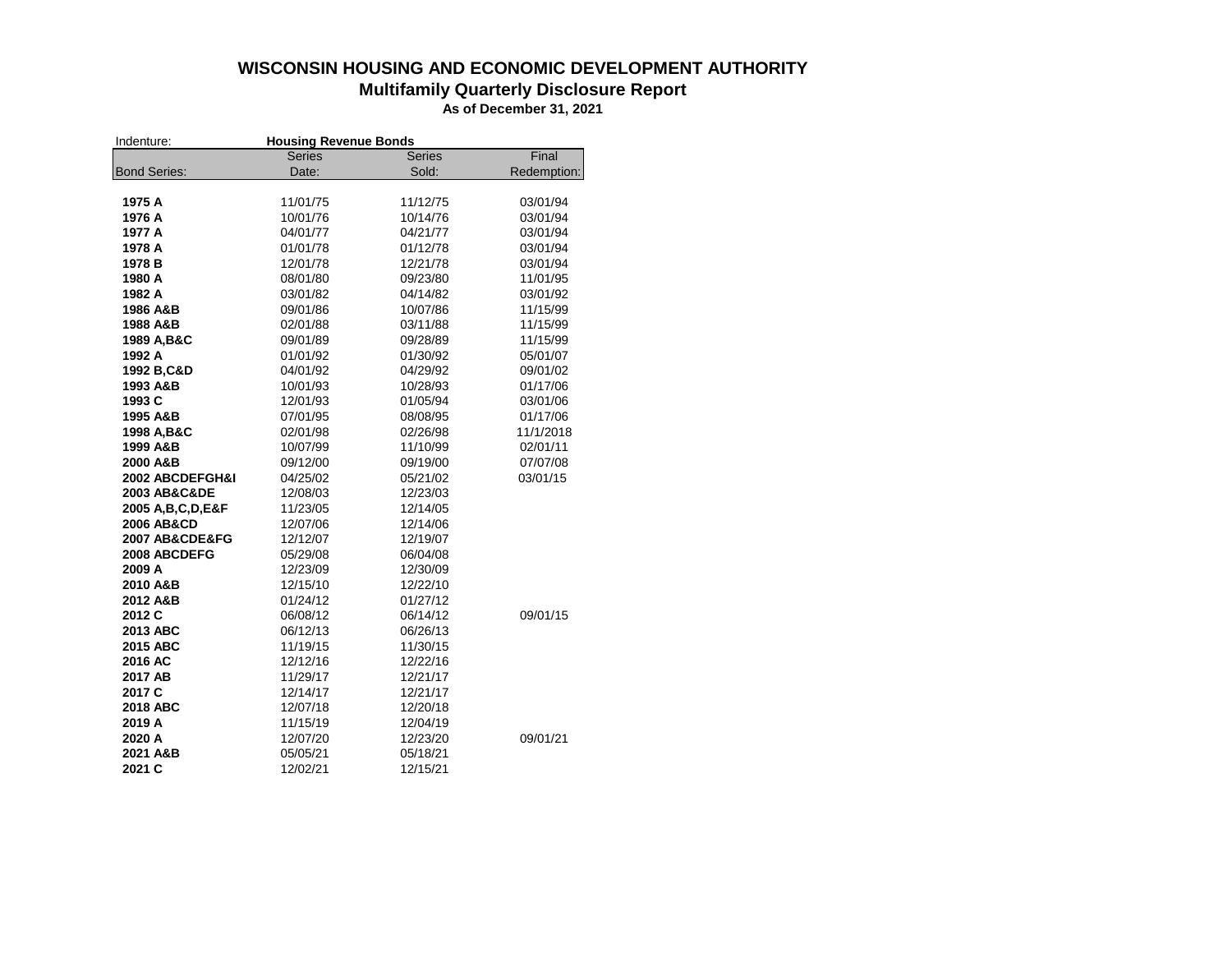# **WISCONSIN HOUSING AND ECONOMIC DEVELOPMENT AUTHORITY Agency and Trustee Contacts**

**As of December 31, 2021**

### **Trustee: Agency:**

Wells Fargo Bank, N.A. WHEDA **Corporate Trust Services P.O Box 1728** MAC Z3094-060 Madison, WI 53701-1728 1 Independent Drive, Suite#620 Jacksonville, FL 32202

|               | <b>Contact:</b> Richard Hann              | Contact:      | Gwenn Kromke             |
|---------------|-------------------------------------------|---------------|--------------------------|
|               | <b>Account Management, Vice President</b> |               | <b>Financial Analyst</b> |
| <b>Phone:</b> | (904) 351-7255                            | <b>Phone:</b> | (608) 267-1097           |
| <b>FAX:</b>   | (904) 351-7266                            | <b>FAX:</b>   | (608) 267-1099           |
|               |                                           | Email:        | gwenn.kromke@wheda.com   |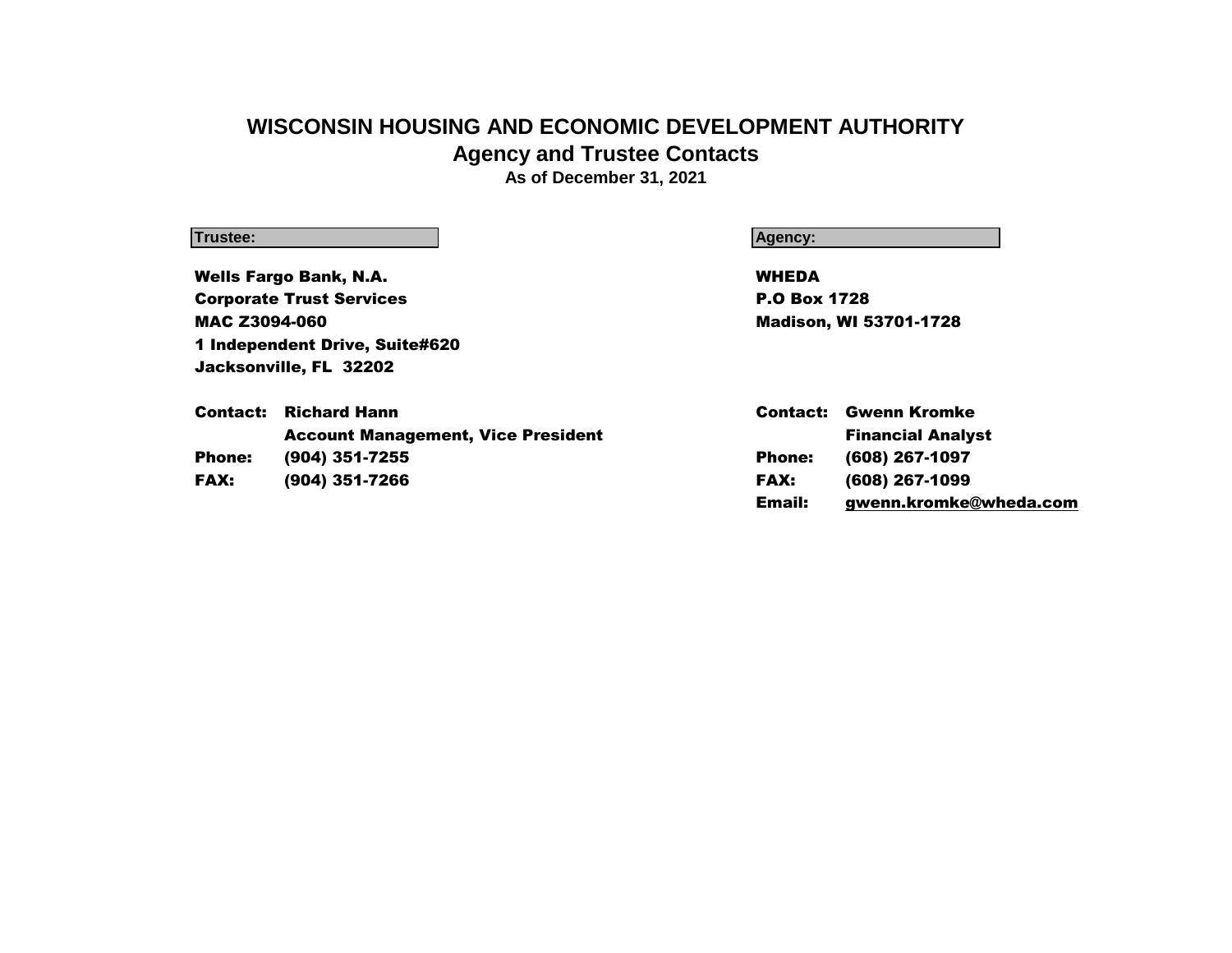# **WISCONSIN HOUSING AND ECONOMIC DEVELOPMENT AUTHORITY Bonds, Loans Outstanding and Status of Any Lendable Funds**

|                         |                          |                | Outstanding    | Undisbursed/Committed<br><b>Bond Proceeds</b> | Uncommitted<br><b>Bond Proceeds</b> |
|-------------------------|--------------------------|----------------|----------------|-----------------------------------------------|-------------------------------------|
|                         |                          | # of Loans     | Mortgage       | and                                           | and                                 |
| <b>Series</b>           | <b>Bonds Outstanding</b> | Outstanding    | <b>Balance</b> | <b>Excess Revenues</b>                        | <b>Excess Revenues</b>              |
|                         |                          |                |                |                                               |                                     |
| <b>2018 ABC</b>         | 735,000                  | 4              | 1,322,368      | 0                                             | 903,728                             |
| <b>2005 ABCDE&amp;F</b> | 68,220,000               | 89             | 92,635,261     |                                               | 44,711,873                          |
| <b>2006 AB&amp;CD</b>   | 5,370,000                | 3              | 4,944,646      |                                               | 153,223                             |
| 2007 AB&CDE&FG          | 14,085,000               |                | 23,129,107     |                                               |                                     |
| 2008 ABCDEF&G           | 5,480,000                |                | 3,488,659      |                                               |                                     |
| 2009 A                  | 8,350,000                |                | 6,776,369      |                                               |                                     |
| 2010 A&B                | 13,200,000               | 11             | 13,580,273     |                                               |                                     |
| 2012 A&B                | 48,625,000               | 2              | 45,437,803     |                                               |                                     |
| 2013 ABC                | 2,550,000                | 12             | 6,769,286      |                                               |                                     |
| 2015 ABC                | 42,250,000               | 3              | 19,032,394     |                                               |                                     |
| 2016 AC                 | 14,540,000               | 8              | 14,482,908     |                                               |                                     |
| 2017 AB                 | 72,150,000               | 10             | 69,592,822     |                                               |                                     |
| 2017 C                  | 14,255,000               | $\overline{c}$ | 12,111,893     |                                               |                                     |
| <b>2018 ABC</b>         | 96,320,000               | 11             | 67,765,380     |                                               |                                     |
| 2019 A                  | 138,160,000              | 18             | 99,275,495     | 6,377,261                                     |                                     |
| 2021 A&B                | 156,375,000              | 12             | 24,661,058     | 123,397,704                                   |                                     |
| 2021 C                  | 94,510,000               | 0              |                | 87,820,338                                    |                                     |
| <b>Excess Revenues</b>  | 0                        | 57             | 116,657,953    | ŋ                                             |                                     |
| <b>Totals</b>           | 795,175,000              | 251            | 621,663,674    | 217,595,303                                   | 45,768,824                          |

**As of December 31, 2021**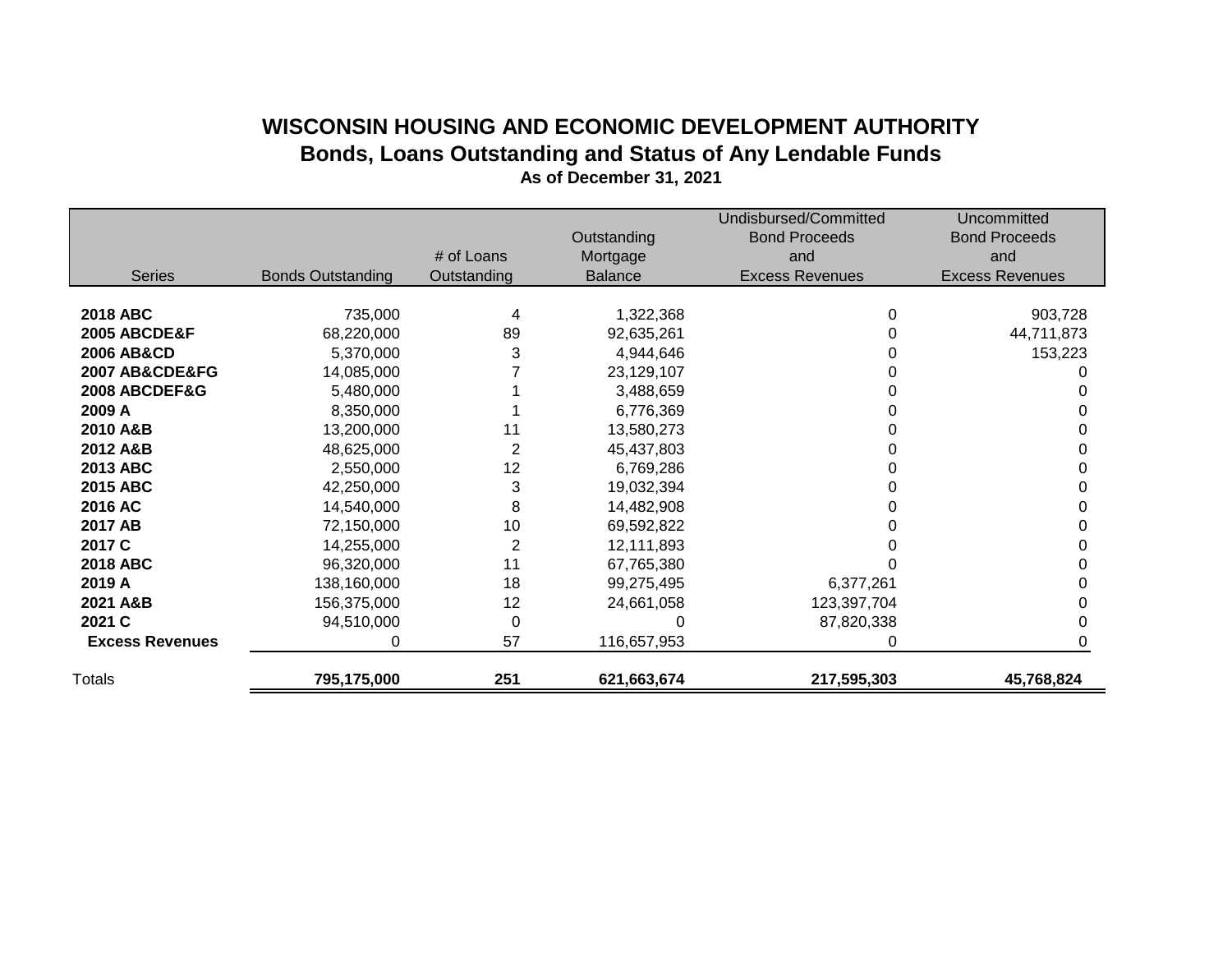# **WISCONSIN HOUSING AND ECONOMIC DEVELOPMENT AUTHORITY Developments in Monetary Default**

**As of December 31, 2021**

|                             | Outstanding    | Outstanding             |             |            |
|-----------------------------|----------------|-------------------------|-------------|------------|
|                             | Mortgage       | Balance of Loans in     | Outstanding | # of Days  |
| <b>Series</b>               | <b>Balance</b> | <b>Monetary Default</b> | Arrearages  | Delinquent |
|                             |                |                         |             |            |
| <b>2003 AB&amp;C&amp;DE</b> | 1,322,368      |                         |             |            |
| 2019 A                      | 92,635,261     |                         |             |            |
| <b>2006 AB&amp;CD</b>       | 4,944,646      |                         |             |            |
| 2007 AB&CDE&FG              | 23,129,107     |                         |             |            |
| 2008 AB&CDE&FG              | 3,488,659      |                         |             |            |
| 2009 A                      | 6,776,369      |                         |             |            |
| 2010 A&B                    | 13,580,273     |                         |             |            |
| 2012 A&B                    | 45,437,803     |                         |             |            |
| 2013 ABC                    | 6,769,286      |                         |             |            |
| <b>2015 ABC</b>             | 19,032,394     |                         |             |            |
| 2016 AC                     | 14,482,908     |                         |             |            |
| 2017 AB                     | 69,592,822     |                         |             |            |
| 2017 C                      | 12,111,893     |                         |             |            |
| <b>2018 ABC</b>             | 67,765,380     |                         |             |            |
| 2019 A                      | 99,275,495     |                         |             |            |
| 2021 A&B                    | 24,661,058     |                         |             |            |
| 2021 C                      | 0              |                         |             |            |
| <b>Excess Revenues</b>      | 116,657,953    |                         |             |            |
| Totals                      | 621,663,674    | Λ                       | Λ           |            |
|                             |                |                         |             |            |

**FOOTNOTE: WHEDA currently has \$18.2 million of Multifamily Loans in forbearance due to COVID-19. These loans are not considered delinquent.**

### **Real Estate Owned Loans**

**As of December 31, 2021**

| <b>Series</b>          | Outstanding<br>Mortgage<br>at Default | Escrow<br><b>Balance</b> | Total<br><b>REO</b><br><b>Balance</b> |
|------------------------|---------------------------------------|--------------------------|---------------------------------------|
| <b>Excess Revenues</b> |                                       |                          | 0                                     |
| Totals                 |                                       |                          | 0                                     |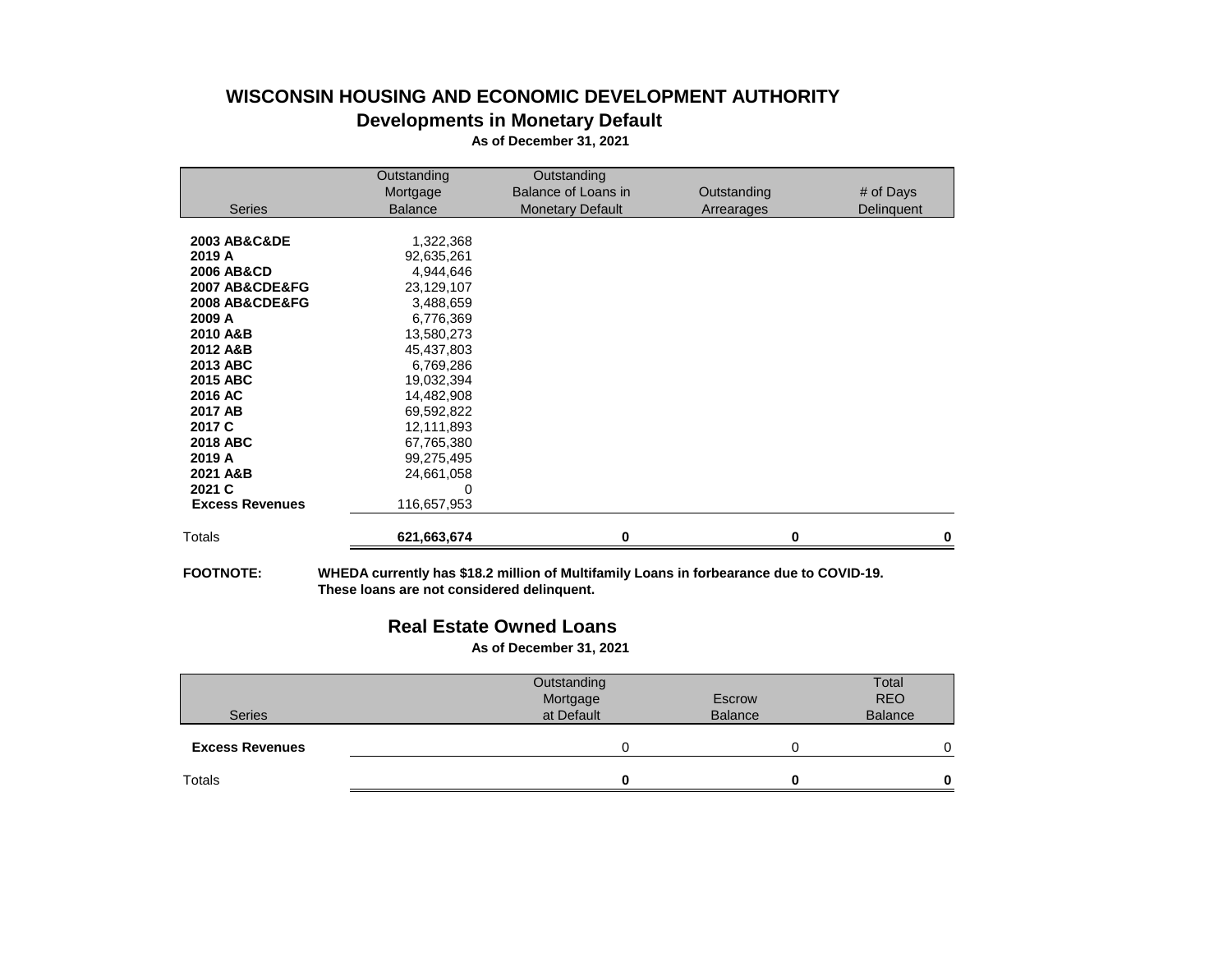#### **WISCONSIN HOUSING AND ECONOMIC DEVELOPMENT AUTHORITY Investments As of December 31, 2021**

Indenture: **Housing Revenue Bonds**

Bond Series: **2003 AB&C&DE, 2005 ABCDE&F, 2006 AB&CD, 2007 AB&FG, 2008 ABCDEF&G, 2009 A, 2010 A&B, 2012 A&B, 2013 A,B&C, 2015 A,B&C, 2016 A&C, 2017 A&B, 2017 C, 2018 ABC, 2019 A, 2021 A&B and 2021 C** 

|                           | Investment                  | Investment         | Rate of          | <b>Maturity</b>          |
|---------------------------|-----------------------------|--------------------|------------------|--------------------------|
| Fund                      | Type                        | Amount             | Investment       | Date                     |
|                           |                             |                    |                  |                          |
| <b>General Reserve</b>    | Cash<br><b>Money Market</b> | 0<br>130,017,348   | N/A<br>0.030%    | 12/31/2021<br>12/31/2021 |
|                           |                             |                    |                  |                          |
| <b>Fund Total</b>         |                             | 130,017,348        |                  |                          |
| <b>Revenue Fund</b>       | <b>Money Market</b>         | 1,566,284          | 0.030%           | 12/31/2021               |
| <b>Fund Total</b>         |                             | 1,566,284          |                  |                          |
| <b>Capital Reserve</b>    | Cash                        | 4,375              | N/A              | 12/31/2021               |
|                           | <b>Money Market</b>         | 29,759,423         | 0.030%           | 12/31/2021               |
|                           | <b>Invest Agreement</b>     | 848,687            | 4.635%           | 12/1/2036                |
|                           | <b>Invest Agreement</b>     | 6,417,539          | 1.826%           | 8/15/2022                |
|                           | <b>Invest Agreement</b>     | 3,504,802          | 1.277%           | 5/15/2024                |
|                           | <b>Invest Agreement</b>     | 3,685,000          | 0.227%           | 6/15/2024                |
|                           | <b>FNMA</b>                 | 209,881            | 4.000%           | 3/1/2047                 |
|                           | <b>FNMA</b>                 | 102,984            | 3.500%           | 3/1/2047                 |
|                           | <b>FNMA</b>                 | 201,625            | 3.500%           | 3/1/2047                 |
|                           | <b>FNMA</b>                 | 2,046,277          | 3.000%           | 8/1/2046                 |
|                           | <b>FNMA</b>                 | 1,543,213          | 3.000%           | 9/1/2046                 |
|                           | <b>FNMA</b>                 | 1,401,522          | 3.000%           | 9/1/2046                 |
|                           | <b>FNMA</b>                 | 436,005            | 3.000%           | 10/1/2046                |
|                           | <b>FNMA</b>                 | 774,244            | 3.000%           | 10/1/2046                |
|                           | <b>FNMA</b>                 | 480,774            | 3.000%<br>3.000% | 10/1/2046<br>2/1/2047    |
|                           | <b>FNMA</b><br><b>FNMA</b>  | 463,848<br>273,861 | 3.000%           | 2/1/2047                 |
|                           | <b>FNMA</b>                 | 1,161,909          | 3.000%           | 2/1/2051                 |
|                           | <b>FNMA</b>                 | 1,025,797          | 3.000%           | 9/1/2051                 |
|                           | <b>FNMA</b>                 | 2,652,432          | 3.000%           | 9/1/2051                 |
|                           | <b>FNMA</b>                 | 1,407,924          | 2.500%           | 10/1/2046                |
|                           | <b>FNMA</b>                 | 1,442,758          | 2.500%           | 1/1/2047                 |
|                           | <b>FNMA</b>                 | 4,012,516          | 2.500%           | 9/1/2051                 |
|                           | <b>FNMA</b>                 | 1,704,367          | 2.500%           | 9/1/2051                 |
|                           | <b>FNMA</b>                 | 2,013,996          | 2.500%           | 11/1/2051                |
|                           | <b>FNMA</b>                 | 1,565,477          | 2.000%           | 2/1/2051                 |
|                           | <b>FNMA</b>                 | 903,532            | 2.000%           | 4/1/2051                 |
| <b>Fund Total</b>         |                             | 70,044,770         |                  |                          |
| <b>Debt Service</b>       | <b>Money Market</b>         | 3,034,636          | 0.030%           | 12/31/2021               |
| <b>Fund Total</b>         |                             | 3,034,636          |                  |                          |
|                           |                             |                    |                  |                          |
| <b>Special Redemption</b> | <b>Money Market</b>         | 16,044             | 0.030%           | 12/31/2021               |
| <b>Fund Total</b>         |                             | 16,044             |                  |                          |
| <b>Bond Proceeds</b>      |                             |                    |                  |                          |
|                           | <b>Money Market</b>         | 9,698,755          | 0.030%           | 12/31/2021               |
|                           | <b>Invest Agreement</b>     | 3,221,592          | 1.826%           | 8/15/2022                |
|                           | <b>Invest Agreement</b>     | 86,771,981         | 0.447%           | 7/15/2023                |
|                           | <b>Invest Agreement</b>     | 117,697,000        | 0.227%           | 12/15/2023               |
| <b>Fund Total</b>         |                             | 217,389,328        |                  |                          |
| Project Mtg Loan          |                             |                    |                  |                          |
|                           | <b>Money Market</b>         | 14,782,056         | 0.030%           | 12/31/2021               |
| <b>Fund Total</b>         |                             | 14,782,056         |                  |                          |
| <b>Program Total</b>      |                             | 436,850,466        |                  |                          |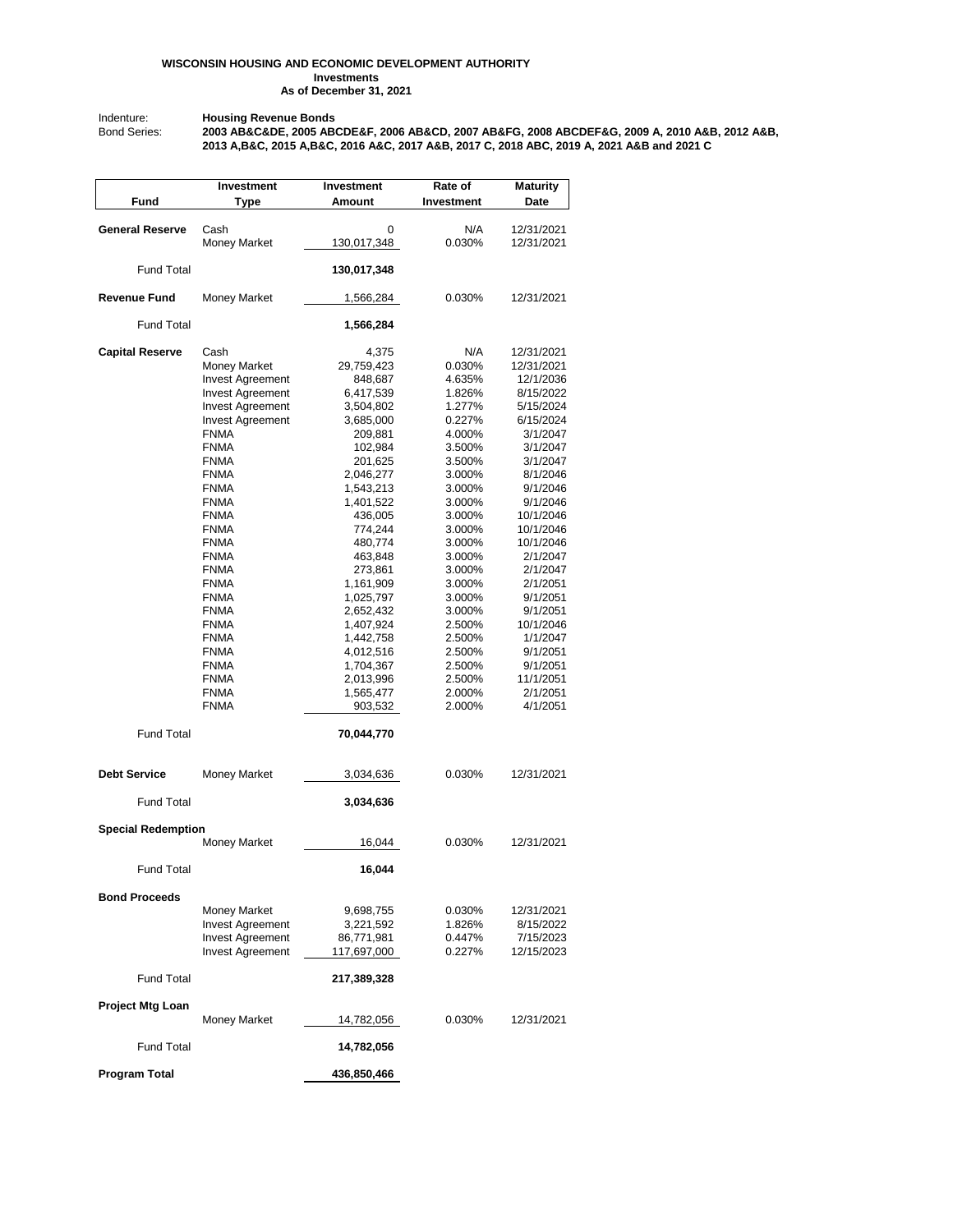# **WISCONSIN HOUSING AND ECONOMIC DEVELOPMENT AUTHORITY Reserve Requirements**

**As of December 31, 2021**

### Indenture: **Housing Revenue Bonds** Bond Series: **2003 AB&C&DE, 2005 ABCDE&F, 2006 AB&CD, 2007 AB&FG, 2008 ABCDEF&G, 2009 A, 2010 A&B, 2012 A&B, 2013 A,B&C, 2015 A,B&C, 2016 A&C, 2017 A&B, 2017 C, 2018 ABC, 2019 A, 2021 A&B and 2021 C**

| All<br><b>Bond Series</b> | Reserve Account Description | **Requirement | **Current Amount |
|---------------------------|-----------------------------|---------------|------------------|
| All                       |                             |               | 70,044,770       |
|                           | Capital Reserve             | 69,163,827    |                  |

\*\* The Capital Reserve requirement listed above does not include the amount needed for the 2003 AB&C&DE Bonds, which is covered by Financial Security Assurance Inc. (FSA/Assured).

| <b>Equity By Resolution:</b> |                           | <b>Bonds</b> | Surplus/    |  |  |
|------------------------------|---------------------------|--------------|-------------|--|--|
| <b>Bond Series</b>           | <b>Total Trust Assets</b> | Outstanding  | Deficit     |  |  |
|                              |                           |              |             |  |  |
| All                          | 058,514,141.              | 795,175,000  | 263,339,141 |  |  |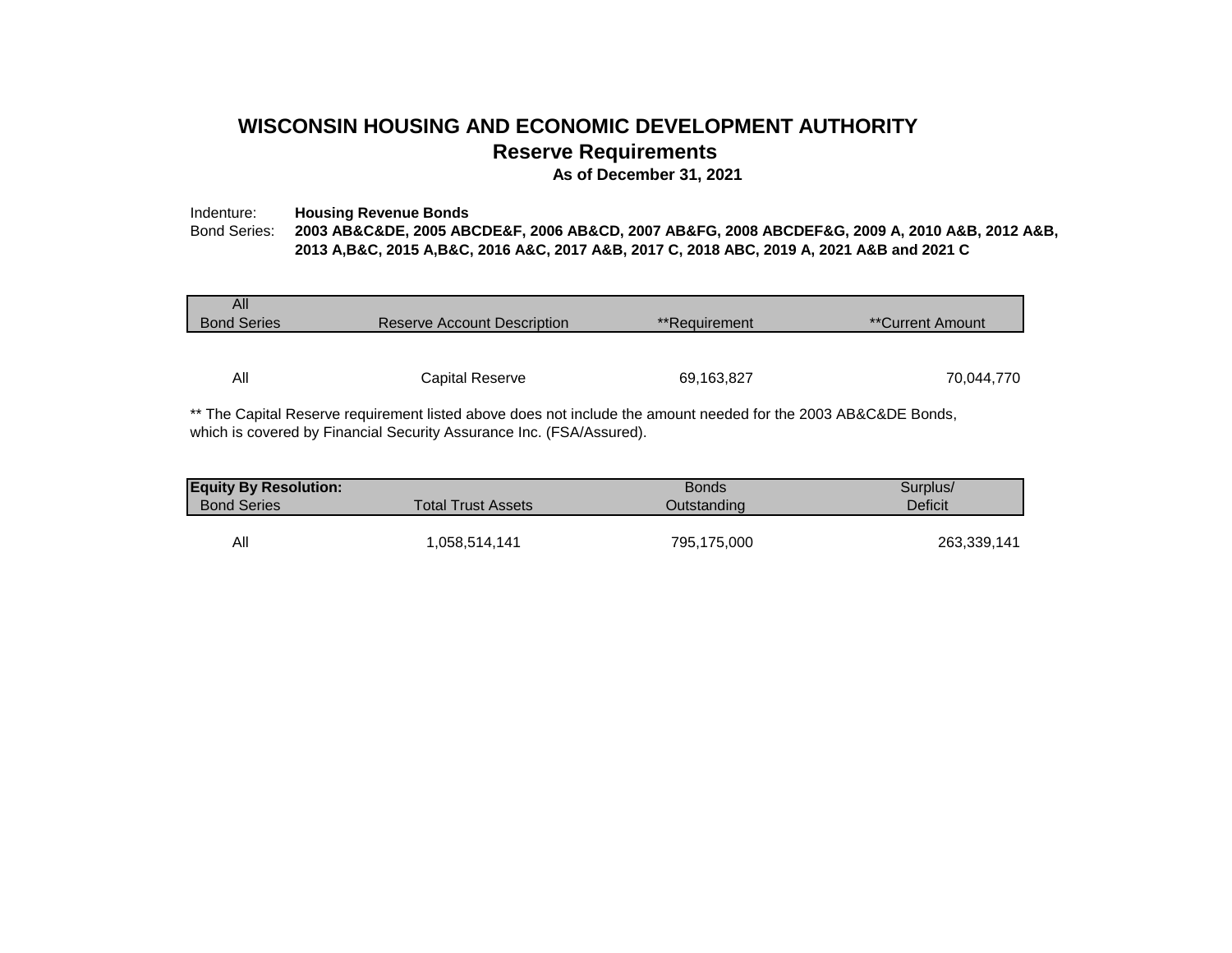| WISCONSIN HOUSING AND ECONOMIC DEVELOPMENT AUTHORITY<br><b>BOND CALL SUMMARY</b><br>HOUSING REVENUE BONDS 2003 Series ABCDE |                                |                                    |                    |                        |                        |                        |            |                        |                          |                          |                |
|-----------------------------------------------------------------------------------------------------------------------------|--------------------------------|------------------------------------|--------------------|------------------------|------------------------|------------------------|------------|------------------------|--------------------------|--------------------------|----------------|
| (\$41,975,000 ISSUE DATED DECEMBER 23, 2003)                                                                                |                                |                                    |                    |                        |                        |                        |            |                        |                          |                          |                |
| Weighted Avg.<br>Mortgage Rate                                                                                              |                                | CALL DATE:<br><b>DEPOSIT FROM:</b> |                    | 12/31/12               | 12/01/13               | 03/01/15               | 01/04/16   | 10/01/16               | 12/16/19                 | TOTAL                    |                |
| 0.318%                                                                                                                      | PROCEEDS<br>ECONOMIC REFUNDING |                                    |                    |                        |                        |                        | 11,785,000 |                        |                          | $\circ$                  |                |
|                                                                                                                             |                                | <b>EXCESS REVENUES</b>             |                    |                        |                        |                        |            |                        |                          | $\circ$                  |                |
| # of Loans O/S<br>$\overline{4}$                                                                                            |                                | PREPAYMENTS<br>TOTAL:              |                    | 5,535,000<br>5,535,000 | 4,015,000<br>4,015,000 | 4,393,182<br>4,393,182 | 11,785,000 | 1,370,000<br>1,370,000 | 7,230,658<br>7,230,658   | 22,543,840<br>22,543,840 |                |
|                                                                                                                             |                                | ORIGINAL                           | SCHEDULED          |                        |                        |                        |            |                        |                          | TOTAL                    | TOTAL          |
|                                                                                                                             | RATE                           | <b>BONDS OIS</b>                   | <b>REDEMPTIONS</b> |                        |                        |                        |            |                        |                          | <b>REDEMPTIONS</b>       | OUTSTANDING    |
| 2003 SERIES A BONDS                                                                                                         | Variable                       | 3,325,000                          | 490,000            | 2,835,000              |                        |                        |            |                        |                          | 3,325,000                | $\bigcirc$     |
| 2003 SERIES B BONDS                                                                                                         | Variable                       | 3,135,000                          | 435,000            | 2,700,000              |                        |                        |            |                        |                          | 3,135,000                |                |
| 2003 SERIES C BONDS<br><b>SERIALS</b>                                                                                       |                                |                                    |                    |                        |                        |                        |            |                        |                          |                          |                |
| Nov-04                                                                                                                      | 1.40%                          | 740,000                            | 740,000            |                        |                        |                        |            |                        |                          | 740,000                  |                |
| May-05                                                                                                                      | 2.10%                          | 75,000                             | 75,000             |                        |                        |                        |            |                        |                          | 75,000                   |                |
| Nov-05                                                                                                                      | 2.10%                          | 80,000                             | 80,000             |                        |                        |                        |            |                        |                          | 80,000                   |                |
| May-06                                                                                                                      | 2.35%                          | 95,000                             | 95,000             |                        |                        |                        |            |                        |                          | 95,000                   |                |
| Nov-06                                                                                                                      | 2.35%                          | 100,000                            | 100,000            |                        |                        |                        |            |                        |                          | 100,000                  |                |
| May-07                                                                                                                      | 2.75%                          | 100,000                            | 100,000            |                        |                        |                        |            |                        |                          | 100,000                  |                |
| Nov-07                                                                                                                      | 2.75%                          | 100,000                            | 100,000            |                        |                        |                        |            |                        |                          | 100,000                  |                |
| May-08                                                                                                                      | 3.15%                          | 100,000                            | 100,000            |                        |                        |                        |            |                        |                          | 100,000                  |                |
| Nov-08                                                                                                                      | 3.15%                          | 105,000                            | 105,000            |                        |                        |                        |            |                        |                          | 105,000                  |                |
| May-09                                                                                                                      | 3.40%                          | 105,000                            | 105,000            |                        |                        |                        |            |                        |                          | 105,000                  |                |
| Nov-09                                                                                                                      | 3.40%                          | 105,000                            | 105,000            |                        |                        |                        |            |                        |                          | 105,000                  |                |
| May-10                                                                                                                      | 3.70%                          | 110,000                            | 110,000            |                        |                        |                        |            |                        |                          | 110,000                  |                |
| Nov-10                                                                                                                      | 3.70%                          | 110,000                            | 110,000            |                        |                        |                        |            |                        |                          | 110,000                  |                |
| May-11                                                                                                                      | 4.00%                          | 115,000                            | 115,000            |                        |                        |                        |            |                        |                          | 115,000                  |                |
| Nov-11                                                                                                                      | 4.00%                          | 115,000                            | 115,000            |                        |                        |                        |            |                        |                          | 115,000                  |                |
| May-12                                                                                                                      | 4.20%                          | 115,000                            | 115,000            |                        |                        |                        |            |                        |                          | 115,000                  |                |
| Nov-12                                                                                                                      | 4.20%                          | 120,000                            | 120,000            |                        |                        |                        |            |                        |                          | 120,000                  |                |
| May-13                                                                                                                      | 4.30%                          | 120,000                            | 120,000            |                        |                        |                        |            |                        |                          | 120,000                  | $\circ$        |
| Nov-13                                                                                                                      | 4.30%                          | 125,000                            | 125,000            |                        |                        |                        |            |                        |                          | 125,000                  | $\Omega$       |
| <b>TOTAL SERIALS</b>                                                                                                        |                                | 2,635,000                          | 2,635,000          | $\sim$                 | $\sim$                 | $\sim$                 | $\sim$     | ×                      | $\overline{a}$           | 2,635,000                | $\overline{0}$ |
| November 2023 Term                                                                                                          | 5.00%                          | 3,250,000                          | 425,000            |                        | 1,055,000              | 1,085,000              | 330,000    | 295,000                |                          | 3,190,000                | 60,000         |
| November 2033 Term                                                                                                          | 5.15%                          | 5,340,000                          |                    |                        | 1,735,000              | 1,935,000              | 650,000    | 625,000                |                          | 4,945,000                | 395,000        |
| November 2033 Term                                                                                                          | 5.25%                          | 3,775,000                          |                    |                        | 1,225,000              | 1,370,000              | 450,000    | 450,000                |                          | 3,495,000                | 280,000        |
| <b>TOTAL SERIES C</b>                                                                                                       |                                | 15,000,000                         | 3,060,000          |                        | 4,015,000              | 4,390,000              | 1,430,000  | 1,370,000              | $\overline{\phantom{a}}$ | 14,265,000               | 735,000        |
| 2003 SERIES D BONDS                                                                                                         | Variable                       | 8,710,000                          | 1,480,000          |                        |                        |                        |            |                        | 7,230,000                | 8,710,000                | $\circ$        |
| 2003 SERIES E BONDS                                                                                                         | Variable                       | 11,805,000                         | 1,450,000          |                        |                        |                        | 10,355,000 |                        |                          | 11,805,000               | $\Omega$       |
| TOTAL 2003 SERIES ABCDE                                                                                                     |                                | 41,975,000                         | 6,915,000          | 5,535,000              | 4,015,000              | 4,390,000              | 11,785,000 | 1,370,000              | 7,230,000                | 41,240,000               | 735,000        |

\*\*\* Payment of the principal of and interest on the 2003 ABCDE Bonds when due is insured by a municipal bond

insurance policy issued by FSA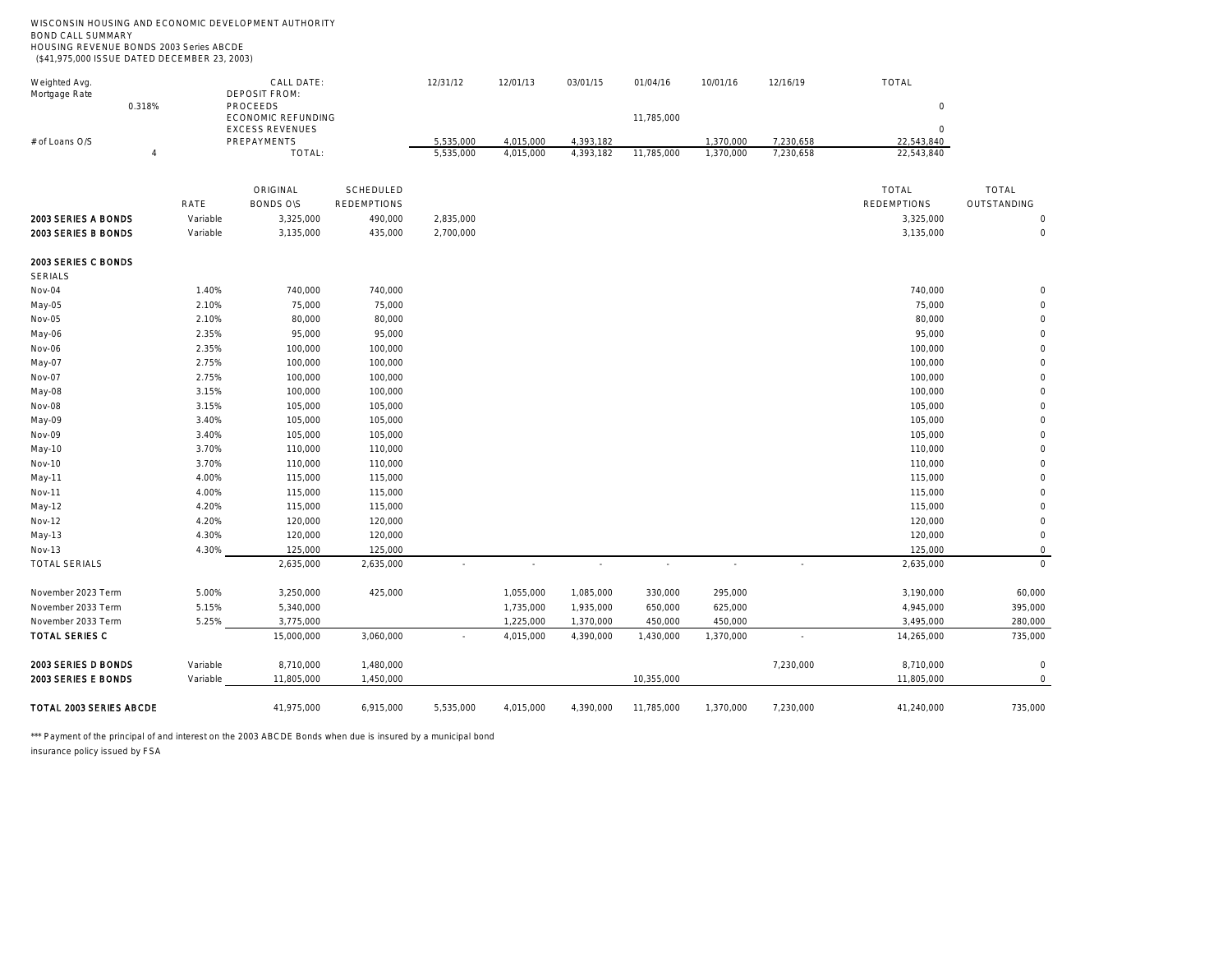BOND CALL SUMMARY HOUSING REVENUE BONDS 2005 Series ABCDEF (\$179,535,000 ISSUE DATED DECEMBER 14, 2005)

| Weighted Avg.<br>Mortgage Rate               |                      | CALL DATE<br><b>DEPOSIT FROM:</b>            |                          | 12/31/12                 | 11/01/14                 | 01/04/16   | 02/01/16 | 01/01/18       | TOTAL                    |                          |
|----------------------------------------------|----------------------|----------------------------------------------|--------------------------|--------------------------|--------------------------|------------|----------|----------------|--------------------------|--------------------------|
| 5.18%                                        |                      | PROCEEDS                                     |                          |                          |                          |            |          |                | $\circ$                  |                          |
|                                              |                      | ECONOMIC REFUNDING<br><b>EXCESS REVENUES</b> |                          | 643.148                  |                          | 31,270,000 |          | 198.021        | 841.169                  |                          |
| # of Loans O/S                               |                      | PREPAYMENTS                                  |                          | 486.853                  | 13 314                   |            | 940,000  | 461 979        | 3902147                  |                          |
| 89                                           |                      | TOTAL:                                       |                          | 7,130,000                | 13,316                   | 31,270,000 | 940,000  | 1,660,000      | 9,743,316                |                          |
|                                              |                      |                                              |                          |                          |                          |            |          |                |                          |                          |
|                                              |                      | ORIGINAL                                     | SCHEDULED                |                          |                          |            |          |                | TOTAL                    | <b>TOTAL</b>             |
|                                              | RATE                 | <b>BONDS O\S</b>                             | REDEMPTIONS              |                          |                          |            |          |                | <b>REDEMPTIONS</b>       | OUTSTANDING              |
| 2005 SERIES A BONDS                          | Variable             | 4,975,000                                    | 485,000                  | 4,490,000                |                          |            |          |                | 4,975,000                | $\circ$                  |
| 2005 SERIES B BONDS<br>2005 SERIES C BONDS   | Variable<br>Variable | 2,885,000<br>2,025,000                       | 245,000<br>365,000       | 2,640,000                |                          |            |          |                | 2,885,000                | $\circ$<br>$\circ$       |
|                                              |                      |                                              |                          |                          |                          |            |          | 1,660,000      | 2,025,000                |                          |
| 2005 SERIES D BONDS                          |                      |                                              |                          |                          |                          |            |          |                |                          |                          |
| SERIALS                                      |                      |                                              |                          |                          |                          |            |          |                |                          |                          |
| Nov-06                                       | 3.38%                | 115,000                                      | 115.000                  |                          |                          |            |          |                | 115.000                  | $\circ$                  |
| May-07                                       | 3.50%                | 145.000                                      | 145.000                  |                          |                          |            |          |                | 145,000                  | $\Omega$                 |
| Nov-07                                       | 3.55%                | 150.000                                      | 150,000                  |                          |                          |            |          |                | 150,000                  | $\Omega$<br>$\Omega$     |
| May-08<br>Nov-08                             | 3.63%<br>3.70%       | 150,000<br>155,000                           | 150,000<br>155,000       |                          |                          |            |          |                | 150,000<br>155,000       | $\Omega$                 |
| May-09                                       | 3.75%                | 155,000                                      | 155,000                  |                          |                          |            |          |                | 155,000                  | $\circ$                  |
| Nov-09                                       | 3.80%                | 160,000                                      | 160,000                  |                          |                          |            |          |                | 160,000                  | $\circ$                  |
| May-10                                       | 3.85%                | 160,000                                      | 160,000                  |                          |                          |            |          |                | 160,000                  | $\circ$                  |
| Nov-10                                       | 3.90%                | 170,000                                      | 170,000                  |                          |                          |            |          |                | 170,000                  | $\circ$                  |
| May-11                                       | 4.00%                | 175,000                                      | 175,000                  |                          |                          |            |          |                | 175,000                  | $\circ$                  |
| Nov-11                                       | 4.05%                | 175,000<br>180.000                           | 175,000                  |                          |                          |            |          |                | 175,000                  | $\Omega$<br>$\circ$      |
| May-12<br>Nov-12                             | 4.10%<br>4.15%       | 185,000                                      | 180,000<br>185,000       |                          |                          |            |          |                | 180,000<br>185,000       | $\circ$                  |
| May-13                                       | 4.25%                | 185,000                                      | 185,000                  |                          |                          |            |          |                | 185,000                  | $\circ$                  |
| Nov-13                                       | 4.25%                | 190,000                                      | 190,000                  |                          |                          |            |          |                | 190,000                  | $\circ$                  |
| May-14                                       | 4.35%                | 195,000                                      | 195,000                  |                          |                          |            |          |                | 195,000                  | $\circ$                  |
| Nov-14                                       | 4.35%                | 135,000                                      | 135,000                  |                          |                          |            |          |                | 135,000                  | $\circ$                  |
| May-15                                       | 4.45%                | 125,000                                      | 125,000                  |                          |                          |            |          |                | 125,000                  | $\hbox{O}$               |
| Nov-15<br><b>TOTAL SERIALS</b>               | 4.45%                | 130.000<br>3,035,000                         | 130.000<br>3,035,000     |                          | $\overline{\phantom{a}}$ |            |          |                | 130.000<br>3,035,000     | $\circ$<br>$\circ$       |
|                                              |                      |                                              |                          | $\overline{\phantom{a}}$ |                          |            |          |                |                          |                          |
| November 2025 Term                           | 4 90%                | 3.285.000                                    |                          |                          |                          | 3.285.000  |          |                | 3.285.000                | $\overline{0}$           |
| November 2035 Term                           | 5.05%                | 4.540.000                                    |                          |                          |                          | 4,540,000  |          |                | 4.540.000                | $\Omega$                 |
| November 2045 Term                           | 5.15%                | 1,910,000                                    |                          |                          | 10.000                   | 1,900,000  |          |                | 1,910,000                | $\circ$                  |
| TOTAL SERIES D                               |                      | 12,770,000                                   | 3,035,000                |                          | 10,000                   | 9,725,000  |          |                | 12,770,000               | $\,$ $\,$                |
| 2005 SERIES E BONDS                          |                      |                                              |                          |                          |                          |            |          |                |                          |                          |
| <b>SERIALS</b>                               |                      |                                              |                          |                          |                          |            |          |                |                          |                          |
| Nov-06                                       | 3.20%                | 310,000                                      | 310,000                  |                          |                          |            |          |                | 310,000                  | $\circ$                  |
| May-07                                       | 3.25%                | 315,000                                      | 315,000                  |                          |                          |            |          |                | 315,000                  | $\circ$                  |
| Nov-07                                       | 3.30%                | 320.000                                      | 320.000                  |                          |                          |            |          |                | 320,000                  | $\circ$                  |
| May-08                                       | 3.35%                | 325,000                                      | 325,000                  |                          |                          |            |          |                | 325,000                  | $\circ$                  |
| Nov-08                                       | 3.45%                | 330,000                                      | 330,000                  |                          |                          |            |          |                | 330,000                  | $\Omega$                 |
| May-09<br>Nov-09                             | 3.50%<br>3.55%       | 335,000<br>340,000                           | 335,000<br>340,000       |                          |                          |            |          |                | 335,000<br>340,000       | $\circ$<br>$\circ$       |
| May-10                                       | 3.65%                | 350,000                                      | 350,000                  |                          |                          |            |          |                | 350,000                  | $\circ$                  |
| Nov-10                                       | 3.70%                | 350,000                                      | 350,000                  |                          |                          |            |          |                | 350,000                  | $\circ$                  |
| May-11                                       | 3.80%                | 355,000                                      | 355,000                  |                          |                          |            |          |                | 355,000                  | $\circ$                  |
| Nov-11                                       | 3.85%                | 370,000                                      | 370,000                  |                          |                          |            |          |                | 370,000                  | $\circ$                  |
| May-12                                       | 3.90%                | 375,000                                      | 375,000                  |                          |                          |            |          |                | 375,000                  | $\Omega$                 |
| Nov-12                                       | 3.95%<br>4.00%       | 380,000                                      | 380.000<br>390.000       |                          |                          |            |          |                | 380.000                  | $\Omega$<br>$\Omega$     |
| May-13<br>Nov-13                             | 4.00%                | 390,000<br>395,000                           | 395,000                  |                          |                          |            |          |                | 390,000<br>395,000       | $\circ$                  |
| May-14                                       | 4.10%                | 400,000                                      | 400,000                  |                          |                          |            |          |                | 400,000                  | $\circ$                  |
| Nov-14                                       | 4.10%                | 410,000                                      | 410,000                  |                          |                          |            |          |                | 410,000                  | $\,0\,$                  |
| May-15                                       | 4.15%                | 420,000                                      | 420,000                  |                          |                          |            |          |                | 420.000                  | $\circ$                  |
| Nov-15                                       | 4.15%                | 425,000                                      | 425,000                  |                          |                          |            |          |                | 425,000                  | $\circ$                  |
| <b>TOTAL SERIALS</b>                         |                      | 6,895,000                                    | 6,895,000                | $\overline{\phantom{a}}$ | $\cdot$                  | $\cdot$    | $\cdot$  | ÷              | 6,895,000                | $\,$ $\,$                |
| November 2025 Term                           | 4.70%                | 10.900.000                                   |                          |                          |                          | 10.445.000 | 455,000  |                | 10.900.000               | $\circ$                  |
| November 2035 Term                           | 4.90%                | 11,585,000                                   |                          |                          |                          | 11,100,000 | 485,000  |                | 11,585,000               | $\Omega$                 |
| TOTAL SERIES E                               |                      | 29,380,000                                   | 6,895,000                |                          |                          | 21,545,000 | 940,000  |                | 29.380.000               | $\circ$                  |
|                                              |                      |                                              |                          |                          |                          |            |          |                |                          |                          |
| 2005 SERIES F BONDS                          | Variable 5/2030      | 41,875,000                                   | 17.530.000               |                          |                          |            |          |                | 17,530,000               | 24.345.000               |
| 2005 SERIES F BONDS<br><b>TOTAL SERIES F</b> | Variable 11/2030     | 85,625,000<br>127,500,000                    | 41,750,000<br>59,280,000 | $\mathbb O$              | $\circ$                  | $\circ$    | $\circ$  | 0 <sub>0</sub> | 41,750,000<br>59,280,000 | 43,875,000<br>68,220,000 |
|                                              |                      |                                              |                          |                          |                          |            |          |                |                          |                          |
| TOTAL 2005 SERIES ABCDEF                     |                      | 179,535,000                                  | 70,305,000               | 7,130,000                | 10,000                   | 31,270,000 | 940,000  | 1,660,000      | 111,315,000              | 68,220,000               |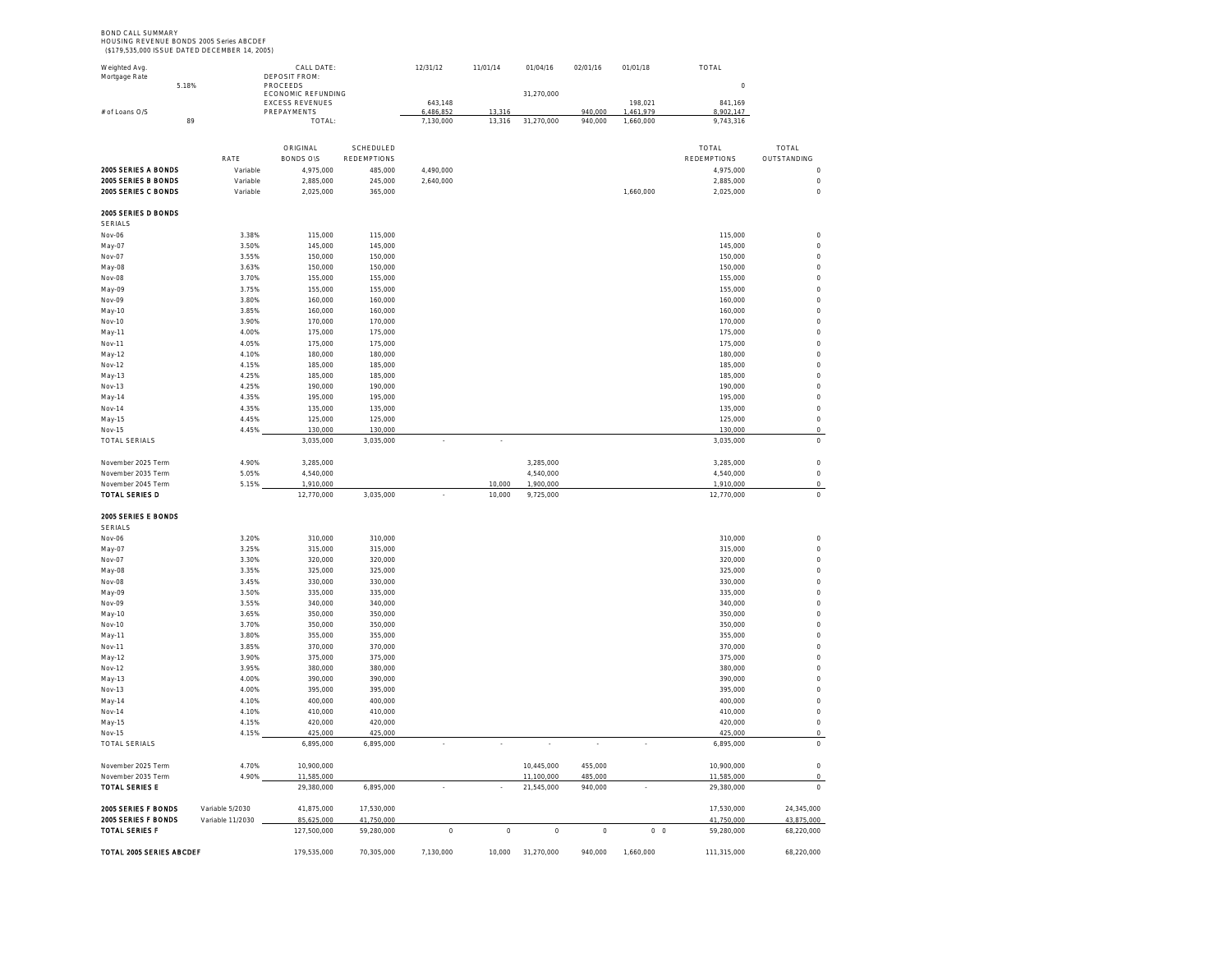WISCONSIN HOUSING AND ECONOMIC DEVELOPMENT AUTHORITY<br>BOND CALL SUMMARY<br>HOUSING REVENUE BONDS 2006 Series ABCD

|                                           |            |                 |                                       |                    |                          |           |           |                     | Mandatory<br>Tender |                |                        |                        |
|-------------------------------------------|------------|-----------------|---------------------------------------|--------------------|--------------------------|-----------|-----------|---------------------|---------------------|----------------|------------------------|------------------------|
| Weighted Avg.                             |            |                 | CALL DATE:                            |                    | 02/01/10                 | 04/01/10  | 01/23/17  | 05/01/18            | 03/01/19            | 05/01/21       | TOTAL                  |                        |
| Mortgage Rate                             | 552%       |                 | <b>DEPOSIT FROM:</b><br>PROCEEDS      |                    |                          |           |           |                     |                     |                | $\circ$                |                        |
|                                           |            |                 | ECONOMIC REFUNDING                    |                    |                          |           | 3,925,000 |                     |                     |                |                        |                        |
| # of Loans O/S                            |            |                 | <b>EXCESS REVENUES</b><br>PREPAYMENTS |                    | 137 253                  | 1 362 747 |           | 402349              | 230,572<br>584 428  | <b>604 899</b> | 230,572<br>2 391 676   |                        |
|                                           | $\sqrt{3}$ |                 | TOTAL:                                |                    | 437,253                  | 1,362,747 | 3,925,000 | 1,402,349           | 6,815,000           | 2,604,899      | 12,622,248             |                        |
|                                           |            |                 |                                       |                    |                          |           |           |                     |                     |                |                        |                        |
|                                           |            |                 | ORIGINAL                              | SCHEDULED          |                          |           |           |                     |                     |                | TOTAL                  | TOTAL                  |
|                                           |            | RATE            | <b>BONDS OIS</b>                      | <b>REDEMPTIONS</b> |                          |           |           |                     |                     |                | <b>REDEMPTIONS</b>     | OUTSTANDING            |
| 2006 SERIES A BONDS                       |            |                 |                                       |                    |                          |           |           |                     |                     |                |                        |                        |
| <b>SERIALS</b>                            |            |                 |                                       |                    |                          |           |           |                     |                     |                |                        |                        |
| Nov-07                                    |            | 3.65%           | 30,000                                | 30,000             |                          |           |           |                     |                     |                | 30,000                 | $\circ$                |
| May-08                                    |            | 3.70%           | 70,000                                | 70,000             |                          |           |           |                     |                     |                | 70,000                 | $\circ$                |
| Nov-08                                    |            | 3.70%           | 95,000                                | 95,000             |                          |           |           |                     |                     |                | 95,000                 | $\circ$                |
| May-09<br>Nov-09                          |            | 3.75%<br>3.75%  | 95,000<br>95,000                      | 95,000<br>95,000   |                          |           |           |                     |                     |                | 95,000<br>95,000       | $\circ$<br>$\circ$     |
| May-10                                    |            | 3 80%           | 100,000                               | 100,000            |                          |           |           |                     |                     |                | 100,000                | $\circ$                |
| Nov-10                                    |            | 3.80%           | 100.000                               | 100,000            |                          |           |           |                     |                     |                | 100,000                | $\circ$                |
| May-11                                    |            | 3.85%           | 100,000                               | 100,000            |                          |           |           |                     |                     |                | 100,000                | $\circ$                |
| Nov-11                                    |            | 3.85%           | 100,000                               | 100,000            |                          |           |           |                     |                     |                | 100,000                | $\circ$                |
| May-12                                    |            | 3.90%           | 105,000                               | 105,000            |                          |           |           |                     |                     |                | 105,000                | $\circ$                |
| Nov-12<br>May-13                          |            | 3.90%<br>3.95%  | 105,000<br>110,000                    | 100,000<br>105,000 | 5,000<br>5,000           |           |           |                     |                     |                | 105,000<br>110.000     | $\circ$<br>$\circ$     |
| Nov-13                                    |            | 3.95%           | 110,000                               | 105,000            | 5,000                    |           |           |                     |                     |                | 110,000                | $\circ$                |
| May-14                                    |            | 4.00%           | 115,000                               | 110,000            | 5,000                    |           |           |                     |                     |                | 115,000                | $\circ$                |
| $Nov-14$                                  |            | 4.00%           | 115,000                               | 110,000            | 5,000                    |           |           |                     |                     |                | 115,000                | $\circ$                |
| May-15                                    |            | 4.05%           | 120,000                               | 115,000            | 5,000                    |           |           |                     |                     |                | 120,000                | $\circ$                |
| Nov-15                                    |            | 4.05%           | 120,000                               | 115,000            | 5,000                    |           |           |                     |                     |                | 120,000                | $\circ$                |
| May-16<br>Nov-16                          |            | 4.10%<br>4.10%  | 125,000<br>130,000                    | 120,000<br>125,000 | 5,000<br>5.000           |           |           |                     |                     |                | 125,000<br>130,000     | $\circ$<br>$\circ$     |
| <b>TOTAL SERIALS</b>                      |            |                 | 1,940,000                             | 1,895,000          | 45,000                   |           |           |                     |                     |                | 1,940,000              | $\circ$                |
|                                           |            |                 |                                       |                    |                          |           |           |                     |                     |                |                        |                        |
| May 1, 2027 Term                          |            | 4 55%           | 3.445.000                             | 1.385.000          | 105,000<br>55,000        | 1.365.000 |           | 245,000             |                     |                | 1.490.000              | 1,955,000              |
| May 1, 2037 Term<br>November 1, 2037 Term |            | 4 75%<br>4.63%  | 1.800.000<br>5,360,000                | 135,000            | 165,000                  |           |           |                     |                     | 1,780,000      | 1.800.000<br>1,945,000 | $\Omega$<br>3,415,000  |
| May 1, 2047 Term                          |            | 4.70%           | 2,045,000                             |                    | 65,000                   |           |           | 1,155,000           |                     | 825,000        | 2,045,000              | $\Omega$               |
| <b>TOTAL SERIES A</b>                     |            |                 | 14,590,000                            | 3,415,000          | 435,000                  | 1,365,000 |           | 1,400,000           |                     | 2,605,000      | 9,220,000              | 5,370,000              |
|                                           |            |                 |                                       |                    |                          |           |           |                     |                     |                |                        |                        |
| 2006 SERIES B BONDS<br><b>SERIALS</b>     |            |                 |                                       |                    |                          |           |           |                     |                     |                |                        |                        |
| Nov-07                                    |            | 3.35%           | 40.000                                | 40,000             |                          |           |           |                     |                     |                | 40,000                 | $\circ$                |
| May-08                                    |            | 3.40%           | 40,000                                | 40,000             |                          |           |           |                     |                     |                | 40,000                 | $\circ$                |
| Nov-08                                    |            | 3.40%           | 45,000                                | 45,000             |                          |           |           |                     |                     |                | 45,000                 | $\circ$                |
| May-09                                    |            | 3.45%           | 45,000                                | 45,000             |                          |           |           |                     |                     |                | 45,000                 | $\circ$                |
| Nov-09                                    |            | 3.45%           | 45,000                                | 45,000             |                          |           |           |                     |                     |                | 45,000                 | $\circ$                |
| May-10<br>Nov-10                          |            | 3.50%<br>3.50%  | 45,000<br>45,000                      | 45,000<br>45,000   |                          |           |           |                     |                     |                | 45,000<br>45,000       | $\circ$<br>$\circ$     |
| May-11                                    |            | 3.55%           | 45,000                                | 45,000             |                          |           |           |                     |                     |                | 45,000                 | $\circ$                |
| Nov-11                                    |            | 3.55%           | 50,000                                | 50,000             |                          |           |           |                     |                     |                | 50,000                 | $\circ$                |
| May-12                                    |            | 3.60%           | 50,000                                | 50,000             |                          |           |           |                     |                     |                | 50,000                 | $\circ$                |
| Nov-12                                    |            | 3.60%           | 50,000                                | 50,000             |                          |           |           |                     |                     |                | 50,000                 | $\circ$                |
| May-13                                    |            | 3.65%           | 50,000<br>50.000                      | 50.000<br>50.000   |                          |           |           |                     |                     |                | 50.000                 | $\circ$<br>$\circ$     |
| Nov-13<br>May-14                          |            | 3.65%<br>3.70%  | 55,000                                | 55,000             |                          |           |           |                     |                     |                | 50,000<br>55,000       | $\circ$                |
| $Nov-14$                                  |            | 3.70%           | 55,000                                | 55,000             |                          |           |           |                     |                     |                | 55,000                 | $\circ$                |
| May-15                                    |            | 3.75%           | 55,000                                | 55,000             |                          |           |           |                     |                     |                | 55,000                 | $\circ$                |
| Nov-15                                    |            | 3.75%           | 55,000                                | 55,000             |                          |           |           |                     |                     |                | 55,000                 | $\circ$                |
| May-16                                    |            | 3.80%           | 55,000                                | 55,000             |                          |           |           |                     |                     |                | 55,000                 | $\circ$                |
| Nov-16<br>TOTAL SERIALS                   |            | 3.80%           | 60,000                                | 60,000             |                          |           |           |                     |                     |                | 60,000                 | $\circ$<br>$\mathbb O$ |
|                                           |            |                 | 935,000                               | 935,000            |                          |           |           |                     |                     |                | 935,000                |                        |
| May 1, 2027 Term                          |            | 4.30%           | 1,600,000                             |                    |                          |           | 1,600,000 |                     |                     |                | 1,600,000              | $\mathbb O$            |
| May 1, 2037 Term                          |            | 4.40%           | 2,325,000                             |                    |                          |           | 2,325,000 |                     |                     |                | 2,325,000              | $\Omega$               |
| <b>TOTAL SERIES B</b>                     |            |                 | 4,860,000                             | 935,000            | $\overline{\phantom{a}}$ |           | 3,925,000 | $\cdot$             | $\sim$              | $\cdot$        | 4.860.000              | $\circ$                |
| 2006 SERIES C BONDS                       |            | Variable 5/2037 | 3,960,000                             | 1,005,000          |                          |           |           |                     | 2,955,000           |                | 3.960.000              | $\circ$                |
| 2006 SERIES D BONDS                       |            | Variable 5/2037 | 5,170,000                             | 1,310,000          |                          |           |           |                     | 3,860,000           |                | 5,170,000              | $\circ$                |
|                                           |            |                 |                                       |                    |                          |           |           |                     |                     |                |                        |                        |
| TOTAL 2006 SERIES ABCD                    |            |                 | 28,580,000                            | 6,665,000          | 435,000                  | 1,365,000 |           | 3,925,000 1,400,000 | 6,815,000           | 2,605,000      | 23,210,000             | 5,370,000              |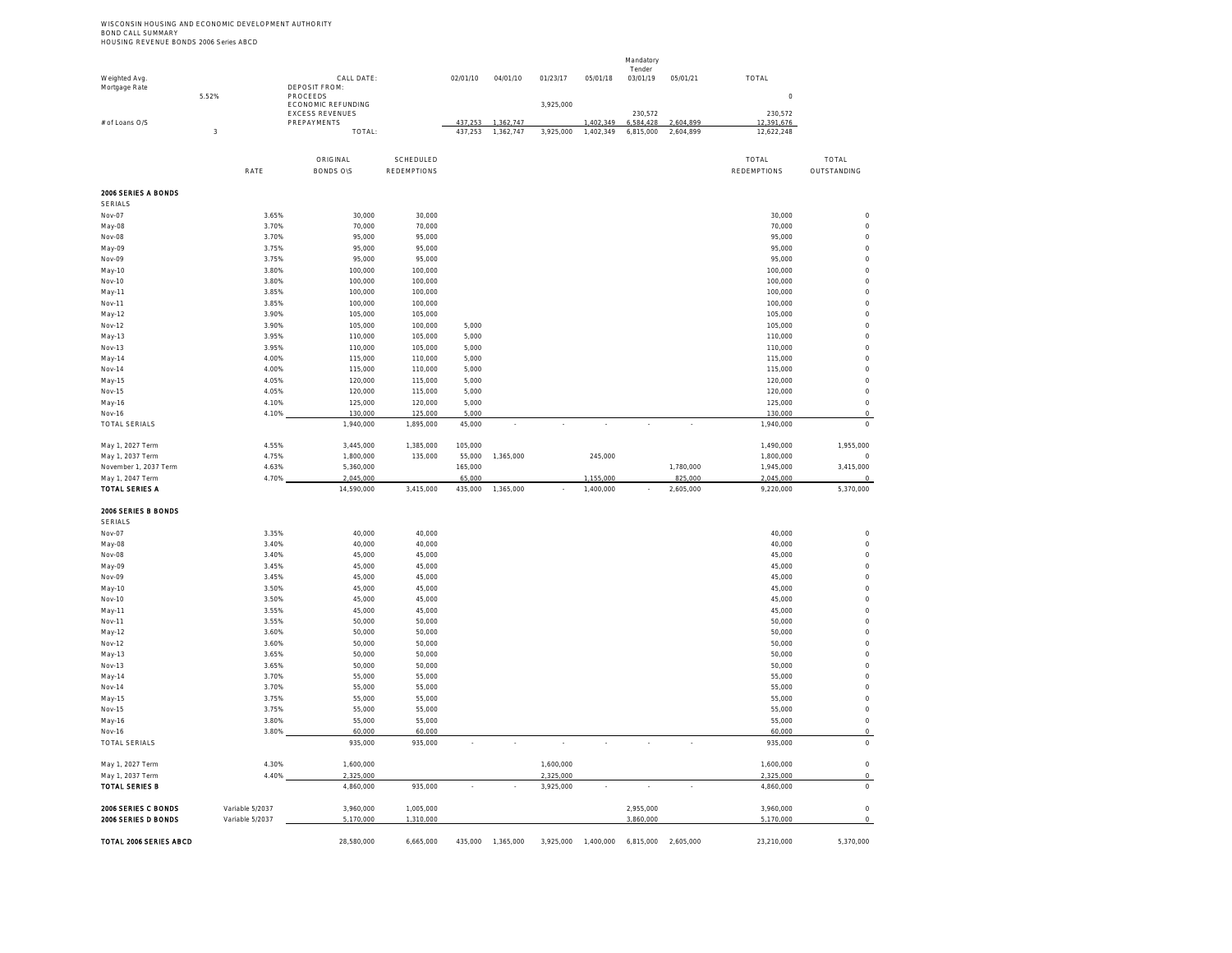WISCONSIN HOUSING AND ECONOMIC DEVELOPMENT AUTHORITY BOND CALL SUMMARY HOUSING REVENUE BONDS 2007 Series ABCDEFG

ernie

| Weighted Avg.                    |                  | CALL DATE:             |                    | 12/31/12  | 01/04/16   | <b>TOTAL</b>       |              |
|----------------------------------|------------------|------------------------|--------------------|-----------|------------|--------------------|--------------|
| Mortgage Rate                    |                  | <b>DEPOSIT FROM:</b>   |                    |           |            |                    |              |
|                                  | 5.64%            | PROCEEDS               |                    |           |            | $\circ$            |              |
|                                  |                  | ECONOMIC REFUNDING     |                    |           | 15,590,000 |                    |              |
|                                  |                  | <b>EXCESS REVENUES</b> |                    | 362,715   |            | 362,715            |              |
| # of Loans O/S                   |                  | PREPAYMENTS            |                    | 7,617,285 |            | 7,617,285          |              |
|                                  |                  | TOTAL:                 |                    | 7,980,000 | 15,590,000 | 7,980,000          |              |
|                                  |                  |                        |                    |           |            |                    |              |
|                                  |                  | ORIGINAL               | <b>SCHEDULED</b>   |           |            | <b>TOTAL</b>       | <b>TOTAL</b> |
|                                  | <b>RATE</b>      | <b>BONDS OIS</b>       | <b>REDEMPTIONS</b> |           |            | <b>REDEMPTIONS</b> | OUTSTANDING  |
| 2007 SERIES A BONDS              | Variable 11/2042 | 10,180,000             | 945,000            |           | 9,235,000  | 10,180,000         | $\Omega$     |
| 2007 SERIES B BONDS              | Variable 11/2039 | 7,495,000              | 1,140,000          |           | 6,355,000  | 7,495,000          | $\bigcirc$   |
| 2007 SERIES C BONDS              | Variable 5/2038  | 3,870,000              | 215,000            | 3,655,000 |            | 3,870,000          | $\Omega$     |
| 2007 SERIES D BONDS              | Variable 5/2029  | 2,215,000              | 270,000            | 1,945,000 |            | 2,215,000          | $\circ$      |
| 2007 SERIES E BONDS              | Variable 5/2030  | 2,685,000              | 305,000            | 2,380,000 |            | 2,685,000          | $\Omega$     |
| 2007 SERIES F BONDS              | Variable 5/2042  | 10,950,000             | 1,385,000          |           |            | 1,385,000          | 9,565,000    |
| 2007 SERIES G BONDS              | Variable 5/2042  | 5,175,000              | 655,000            |           |            | 655,000            | 4,520,000    |
|                                  |                  |                        |                    |           |            |                    |              |
| <b>TOTAL 2007 SERIES ABCDEFG</b> |                  | 42,570,000             | 4,915,000          | 7,980,000 | 15,590,000 | 28,485,000         | 14,085,000   |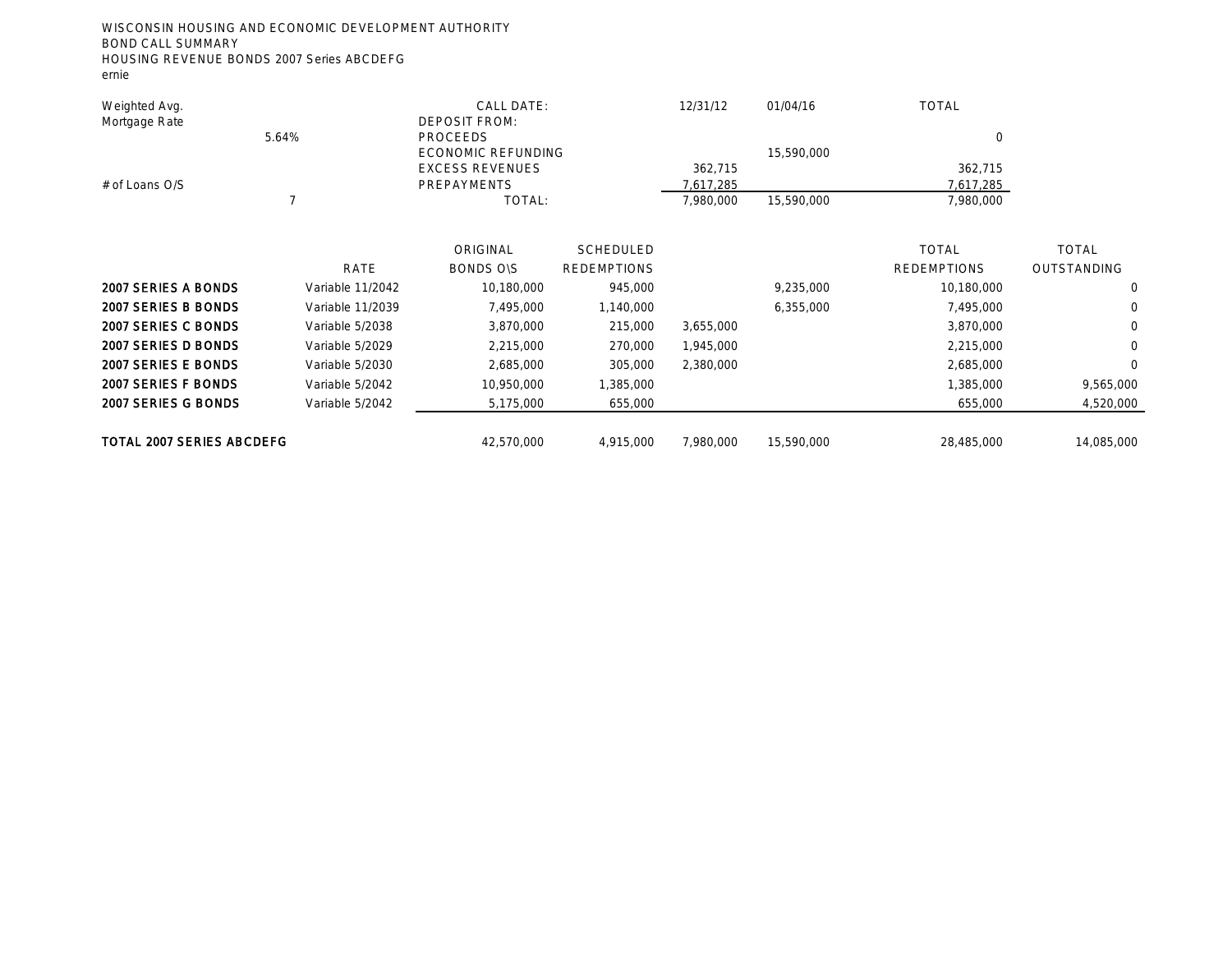WISCONSIN HOUSING AND ECONOMIC DEVELOPMENT AUTHORITY BOND CALL SUMMARY HOUSING REVENUE BONDS 2008 Series ABCDEFG (\$56,155,000 ISSUE DATED JUNE 4, 2008)

| Weighted Avg.              |                  | CALL DATE:             |                    | 12/01/08  | 06/01/12  | 12/31/12  | 11/01/15  | 01/04/16  | 04/01/19  | 08/01/20 | 11/01/20  | TOTAL              |             |
|----------------------------|------------------|------------------------|--------------------|-----------|-----------|-----------|-----------|-----------|-----------|----------|-----------|--------------------|-------------|
| Mortgage Rate              |                  | <b>DEPOSIT FROM:</b>   |                    |           |           |           |           |           |           |          |           |                    |             |
|                            | 1.57%            | <b>PROCEEDS</b>        |                    |           |           |           |           |           |           |          |           | $\circ$            |             |
|                            |                  | ECONOMIC REFUNDING     |                    |           |           |           |           | 4,835,000 |           |          |           |                    |             |
|                            |                  | <b>EXCESS REVENUES</b> |                    |           |           |           |           |           |           |          |           | $\circ$            |             |
| # of Loans O/S             |                  | PREPAYMENTS            |                    | .648.317  |           | 9.075.000 | 7.348.107 |           | 3.238.546 | 215.621  | 4.543.899 | 32,069,491         |             |
|                            |                  | TOTAL:                 |                    | 7,648,317 | $\circ$   | 9,075,000 |           | 4,835,000 | 3,238,546 | 215,621  | 4,543,899 | 32,069,491         |             |
|                            |                  |                        |                    |           |           |           |           |           |           |          |           |                    |             |
|                            |                  | ORIGINAL               | SCHEDULED          |           |           |           |           |           |           |          |           | TOTAL              | TOTAL       |
| 2008 ABCDEFG (AMT)         | RATE             | <b>BONDS OIS</b>       | <b>REDEMPTIONS</b> |           |           |           |           |           |           |          |           | <b>REDEMPTIONS</b> | OUTSTANDING |
| 2008 SERIES A BONDS        | Variable 11/2030 | 6,730,000              | 2,990,000          |           |           |           |           |           |           | 215,000  |           | 3,205,000          | 3,525,000   |
| 2008 SERIES B BONDS        | Variable 11/2031 | 2,850,000              | 285,000            |           |           | 2,565,000 |           |           |           |          |           | 2,850,000          |             |
| 2008 SERIES C BONDS        | Variable 5/2034  | 7,335,000              | 70,000             | 7,265,000 |           |           |           |           |           |          |           | 7,335,000          | $\Omega$    |
| 2008 SERIES D BONDS        | Variable 11/2033 | 9,595,000              | 830,000            |           | 8,765,000 |           |           |           |           |          |           | 9,595,000          | $\circ$     |
| <b>2008 SERIES E BONDS</b> | Variable 11/2033 | 3,265,000              | 320,000            |           |           | 2,945,000 |           |           |           |          |           | 3,265,000          | $\Omega$    |
| 2008 SERIES F BONDS        | Variable 11/2032 | 3,985,000              | 420,000            |           |           | 3,565,000 |           |           |           |          |           | 3,985,000          | $\Omega$    |
| 2008 SERIES G BONDS        | Variable 11/2033 | 22,395,000             | 475,000            |           |           |           | 7,345,000 | 4,835,000 | 3,240,000 |          | 4,545,000 | 20,440,000         | 1,955,000   |
|                            |                  |                        |                    |           |           |           |           |           |           |          |           |                    |             |
| TOTAL 2008 SERIES ABCDEFG  |                  | 56,155,000             | 5.390.000          | 7.265.000 | 8,765,000 | 9,075,000 |           | 4,835,000 | 3,240,000 | 215,000  | 4,545,000 | 50.675.000         | 5,480,000   |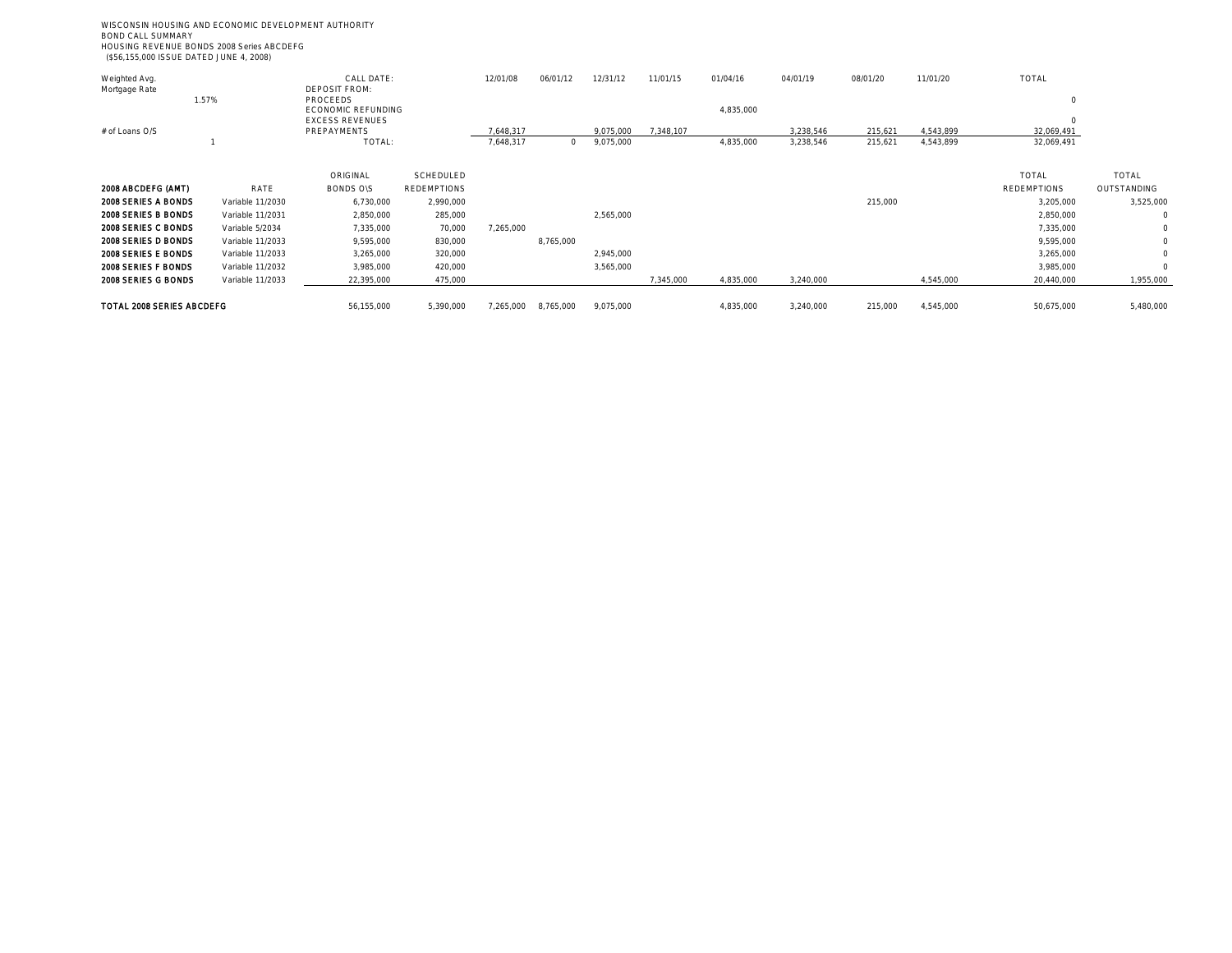#### WISCONSIN HOUSING AND ECONOMIC DEVELOPMENT AUTHORITY BOND CALL SUMMARY HOUSING REVENUE BONDS 2009 Series A (\$14,045,000 ISSUE DATED DECEMBER 30, 2009)

| Weighted Avg.<br>Mortgage Rate | 1.08%           | CALL DATE:<br><b>DEPOSIT FROM:</b><br>PROCEEDS  |                                 | 03/01/12<br>5.421.27                   | TOTAL<br>5.421                     |                                    |
|--------------------------------|-----------------|-------------------------------------------------|---------------------------------|----------------------------------------|------------------------------------|------------------------------------|
| # of Loans O/S                 |                 | <b>EXCESS REVENUES</b><br>PREPAYMENTS<br>TOTAL: |                                 | 513.88<br>4.984.064.85<br>4,990,000.00 | 514<br>4,984,065<br>4,990,000      |                                    |
| 2009 A (NON-AMT)               | RATE            | ORIGINAL<br><b>BONDS OIS</b>                    | SCHEDULED<br><b>REDEMPTIONS</b> |                                        | <b>TOTAL</b><br><b>REDEMPTIONS</b> | <b>TOTAL</b><br><b>OUTSTANDING</b> |
| 2009 SERIES A BONDS            | Variable 5/2042 | 14.045.000                                      | 705.000                         | 4.990.000                              | 5,695,000                          | 8,350,000                          |
| TOTAL 2009 SERIES A            |                 | 14.045.000                                      | 705.000                         | 4.990.000                              | 5.695.000                          | 8.350.000                          |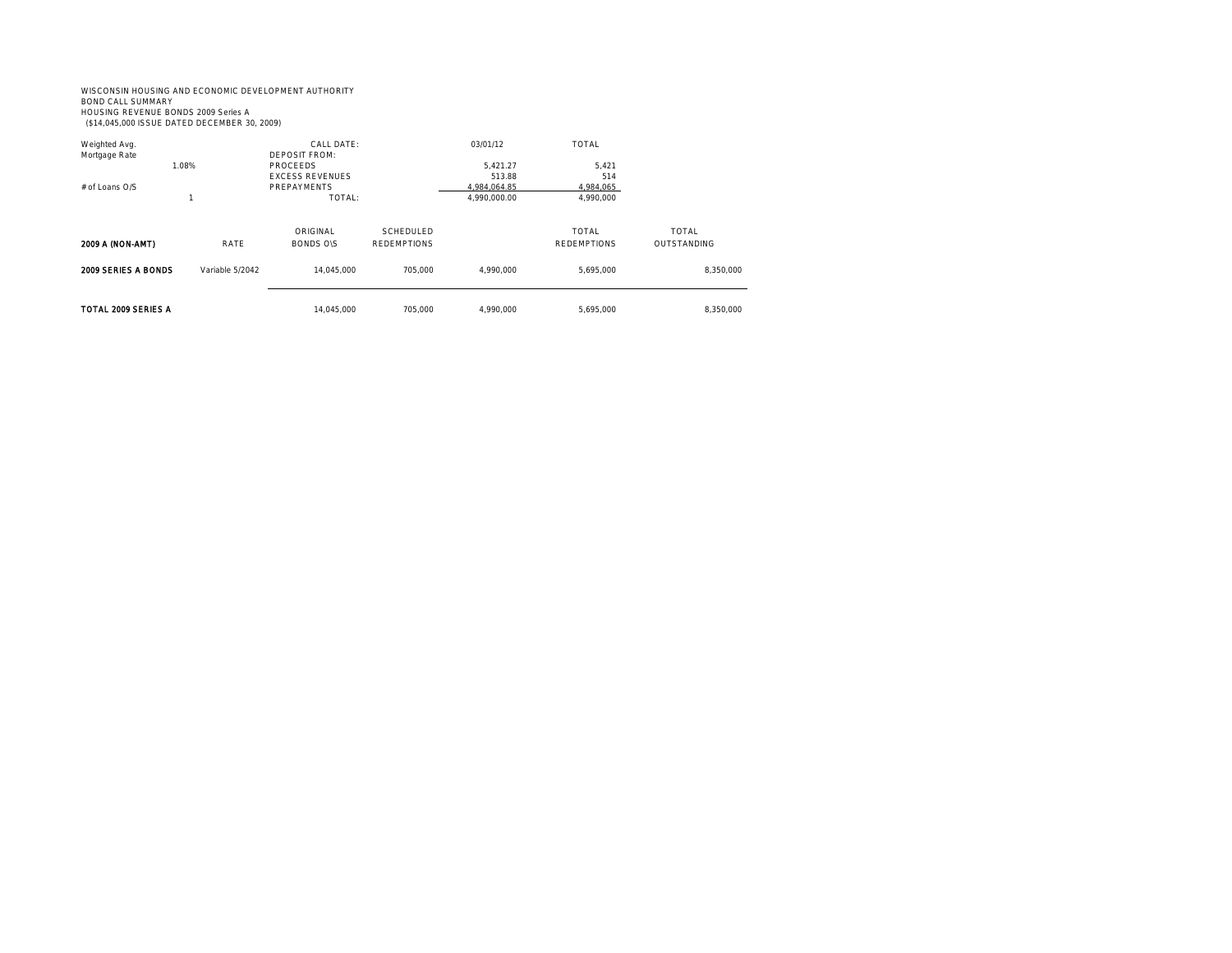WISCONSIN HOUSING AND ECONOMIC DEVELOPMENT AUTHORITY BOND CALL SUMMARY HOUSING REVENUE BONDS 2010 Series A&B (\$42,775,000 ISSUE DATED DECEMBER 22, 2010)

| Weighted Avg.<br>Mortgage Rate                    | 6.32%            | CALL DATE:<br><b>DEPOSIT FROM:</b><br>PROCEEDS<br><b>EXCESS REVENUES</b> |                                 | 11/01/11<br>5.210 | 08/01/12<br>1.315.000 | 09/01/12<br>846.077 | 11/01/12<br>458.289 | 02/01/13<br>220,000 | 04/01/13<br>95,634 | 07/01/13<br>116.084 | 08/01/14<br>466 105 | 01/01/16<br>164.892 | 11/01/16<br>3.592.637  | 08/01/17<br>1.329.198 | 10/01/17<br>768 470 | 03/01/18<br>2 426 67 | 11/01/18<br>22.413 | 06/01/19<br>10.055 | 05/01/20<br>13.896 | 11/01/21<br>593.088 | TOTAL<br>95,634<br>12.417.098 |                         |
|---------------------------------------------------|------------------|--------------------------------------------------------------------------|---------------------------------|-------------------|-----------------------|---------------------|---------------------|---------------------|--------------------|---------------------|---------------------|---------------------|------------------------|-----------------------|---------------------|----------------------|--------------------|--------------------|--------------------|---------------------|-------------------------------|-------------------------|
| # of Loans O/S                                    | 11               | PREPAYMENTS<br>TOTAL                                                     |                                 | 65,219            | 1,315,000             | 846,077             | 458,289             | 220,000             | 95,634             | 116,084             | 466,105             | 164,892             | 3,592,637              | 1,329,198             | 768,470             | 2,426,675            | 22,413             | 19,055             | 13,896             | 593,088             | 12,512,732                    |                         |
|                                                   | RATE             | ORIGINAL<br><b>BONDS O\S</b>                                             | SCHEDULED<br><b>REDEMPTIONS</b> |                   |                       |                     |                     |                     |                    |                     |                     |                     |                        |                       |                     |                      |                    |                    |                    |                     | TOTAL<br><b>REDEMPTIONS</b>   | TOTAL<br>OUTSTANDING    |
| 2010 SERIES A BONDS                               |                  |                                                                          |                                 |                   |                       |                     |                     |                     |                    |                     |                     |                     |                        |                       |                     |                      |                    |                    |                    |                     |                               |                         |
| <b>SERIALS</b><br>May-11                          | 0.625%           | 25,000                                                                   | 25,000                          |                   |                       |                     |                     |                     |                    |                     |                     |                     |                        |                       |                     |                      |                    |                    |                    |                     | 25,000                        |                         |
| Nov-11                                            | 0.750%           | 590,000                                                                  | 590,000                         |                   |                       |                     |                     |                     |                    |                     |                     |                     |                        |                       |                     |                      |                    |                    |                    |                     | 590,000                       |                         |
| May-12                                            | 1.125%           | 45,000                                                                   | 45,000                          |                   |                       |                     |                     |                     |                    |                     |                     |                     |                        |                       |                     |                      |                    |                    |                    |                     | 45,000                        |                         |
| Nov-12                                            | 1.250%<br>1.750% | 630,000<br>2,810,000                                                     | 630,000<br>100,000              |                   | 1,315,000             | 845,000             | 455,000             |                     | 95,000             |                     |                     |                     |                        |                       |                     |                      |                    |                    |                    |                     | 630,000<br>2.810.000          |                         |
| May-13<br>Nov-13                                  | 2.000%           | 690,000                                                                  | 690,000                         |                   |                       |                     |                     |                     |                    |                     |                     |                     |                        |                       |                     |                      |                    |                    |                    |                     | 690,000                       |                         |
| May-14                                            | 2.200%           | 145,000                                                                  | 145,000                         |                   |                       |                     |                     |                     |                    |                     |                     |                     |                        |                       |                     |                      |                    |                    |                    |                     | 145,000                       |                         |
| Nov-14                                            | 5.000%           | 765,000                                                                  | 765,000                         |                   |                       |                     |                     |                     |                    |                     |                     |                     |                        |                       |                     |                      |                    |                    |                    |                     | 765,000                       |                         |
| May-15<br>Nov-15                                  | 2.800%<br>2.950% | 150,000<br>800,000                                                       | 150,000<br>800,000              |                   |                       |                     |                     |                     |                    |                     |                     |                     |                        |                       |                     |                      |                    |                    |                    |                     | 150,000<br>800,000            |                         |
| May-16                                            | 5.000%           | 170,000                                                                  | 170,000                         |                   |                       |                     |                     |                     |                    |                     |                     |                     |                        |                       |                     |                      |                    |                    |                    |                     | 170,000                       |                         |
| Nov-16                                            | 3.200%           | 860,000                                                                  | 860,000                         |                   |                       |                     |                     |                     |                    |                     |                     |                     |                        |                       |                     |                      |                    |                    |                    |                     | 860,000                       |                         |
| May-17<br>Nov-17                                  | 3.500%<br>3.700% | 170,000<br>870,000                                                       | 170,000<br>870,000              |                   |                       |                     |                     |                     |                    |                     |                     |                     |                        |                       |                     |                      |                    |                    |                    |                     | 170,000<br>870,000            |                         |
| May-18                                            | 3.950%           | 180,000                                                                  | 180,000                         |                   |                       |                     |                     |                     |                    |                     |                     |                     |                        |                       |                     |                      |                    |                    |                    |                     | 180,000                       |                         |
| Nov-18                                            | 3950%            | 860,000                                                                  | 860,000                         |                   |                       |                     |                     |                     |                    |                     |                     |                     |                        |                       |                     |                      |                    |                    |                    |                     | 860,000                       |                         |
| May-19                                            | 4.100%           | 190,000                                                                  | 190,000                         |                   |                       |                     |                     |                     |                    |                     |                     |                     |                        |                       |                     |                      |                    |                    |                    |                     | 190,000                       |                         |
| Nov-19<br>May-20                                  | 4.100%<br>4.250% | 675,000<br>200,000                                                       | 675,000<br>200,000              |                   |                       |                     |                     |                     |                    |                     |                     |                     |                        |                       |                     |                      |                    |                    |                    |                     | 675,000<br>200,000            |                         |
| Nov-20                                            | 4.250%           | 705,000                                                                  | 705,000                         |                   |                       |                     |                     |                     |                    |                     |                     |                     |                        |                       |                     |                      |                    |                    |                    |                     | 705,000                       |                         |
| May-21                                            | 4.500%           | 220,000                                                                  | 220,000                         |                   |                       |                     |                     |                     |                    |                     |                     |                     |                        |                       |                     |                      |                    |                    |                    |                     | 220,000                       |                         |
| Nov-21<br>TOTAL SERIALS                           | 4.500%           | 365,000<br>12,115,000                                                    | 365,000<br>9,405,000            |                   | $0$ 1,315,000         | 845,000             | 455,000             | $\circ$             | 95,000             | $\circ$             | $\circ$             |                     |                        |                       | $\circ$             | $\Omega$             | $\Omega$           | $\Omega$           | $\Omega$           |                     | 365,000<br>12,115,000         |                         |
| November 1, 2025 Term                             | 4.875%           | 2,635,000                                                                |                                 | 10,000            |                       |                     |                     |                     |                    |                     | 75,000              | 25,000              | 390,000                |                       |                     |                      |                    |                    |                    |                     | 500,000                       | 2,135,000               |
| November 1, 2030 Term                             | 5.375%           | 3,645,000                                                                |                                 | 15,000            |                       |                     |                     |                     |                    |                     | 100,000             | 35,000              | 540,000                |                       |                     |                      |                    |                    |                    |                     | 690,000                       | 2,955,000               |
| November 1, 2035 Term                             | 5.625%           | 3,795,000                                                                |                                 | 15,000            |                       |                     |                     |                     |                    |                     | 105,000             | 35,000              | 565,000                |                       |                     |                      |                    |                    |                    |                     | 720,000                       | 3,075,000               |
| November 1, 2043 Term<br>TOTAL SERIES A (Non-AMT) | 5.750%           | 6,960,000<br>29,150,000                                                  | 9,405,000                       | 25,000<br>65,000  | 1,315,000             | 845,000             | 455,000             | $\Omega$            | 95,000             | $\Omega$            | 190,000<br>470,000  | 70,000<br>165,000   | 1,035,000<br>2,530,000 | $\Omega$              | $\Omega$            | $\Omega$             |                    | $\Omega$           | 10.000<br>10,000   | 595,000<br>595,000  | 1,925,000<br>15,950,000       | 5,035,000<br>13,200,000 |
|                                                   |                  |                                                                          |                                 |                   |                       |                     |                     |                     |                    |                     |                     |                     |                        |                       |                     |                      |                    |                    |                    |                     |                               |                         |
| 2010 SERIES B BONDS<br>SERIALS                    |                  |                                                                          |                                 |                   |                       |                     |                     |                     |                    |                     |                     |                     |                        |                       |                     |                      |                    |                    |                    |                     |                               |                         |
| May-11                                            | 0.000%           | $\overline{0}$                                                           | $\Omega$                        |                   |                       |                     |                     |                     |                    |                     |                     |                     |                        |                       |                     |                      |                    |                    |                    |                     |                               |                         |
| Nov-11                                            | 1.625%           | 600,000                                                                  | 600,000                         |                   |                       |                     |                     |                     |                    |                     |                     |                     |                        |                       |                     |                      |                    |                    |                    |                     | 600,000                       |                         |
| May-12<br>Nov-12                                  | 0.000%<br>2.500% | $\circ$<br>635,000                                                       | $\circ$<br>635,000              |                   |                       |                     |                     |                     |                    |                     |                     |                     |                        |                       |                     |                      |                    |                    |                    |                     | 635,000                       |                         |
| May-13                                            | 0.000%           | $\overline{0}$                                                           |                                 |                   |                       |                     |                     |                     |                    |                     |                     |                     |                        |                       |                     |                      |                    |                    |                    |                     | $\cap$                        |                         |
| Nov-13                                            | 3.000%           | 675,000                                                                  | 675,000                         |                   |                       |                     |                     |                     |                    |                     |                     |                     |                        |                       |                     |                      |                    |                    |                    |                     | 675.000                       |                         |
| May-14<br>Nov-14                                  | 3.125%<br>3.500% | 20,000<br>730.000                                                        | 20,000<br>730,000               |                   |                       |                     |                     |                     |                    |                     |                     |                     |                        |                       |                     |                      |                    |                    |                    |                     | 20,000<br>730,000             |                         |
| May-15                                            | 3.750%           | 20,000                                                                   | 20,000                          |                   |                       |                     |                     |                     |                    |                     |                     |                     |                        |                       |                     |                      |                    |                    |                    |                     | 20,000                        |                         |
| Nov-15                                            | 3.875%           | 775,000                                                                  | 775,000                         |                   |                       |                     |                     |                     |                    |                     |                     |                     |                        |                       |                     |                      |                    |                    |                    |                     | 775,000                       |                         |
| May-16                                            | 4.000%           | 20,000                                                                   | 20,000                          |                   |                       |                     |                     |                     |                    |                     |                     |                     |                        |                       |                     |                      |                    |                    |                    |                     | 20,000                        |                         |
| Nov-16<br>May-17                                  | 4.125%<br>4.375% | 800,000<br>25,000                                                        | 800,000<br>25,000               |                   |                       |                     |                     |                     |                    |                     |                     |                     |                        |                       |                     |                      |                    |                    |                    |                     | 800,000<br>25,000             |                         |
| Nov-17                                            | 6.000%           | 800,000                                                                  | 800,000                         |                   |                       |                     |                     |                     |                    |                     |                     |                     |                        |                       |                     |                      |                    |                    |                    |                     | 800,000                       |                         |
| May-18                                            | 4.875%           | 25,000                                                                   | 25,000                          |                   |                       |                     |                     |                     |                    |                     |                     |                     |                        |                       |                     |                      |                    |                    |                    |                     | 25,000                        |                         |
| Nov-18                                            | 4.875%<br>5.250% | 800.000<br>25,000                                                        | 800.000<br>25,000               |                   |                       |                     |                     |                     |                    |                     |                     |                     |                        |                       |                     |                      |                    |                    |                    |                     | 800.000<br>25,000             |                         |
| May-19<br>Nov-19                                  | 5.250%           | 765,000                                                                  | 765,000                         |                   |                       |                     |                     |                     |                    |                     |                     |                     |                        |                       |                     |                      |                    |                    |                    |                     | 765,000                       |                         |
| May-20                                            | 5.375%           | 25,000                                                                   | 25,000                          |                   |                       |                     |                     |                     |                    |                     |                     |                     |                        |                       |                     |                      |                    |                    |                    |                     | 25,000                        |                         |
| Nov-20                                            | 5.375%           | 780,000                                                                  | 780,000                         |                   |                       |                     |                     |                     |                    |                     |                     |                     |                        |                       |                     |                      |                    |                    |                    |                     | 780,000                       |                         |
| May-21                                            | 5.500%           | 30,000                                                                   | 30,000<br>105,000               |                   |                       |                     |                     |                     |                    |                     |                     |                     |                        |                       |                     |                      |                    |                    |                    |                     | 30,000                        |                         |
| Nov-21<br>TOTAL SERIALS                           | 5.500%           | 545,000<br>8,095,000                                                     | 7,655,000                       | $\circ$           | $\circ$               | $\circ$             | $\circ$             | $\circ$             | $\circ$            | $\circ$             | $\circ$             |                     |                        |                       | $\circ$             | 390,000<br>390,000   | 25,000<br>25,000   | 20,000<br>20,000   | 5.000<br>5,000     |                     | 545,000<br>8,095,000          |                         |
| November 1, 2025 Term                             | 5.750%           | 2,720,000                                                                |                                 |                   |                       |                     |                     | 110,000             |                    | 55,000              |                     |                     | 520,000                | 655,000               | 380,000             | 1,000,000            |                    |                    |                    |                     | 2,720,000                     | $\Omega$                |
| November 1, 2032 Term                             | 6.125%           | 2.810.000                                                                |                                 |                   |                       |                     |                     | 110.000             |                    | 60.000              |                     |                     | 540.000                | 675.000               | 390.000             | 1.035.000            |                    |                    |                    |                     | 2.810.000                     |                         |
| TOTAL SERIES B (AMT)                              |                  | 13,625,000                                                               | 7,655,000                       | $\Omega$          |                       |                     |                     | 220,000             | $\Omega$           | 115,000             | $\Omega$            |                     | 1,060,000              | 1,330,000             | 770.000             | 2,425,000            | 25,000             | 20,000             | 5,000              |                     | 13,625,000                    |                         |
| TOTAL 2010 SERIES A&B                             |                  | 42,775,000                                                               |                                 |                   |                       |                     |                     |                     |                    |                     |                     |                     |                        |                       |                     |                      |                    |                    |                    |                     |                               |                         |
|                                                   |                  |                                                                          | 17,060,000                      |                   | 65,000 1,315,000      | 845,000             | 455,000             | 220,000             | 95,000             | 115,000             | 470,000             | 165,000             | 3,590,000              | 1,330,000             |                     | 770,000 2,425,000    | 25,000             | 20,000             | 15,000             | 595,000             | 29,575,000                    | 13,200,000              |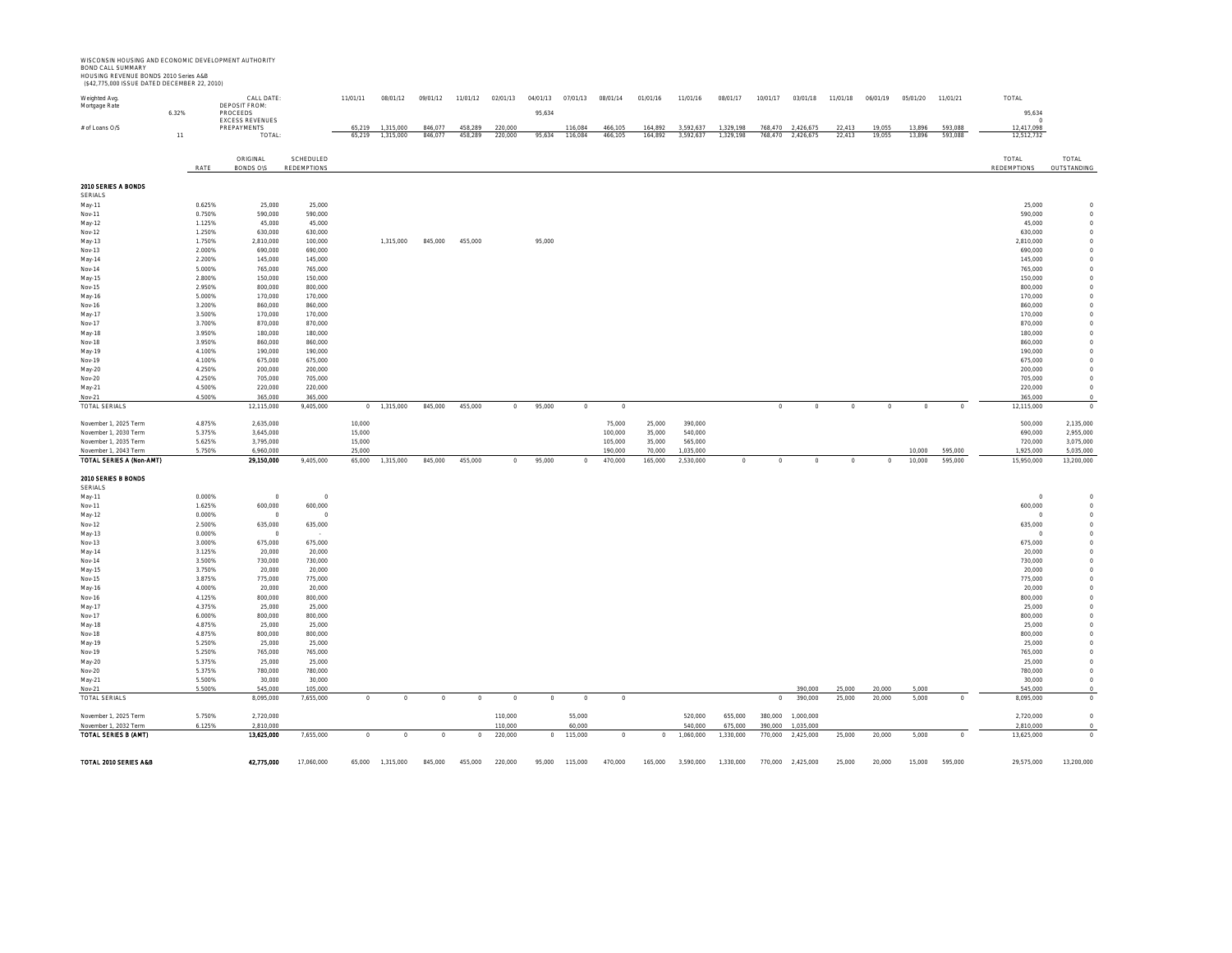#### WISCONSIN HOUSING AND ECONOMIC DEVELOPMENT AUTHORITY BOND CALL SUMMARY HOUSING REVENUE BONDS 2012 Series A&B (\$53,540,000 ISSUE DATED JANUARY 27, 2012)

| Weighted Avg.<br>Mortgage Rate                     | 1.89%          | CALL DATE:<br><b>DEPOSIT FROM:</b><br>PROCEEDS |                                 |         |            | <b>TOTAL</b><br>$\circ$            |                                    |
|----------------------------------------------------|----------------|------------------------------------------------|---------------------------------|---------|------------|------------------------------------|------------------------------------|
|                                                    |                | <b>EXCESS REVENUES</b>                         |                                 |         |            | $\Omega$                           |                                    |
| # of Loans O/S                                     | $\overline{2}$ | <b>PREPAYMENTS</b><br>TOTAL:                   |                                 | $\circ$ | $\bigcirc$ | $\cap$                             |                                    |
|                                                    | <b>RATE</b>    | ORIGINAL<br><b>BONDS OIS</b>                   | SCHEDULED<br><b>REDEMPTIONS</b> |         |            | <b>TOTAL</b><br><b>REDEMPTIONS</b> | <b>TOTAL</b><br><b>OUTSTANDING</b> |
| 2012 SERIES A BONDS<br>May 1, 2055 Term (Variable) | Variable       | 29,100,000                                     | 2,670,000                       |         |            | 2,670,000                          | 26,430,000                         |
| TOTAL SERIES A (Non-AMT)                           |                | 29,100,000                                     | 2,670,000                       | $\circ$ | $\circ$    | 2,670,000                          | 26,430,000                         |
| 2012 SERIES B BONDS<br>May 1, 2055 Term (Variable) | Variable       | 24,440,000                                     | 2,245,000                       |         |            | 2,245,000                          | 22,195,000                         |
| TOTAL SERIES B (Non-AMT)                           |                | 24,440,000                                     | 2,245,000                       | $\circ$ | $\circ$    | 2,245,000                          | 22,195,000                         |
| TOTAL 2012 SERIES A&B                              |                | 53,540,000                                     | 4,915,000                       | $\circ$ | $\circ$    | 4,915,000                          | 48,625,000                         |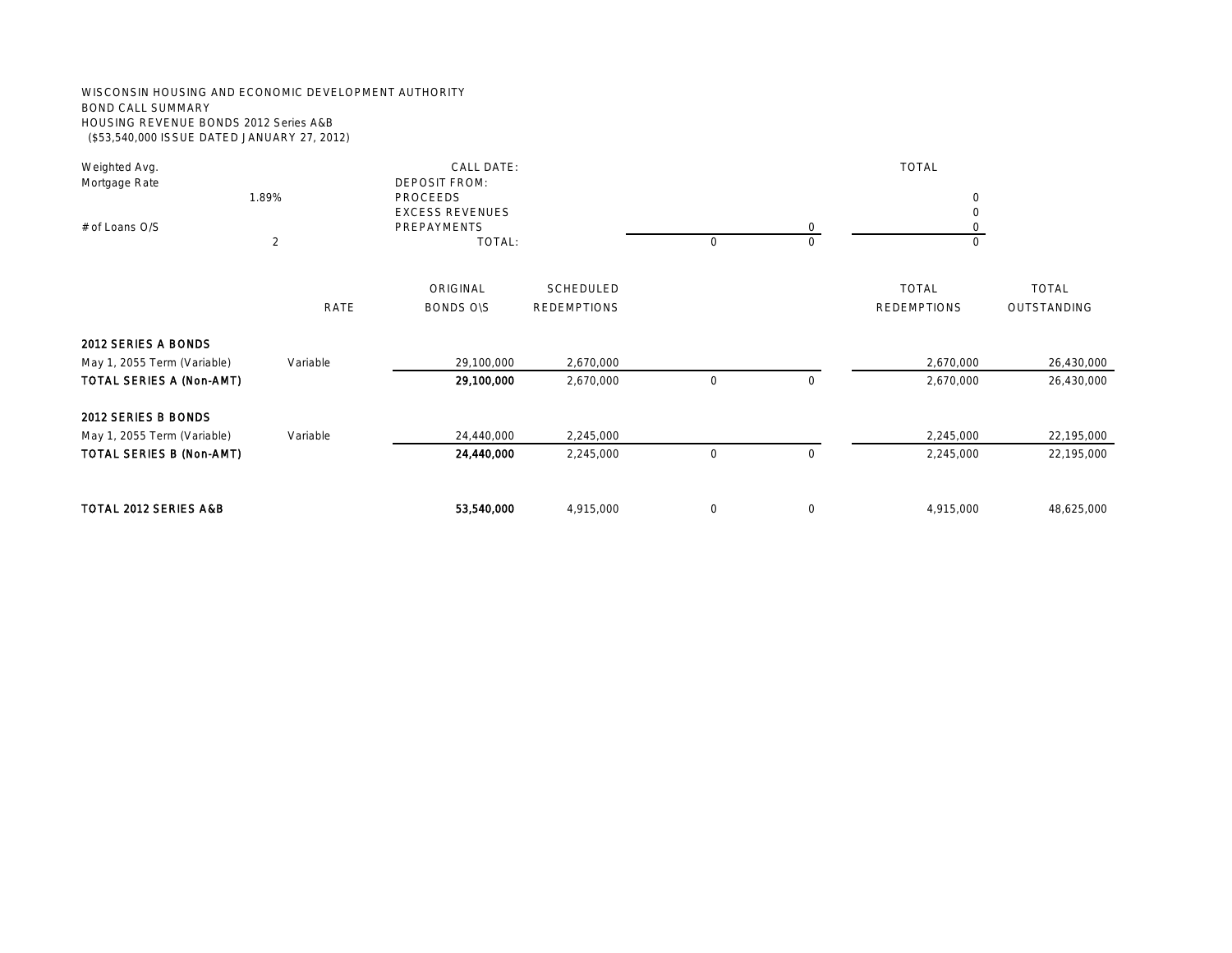WISCONSIN HOUSING AND ECONOMIC DEVELOPMENT AUTHORITY<br>BOND CALL SUMMARY<br>HOUSING REVENUE BONDS 2013 Series A,B&C<br>(\$21,270,000 ISSUE DATED JUNE 26, 2013)

| Weighted Avg.                             |       |                | CALL DATE:                            |                          | 12/01/13           | 11/01/14  | 10/01/15           | 11/01/16 | 05/01/18 | 06/01/18 | 07/01/19           | 09/01/19          | 03/01/21         | 07/01/21 | 11/01/21 | TOTAL                |                                               |
|-------------------------------------------|-------|----------------|---------------------------------------|--------------------------|--------------------|-----------|--------------------|----------|----------|----------|--------------------|-------------------|------------------|----------|----------|----------------------|-----------------------------------------------|
| Mortgage Rate                             | 5.68% |                | DEPOSIT FROM:<br>PROCEEDS             |                          |                    |           |                    |          |          |          |                    |                   |                  |          |          | $\,$ 0               |                                               |
| # of Loans O/S                            |       |                | <b>EXCESS REVENUES</b><br>PREPAYMENTS |                          | 2.270.000          | 52,196.32 | 1.794.986          | 15.174   | 31.301   | 926.007  | 727.033            | 973.694           | 518.169          | 172,900  | 67.482   | $\circ$<br>7,548,942 |                                               |
|                                           | 12    |                | TOTAL                                 |                          | 2,270,000          | 52,196    | 1,794,986          | 15,174   | 31,301   | 926,007  | 727,033            | 973,694           | 518,169          | 172,900  | 67,482   | 7,548,942            |                                               |
|                                           |       |                |                                       |                          |                    |           |                    |          |          |          |                    |                   |                  |          |          |                      |                                               |
|                                           |       | RATE           | ORIGINAL                              | SCHEDULED<br>REDEMPTIONS |                    |           |                    |          |          |          |                    |                   |                  |          |          | TOTAL<br>REDEMPTIONS | TOTAL<br>OUTSTANDING                          |
|                                           |       |                | BONDS O\S                             |                          |                    |           |                    |          |          |          |                    |                   |                  |          |          |                      |                                               |
| 2013 SERIES A BONDS (Non-AMT)<br>SERIALS  |       |                |                                       |                          |                    |           |                    |          |          |          |                    |                   |                  |          |          |                      |                                               |
| Nov-13                                    |       | 0.40%          | 170,000                               | 170,000                  |                    |           |                    |          |          |          |                    |                   |                  |          |          | 170,000              | $\circ$                                       |
| May-14<br>Nov-14                          |       | 0.45%<br>0.55% | 165,000<br>170,000                    | 165,000<br>170,000       |                    |           |                    |          |          |          |                    |                   |                  |          |          | 165,000<br>170,000   | $\,$ $\,$ $\,$<br>$\hfill 0$                  |
| May-15                                    |       | 0.70%          | 560,000                               | 560,000                  |                    |           |                    |          |          |          |                    |                   |                  |          |          | 560,000              | $\,$ $\,$ $\,$                                |
| Nov-15                                    |       | 0.80%          | 190.000                               | 190,000                  |                    |           |                    |          |          |          |                    |                   |                  |          |          | 190.000              | $\,$ $\,$ $\,$                                |
| May-16<br>Nov-16                          |       | 1.10%<br>1.15% | 190,000<br>195,000                    | 190,000<br>195,000       |                    |           |                    |          |          |          |                    |                   |                  |          |          | 190,000<br>195,000   | $\hfill 0$<br>$\,$ $\,$ $\,$                  |
| May-17                                    |       | 1.45%          | 195,000                               | 195,000                  |                    |           |                    |          |          |          |                    |                   |                  |          |          | 195.000              | $\,$ $\,$ $\,$                                |
| Nov-17<br>May-18                          |       | 1.50%<br>1.88% | 200,000<br>205.000                    | 200,000<br>205,000       |                    |           |                    |          |          |          |                    |                   |                  |          |          | 200,000<br>205.000   | $\hfill 0$<br>$\,$ $\,$ $\,$                  |
| Nov-18                                    |       | 1.90%          | 200,000                               | 200,000                  |                    |           |                    |          |          |          |                    |                   |                  |          |          | 200,000              | $\,$ $\,$ $\,$                                |
| May-19<br>Nov-19                          |       | 2.25%<br>2.30% | 210,000<br>225.000                    | 210,000<br>225.000       |                    |           |                    |          |          |          |                    |                   |                  |          |          | 210,000<br>225.000   | $\,$ $\,$ $\,$<br>$\,$ $\,$ $\,$              |
| May-20                                    |       | 2.55%          | 225,000                               | 225,000                  |                    |           |                    |          |          |          |                    |                   |                  |          |          | 225,000              | $\hfill 0$                                    |
| Nov-20                                    |       | 2.63%<br>2.88% | 230,000<br>230.000                    | 230,000<br>230,000       |                    |           |                    |          |          |          |                    |                   |                  |          |          | 230,000<br>230.000   | $\,$ $\,$ $\,$<br>$\overline{0}$              |
| May-21<br>Nov-21                          |       | 2.88%          | 235,000                               | 235,000                  |                    |           |                    |          |          |          |                    |                   |                  |          |          | 235,000              | $\hfill 0$                                    |
| May-22                                    |       | 3.00%          | 240,000                               |                          |                    |           |                    |          |          |          |                    |                   |                  |          |          | $\,$ 0               | 240,000                                       |
| Nov-22<br>May-23                          |       | 3.00%<br>3.20% | 190,000<br>30,000                     |                          |                    |           |                    |          |          |          |                    |                   |                  |          |          | $\circ$<br>$\circ$   | 190,000<br>30,000                             |
| Nov-23                                    |       | 3.20%          | 30,000                                |                          |                    |           |                    |          |          |          |                    |                   |                  |          |          | $\circ$              | 30,000                                        |
| May-24                                    |       | 3.30%          | 25,000<br>30,000                      |                          |                    |           |                    |          |          |          |                    |                   |                  |          |          | $\circ$              | 25,000<br>30,000                              |
| Nov-24                                    |       | 3.30%          |                                       |                          |                    |           |                    |          |          |          |                    |                   |                  |          |          |                      |                                               |
| <b>TOTAL SERIALS</b>                      |       |                | 4,340,000                             | 3,795,000                |                    |           | $\sim$             | $\sim$   | $\sim$   | $\sim$   | $\sim$             | $\sim$            | $\sim$           | $\sim$   | $\sim$   | 3,795,000            | 545,000                                       |
| November 1, 2030 Term                     |       | 3.90%          | 430,000                               |                          |                    |           |                    |          |          |          |                    |                   |                  |          |          | $\,$ 0               | 430,000                                       |
| November 1, 2037 Term<br>May 1, 2045 Term |       | 4.25%<br>4.50% | 705,000<br>1,025,000                  |                          |                    |           |                    |          | 30,000   |          |                    |                   |                  | 180,000  | 70.000   | $\circ$<br>280,000   | 705,000<br>745,000                            |
| <b>TOTAL SERIES A</b>                     |       |                | 6,500,000                             | 3,795,000                |                    |           |                    |          | 30.000   |          |                    |                   |                  | 180.000  | 70.000   | 4,075,000            | 2,425,000                                     |
|                                           |       |                |                                       |                          |                    |           |                    |          |          |          |                    |                   |                  |          |          |                      |                                               |
| 2013 SERIES B BONDS (AMT)<br>SERIALS      |       |                |                                       |                          |                    |           |                    |          |          |          |                    |                   |                  |          |          |                      |                                               |
| Nov-13                                    |       | 0.55%          | 70,000                                | 70,000                   |                    |           |                    |          |          |          |                    |                   |                  |          |          | 70,000               | $\,$ $\,$ $\,$                                |
| May-14<br>Nov-14                          |       | 0.65%<br>0.80% | 75,000<br>75,000                      | 75,000<br>75,000         |                    |           |                    |          |          |          |                    |                   |                  |          |          | 75,000<br>75,000     | $\,$ 0<br>$\hfill 0$                          |
| May-15                                    |       | 1.00%          | 70,000                                | 70,000                   |                    |           |                    |          |          |          |                    |                   |                  |          |          | 70,000               | $\,$ $\,$ $\,$                                |
| Nov-15                                    |       | 1.15%<br>1.50% | 75,000<br>75,000                      | 75,000<br>75,000         |                    |           |                    |          |          |          |                    |                   |                  |          |          | 75,000<br>75,000     | $\,$ $\,$ $\,$                                |
| May-16<br>Nov-16                          |       | 1.55%          | 75,000                                | 75.000                   |                    |           |                    |          |          |          |                    |                   |                  |          |          | 75.000               | $\hfill 0$                                    |
| May-17                                    |       | 1.88%          | 75.000                                | 75,000                   |                    |           |                    |          |          |          |                    |                   |                  |          |          | 75,000               | $\begin{smallmatrix}0\\0\\0\end{smallmatrix}$ |
| Nov-17<br>May-18                          |       | 1.95%<br>2.25% | 80,000<br>80,000                      | 80,000<br>80,000         |                    |           |                    |          |          |          |                    |                   |                  |          |          | 80,000<br>80.000     | $\hfill 0$<br>$\,$ $\,$ $\,$                  |
| Nov-18                                    |       | 2.30%          | 80,000                                | 80,000                   |                    |           |                    |          |          |          |                    |                   |                  |          |          | 80,000               | $\circ$                                       |
| May-19<br>Nov-19                          |       | 2.60%<br>2.65% | 95,000<br>95.000                      | 95,000<br>95.000         |                    |           |                    |          |          |          |                    |                   |                  |          |          | 95,000<br>95.000     | $\,$ $\,$ $\,$<br>$\,$ 0                      |
| May-20                                    |       | 2.90%          | 95,000                                | 95,000                   |                    |           |                    |          |          |          |                    |                   |                  |          |          | 95,000               | $\hfill 0$                                    |
| Nov-20<br>May-21                          |       | 2.95%<br>3.25% | 75,000<br>75,000                      | 75,000<br>75,000         |                    |           |                    |          |          |          |                    |                   |                  |          |          | 75,000<br>75,000     | $\,$ $\,$ $\,$<br>$\circ$                     |
| Nov-21                                    |       | 3.25%          | 75,000                                | 75,000                   |                    |           |                    |          |          |          |                    |                   |                  |          |          | 75,000               | $\hfill 0$                                    |
| May-22                                    |       | 3.50%          | 80,000                                |                          |                    |           |                    |          |          |          |                    |                   |                  |          |          | $\circ$              | 80,000                                        |
| Nov-22<br>May-23                          |       | 3.50%<br>3.65% | 70,000<br>35,000                      |                          |                    |           |                    |          |          |          |                    |                   | 25,000<br>35,000 |          |          | 25,000<br>35,000     | 45,000<br>$\hfill 0$                          |
| Nov-23                                    |       | 3.65%          | 35,000                                |                          |                    |           |                    |          |          |          |                    |                   | 35,000           |          |          | 35,000               | $\,$ 0                                        |
| May-24<br>Nov-24                          |       | 3.75%<br>3.75% | 35,000<br>40,000                      |                          |                    |           |                    |          |          |          |                    |                   | 35,000<br>40,000 |          |          | 35,000<br>40,000     | $\circ$                                       |
| <b>TOTAL SERIALS</b>                      |       |                | 1,635,000                             | 1,340,000                |                    |           |                    |          |          |          |                    |                   | 170,000          |          |          | 1,510,000            | 125,000                                       |
| November 1, 2029 Term                     |       | 4.25%          | 370,000                               |                          |                    | 25,000    |                    |          |          |          |                    |                   | 345,000          |          |          | 370,000              |                                               |
| <b>TOTAL SERIES B</b>                     |       |                | 2,005,000                             | 1,340,000                |                    |           |                    |          |          |          |                    |                   | 515,000          |          |          | 1,880,000            | 125,000                                       |
| 2013 SERIES C BONDS (Taxable)             |       |                |                                       |                          |                    |           |                    |          |          |          |                    |                   |                  |          |          |                      |                                               |
| <b>SERIALS</b><br>Nov-13                  |       | 0.40%          | 490,000                               | 490,000                  |                    |           |                    |          |          |          |                    |                   |                  |          |          | 490,000              | $\hfill 0$                                    |
| May-14                                    |       | 0.57%          | 500,000                               | 410,000                  | 90,000             |           |                    |          |          |          |                    |                   |                  |          |          | 500,000              | $\begin{smallmatrix}0\\0\\0\end{smallmatrix}$ |
| Nov-14<br>May-15                          |       | 0.68%<br>0.83% | 495,000<br>495,000                    | 405,000<br>405,000       | 90,000<br>90,000   |           |                    |          |          |          |                    |                   |                  |          |          | 495,000<br>495,000   | $\hfill 0$                                    |
| Nov-15                                    |       | 0.98%          | 500.000                               | 410.000                  | 90.000             |           |                    |          |          |          |                    |                   |                  |          |          | 500.000              | $\begin{smallmatrix}0\\0\\0\end{smallmatrix}$ |
| May-16<br>Nov-16                          |       | 1.14%<br>1.37% | 505,000<br>510,000                    | 325,000<br>330,000       | 95,000<br>95,000   |           | 85,000<br>85,000   |          |          |          |                    |                   |                  |          |          | 505,000<br>510,000   | $\,$ $\,$ $\,$                                |
| May-17                                    |       | 1.65%          | 530.000                               | 335.000                  | 100.000            |           | 95.000             |          |          |          |                    |                   |                  |          |          | 530.000              | $\,$ 0                                        |
| Nov-17<br>May-18                          |       | 1.80%<br>2.00% | 535,000<br>560,000                    | 340,000<br>355,000       | 100,000<br>105,000 |           | 95,000<br>100,000  |          |          |          |                    |                   |                  |          |          | 535,000<br>560,000   | $\hfill 0$<br>$\,$ $\,$ $\,$                  |
| Nov-18                                    |       | 2.13%          | 565.000                               | 360,000                  | 105.000            |           | 100,000            |          |          |          |                    |                   |                  |          |          | 565.000              | $\circ$                                       |
| May-19                                    |       | 2.38%          | 620,000                               | 395,000                  | 115,000            |           | 110,000            |          |          |          |                    |                   |                  |          |          | 620,000              | $\circ$                                       |
| Nov-19<br>May-20                          |       | 2.63%<br>2.75% | 635,000<br>640,000                    | 410.000<br>410,000       | 115,000<br>120,000 |           | 110.000<br>110,000 |          |          |          |                    |                   |                  |          |          | 635.000<br>640,000   | $\circ$                                       |
| Nov-20                                    |       | 2.88%          | 570,000                               | 365,000                  | 105,000            |           | 100,000            |          |          |          |                    |                   |                  |          |          | 570,000              | $\hfill 0$                                    |
| May-21<br>Nov-21                          |       | 3.13%<br>3.25% | 565,000<br>575,000                    | 290,000                  | 105,000<br>105,000 |           | 100,000<br>100,000 |          |          |          |                    | 70,000<br>370.000 |                  |          |          | 565,000<br>575,000   | $\,$ $\,$ $\,$<br>$\circ$                     |
| May-22                                    |       | 3.40%          | 585,000                               |                          | 110,000            |           | 105,000            |          |          |          |                    | 370,000           |                  |          |          | 585,000              | $\hfill 0$                                    |
| Nov-22                                    |       | 3.55%          | 505.000                               |                          | 95,000             |           | 90.000             |          |          |          | 155,000            | 165,000           |                  |          |          | 505.000              | $\,$ $\,$ $\,$                                |
| May-23<br>Nov-23                          |       | 3.65%<br>3.75% | 205,000<br>210,000                    |                          | 35,000<br>40,000   |           | 35,000<br>35,000   |          |          |          | 135,000<br>135,000 |                   |                  |          |          | 205,000<br>210,000   | $\hfill 0$<br>$\circ$                         |
| TOTAL SERIALS                             |       |                | 10,795,000                            | 6,035,000                | 1,905,000          |           | 1,455,000          |          |          |          | 425,000            | 975,000           |                  |          |          | 10,795,000           | $\overline{0}$                                |
| November 1, 2029 Term                     |       | 4.88%          | 1,970,000                             |                          | 365,000            | 25,000    | 340,000            | 15,000   |          | 925,000  | 300,000            |                   |                  |          |          | 1,970,000            | $\Omega$                                      |
| TOTAL SERIES C                            |       |                | 12,765,000                            | 6,035,000                | 2,270,000          | 25,000    | 1,795,000          | 15,000   |          | 925,000  | 725,000            | 975,000           |                  |          |          | 12,765,000           | $\overline{0}$                                |
| TOTAL 2013 SERIES A, B&C                  |       |                | 21,270,000                            | 11,170,000               | 2,270,000          | 25,000    | 1,795,000          | 15,000   | 30,000   | 925,000  | 725,000            | 975,000           | 515,000          | 180,000  | 70,000   | 18,720,000           | 2,550,000                                     |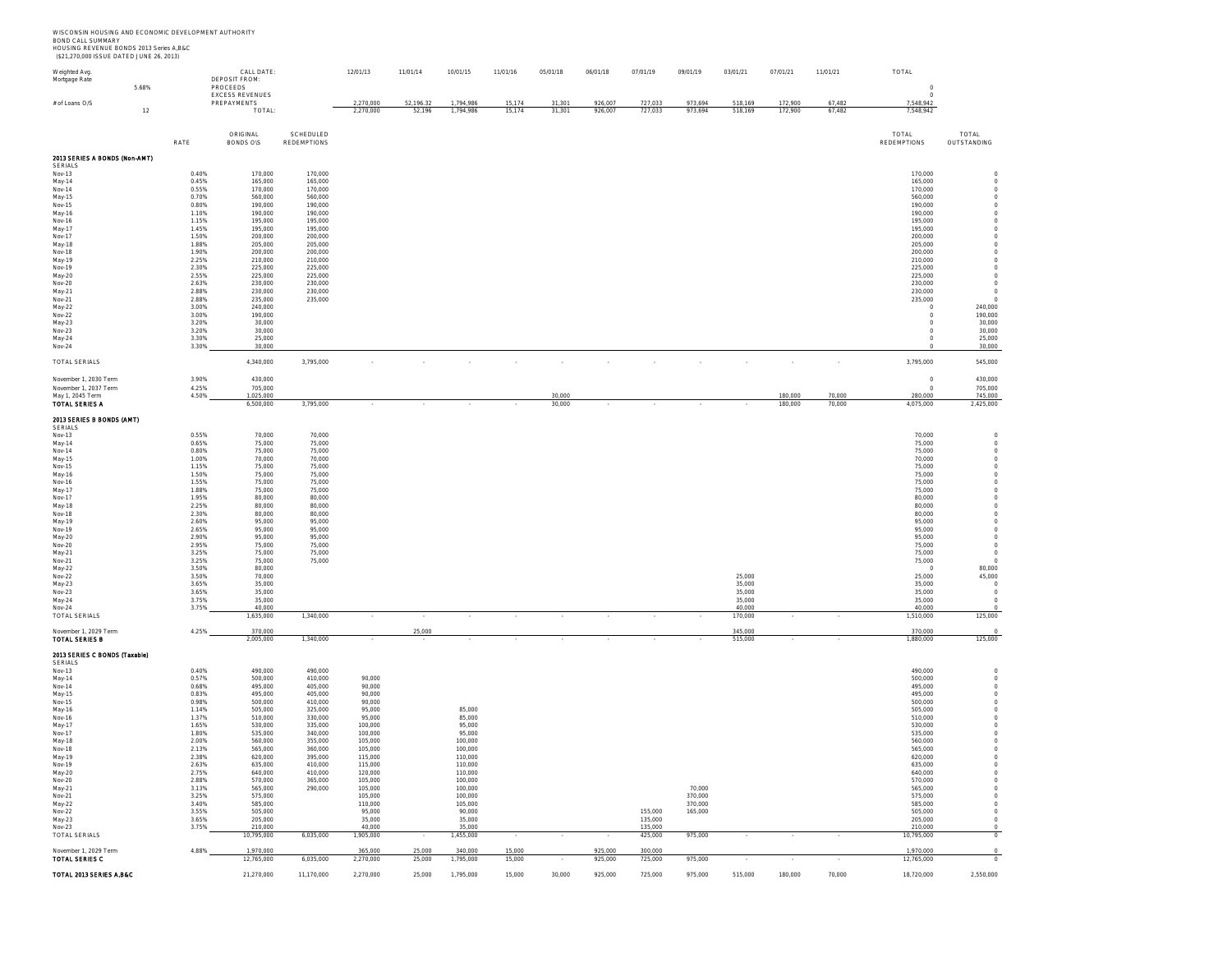|                                                | RATE             | ORIGINAL<br><b>BONDS O\S</b> | <b>SCHEDULED</b><br><b>REDEMPTIONS</b> |                          |                      |                |                          |             |                         |                    | <b>TOTAL</b>               | <b>TOTAL</b><br>REDEMPTIONS OUTSTANDING |
|------------------------------------------------|------------------|------------------------------|----------------------------------------|--------------------------|----------------------|----------------|--------------------------|-------------|-------------------------|--------------------|----------------------------|-----------------------------------------|
| 2015 SERIES A BONDS (Non-AMT)                  |                  |                              |                                        |                          |                      |                |                          |             |                         |                    |                            |                                         |
| <b>SERIALS</b>                                 |                  |                              |                                        |                          |                      |                |                          |             |                         |                    |                            |                                         |
| May-16                                         | 0.300%           | 10,000                       | 10,000                                 |                          |                      |                |                          |             |                         |                    | 10,000                     |                                         |
| <b>Nov-16</b><br>May-17                        | 0.500%<br>0.875% | 15,000<br>10,000             | 15,000<br>10,000                       |                          |                      |                |                          |             |                         |                    | 15,000<br>10,000           |                                         |
| Nov-17                                         | 1.000%           | 40,000                       | 40,000                                 |                          |                      |                |                          |             |                         |                    | 40,000                     |                                         |
| May-18<br>Nov-18                               | 1.125%<br>1.250% | 60,000<br>55,000             | 60,000<br>55,000                       |                          |                      |                |                          |             |                         |                    | 60,000<br>55,000           |                                         |
| May-19                                         | 1.400%           | 60,000                       | 60,000                                 |                          |                      |                |                          |             |                         |                    | 60,000                     |                                         |
| Nov-19<br>May-20                               | 1.550%<br>1.700% | 60,000<br>65,000             | 60,000<br>65,000                       |                          |                      |                |                          |             |                         |                    | 60,000<br>65,000           | 0<br>0                                  |
| <b>Nov-20</b>                                  | 1.875%           | 65,000                       | 65,000                                 |                          |                      |                |                          |             |                         |                    | 65,000                     | 0                                       |
| May-21<br>Nov-21                               | 2.000%<br>2.125% | 65,000<br>65,000             | 65,000<br>65,000                       |                          |                      |                |                          |             |                         |                    | 65,000<br>65,000           | $\mathbf 0$<br>$\mathbf 0$              |
| May-22                                         | 2.250%           | 70,000                       |                                        |                          |                      |                |                          |             |                         |                    | $\mathbf 0$                | 70,000                                  |
| <b>Nov-22</b><br>May-23                        | 2.300%<br>2.500% | 70,000<br>70,000             |                                        |                          |                      |                |                          |             |                         |                    | $^{\circ}$<br>$\mathbf 0$  | 70,000<br>70,000                        |
| Nov-23                                         | 2.550%           | 75,000                       |                                        |                          |                      |                |                          |             |                         |                    | $\mathbf 0$                | 75,000                                  |
| May-24                                         | 2.700%           | 75,000                       |                                        |                          |                      |                |                          |             |                         |                    | $^{\circ}$                 | 75,000                                  |
| <b>Nov-24</b><br>May-25                        | 2.750%<br>2.875% | 80,000<br>80,000             |                                        |                          |                      |                |                          |             |                         |                    | $\mathbf 0$<br>$\mathbf 0$ | 80,000<br>80,000                        |
| <b>Nov-25</b>                                  | 3.000%           | 80,000                       |                                        |                          |                      |                |                          |             |                         |                    | $\mathbf 0$                | 80,000                                  |
| May-26<br>Nov-26                               | 3.125%<br>3.125% | 80,000<br>85,000             |                                        |                          |                      |                |                          |             |                         |                    | $\mathbf 0$                | 80,000<br>85,000                        |
| <b>TOTAL SERIALS A</b>                         |                  | 1,335,000                    | 570,000                                |                          | ÷                    | ÷.             | $\overline{\phantom{a}}$ |             |                         | $\overline{a}$     | 570,000                    | 765,000                                 |
|                                                | 3.625%           | 755,000                      |                                        |                          |                      |                |                          |             |                         |                    | 0                          | 755,000                                 |
| November 1, 2030 Term<br>November 1, 2035 Term | 3.875%           | 1,170,000                    |                                        |                          |                      |                |                          |             |                         |                    | $\mathbf 0$                | 1,170,000                               |
| November 1, 2040 Term<br>November 1, 2046 Term | 4.000%<br>4.125% | 1,475,000<br>2,300,000       |                                        |                          |                      |                |                          |             |                         |                    | $\mathbf 0$<br>$\mathbf 0$ | 1,475,000<br>2,300,000                  |
| May 1, 2052 Term                               | 4.250%           | 2,160,000                    |                                        |                          |                      |                |                          |             |                         |                    | 0                          | 2,160,000                               |
| November 1, 2052 Term<br><b>TOTAL TERMS A</b>  | 4.250%           | 495,000<br>8,355,000         | 0                                      | $\overline{\phantom{a}}$ | ÷                    | ÷.             | $\sim$                   | ÷,          |                         | $\blacksquare$     | 0<br>0                     | 495,000<br>8,355,000                    |
|                                                |                  |                              |                                        |                          |                      |                |                          |             |                         |                    |                            |                                         |
| <b>TOTAL SERIES A</b>                          |                  | 9,690,000                    | 570,000                                | $\sim$                   | ÷,                   | ÷,             | ÷,                       |             | $\pmb{0}$               | 0                  | $\pmb{0}$                  | 9,120,000                               |
| 2015 SERIES B BONDS (AMT)                      |                  |                              |                                        |                          |                      |                |                          |             |                         |                    |                            |                                         |
| <b>SERIALS</b>                                 |                  |                              |                                        |                          |                      |                |                          |             |                         |                    |                            |                                         |
| May-16<br><b>Nov-16</b>                        | 0.550%<br>0.800% | 235,000<br>245,000           | 235,000<br>245,000                     |                          |                      |                |                          |             |                         |                    | 235,000<br>245,000         |                                         |
| May-17                                         | 1.100%           | 245,000                      | 245,000                                |                          |                      |                |                          |             |                         |                    | 245,000                    |                                         |
| <b>Nov-17</b><br>May-18                        | 1.300%<br>1.500% | 255,000<br>265,000           | 255,000<br>225,000                     | 40,000                   |                      |                |                          |             |                         |                    | 255,000<br>265,000         |                                         |
| Nov-18                                         | 1.650%           | 270,000                      | 230,000                                | 40,000                   |                      |                |                          |             |                         |                    | 270,000                    | 0                                       |
| May-19<br>Nov-19                               | 1.750%<br>1.900% | 275,000<br>275,000           | 235,000<br>235,000                     | 40,000<br>40,000         |                      |                |                          |             |                         |                    | 275,000<br>275,000         | 0<br>0                                  |
| May-20                                         | 2.050%           | 285,000                      | 245,000                                | 40,000                   |                      |                |                          |             |                         |                    | 285,000                    | $\mathbf 0$                             |
| <b>Nov-20</b><br>May-21                        | 2.200%<br>2.350% | 300,000<br>295,000           | 260,000<br>255,000                     | 40,000<br>40,000         |                      |                |                          |             |                         |                    | 300,000<br>295,000         | $\mathbf 0$<br>$\mathbf 0$              |
| Nov-21                                         | 2.500%           | 310,000                      | 265,000                                | 45,000                   |                      |                |                          |             |                         |                    | 310,000                    | 0                                       |
| May-22                                         | 2.600%           | 325,000                      |                                        | 45,000                   |                      |                |                          |             |                         |                    | 45,000                     | 280,000                                 |
| <b>Nov-22</b><br>May-23                        | 2.650%<br>2.850% | 325,000<br>550,000           |                                        | 45,000<br>80,000         |                      |                |                          |             |                         |                    | 45,000<br>80,000           | 280,000<br>470,000                      |
| <b>Nov-23</b>                                  | 2.900%           | 560,000                      |                                        | 80,000                   |                      |                |                          |             |                         |                    | 80,000                     | 480,000                                 |
| May-24<br>Nov-24                               | 3.050%<br>3.100% | 570,000<br>590,000           |                                        | 80,000<br>85,000         |                      |                |                          |             |                         |                    | 80,000<br>85,000           | 490,000<br>505,000                      |
| May-25                                         | 3.200%           | 595,000                      |                                        | 85,000                   |                      |                |                          |             |                         |                    | 85,000                     | 510,000                                 |
| Nov-25<br>May-26                               | 3.350%<br>3.500% | 620,000<br>625,000           |                                        | 90,000<br>90,000         |                      |                |                          |             |                         | 510,000<br>535,000 | 600,000<br>625,000         | 20,000<br>$^{\circ}$                    |
| <b>Nov-26</b>                                  | 3.500%           | 645,000                      |                                        | 90,000                   |                      |                |                          |             |                         | 555,000            | 645,000                    | $\Omega$                                |
| <b>TOTAL SERIALS B</b>                         |                  | 8,660,000                    | 2,930,000                              | 1,095,000                |                      |                |                          |             |                         | 1,600,000          | 5,625,000                  | 3,035,000                               |
| November 1, 2030 Term                          | 4.000%           | 5,210,000                    |                                        | 605,000                  |                      |                | 430,000                  | 2,410,000   | 1,320,000               | 445,000            | 5,210,000                  | $\mathbf 0$                             |
| November 1, 2035 Term<br>November 1, 2040 Term | 4.200%<br>4.350% | 5,885,000<br>3,480,000       |                                        | 685,000<br>405,000       | 620,000<br>3,075,000 | 3,390,000      | 1,190,000                |             |                         |                    | 5,885,000<br>3,480,000     | $\mathbf 0$<br>$\mathbf 0$              |
| November 1, 2045 Term                          | 4.500%           | 1,990,000                    |                                        | 230,000                  | 1,760,000            |                |                          |             |                         |                    | 1,990,000                  | $^{\circ}$                              |
| <b>TOTAL TERMS B</b>                           |                  | 16,565,000                   | 2,930,000                              | 3,020,000                | 5,455,000            | 3,390,000      | 1,620,000                | 2,410,000   | 1,320,000               | 2,045,000          | 16,565,000                 | 0                                       |
| <b>TOTAL SERIES B</b>                          |                  | 25,225,000                   | 2,930,000                              | 3,020,000                | 5,455,000            | 3,390,000      | 1,620,000                | 2,410,000   | 1,320,000               | 2,045,000          | 22,190,000                 | 3,035,000                               |
| 2015 SERIES C BONDS (Non-AMT)                  |                  |                              |                                        |                          |                      |                |                          |             |                         |                    |                            |                                         |
| <b>SERIALS</b>                                 |                  |                              |                                        |                          |                      |                |                          |             |                         |                    |                            |                                         |
| May-16<br>Nov-16                               | 0.300%<br>0.500% | 595,000<br>615,000           | 595,000<br>615,000                     |                          |                      |                |                          |             |                         |                    | 595,000<br>615,000         | 0<br>$\mathbf 0$                        |
| May-17                                         | 0.875%           | 625,000                      | 625,000                                |                          |                      |                |                          |             |                         |                    | 625,000                    | $\mathbf 0$                             |
| Nov-17<br>May-18                               | 1.000%<br>1.125% | 645,000<br>650,000           | 645,000<br>650,000                     |                          |                      |                |                          |             |                         |                    | 645,000<br>650,000         | $\mathbf 0$<br>$\mathbf 0$              |
| <b>Nov-18</b>                                  | 1.250%           | 670,000                      | 670,000                                |                          |                      |                |                          |             |                         |                    | 670,000                    | 0                                       |
| May-19<br>Nov-19                               | 1.400%<br>1.550% | 685,000<br>700,000           | 685,000<br>700,000                     |                          |                      |                |                          |             |                         |                    | 685,000<br>700,000         | $\mathbf 0$<br>$\mathbf 0$              |
| May-20                                         | 1.700%           | 720,000                      | 720,000                                |                          |                      |                |                          |             |                         |                    | 720,000                    | $\mathbf 0$                             |
| Nov-20                                         | 1.875%           | 735,000                      | 735,000                                |                          |                      |                |                          |             |                         |                    | 735,000                    | $\mathbf 0$                             |
| May-21<br>Nov-21                               | 2.000%<br>2.125% | 750,000<br>770,000           | 750,000<br>770,000                     |                          |                      |                |                          |             |                         |                    | 750,000<br>770,000         | $\mathbf 0$<br>$\mathbf 0$              |
| May-22                                         | 2.250%           | 780,000                      |                                        |                          |                      |                |                          |             |                         |                    | 0                          | 780,000                                 |
| <b>Nov-22</b><br>May-23                        | 2.300%<br>2.500% | 800,000<br>820,000           |                                        |                          |                      |                |                          |             |                         |                    | $\mathbf 0$<br>$\mathbf 0$ | 800,000<br>820,000                      |
| <b>Nov-23</b>                                  | 2.550%           | 850,000                      |                                        |                          |                      |                |                          |             |                         |                    | 0                          | 850,000                                 |
| May-24<br><b>Nov-24</b>                        | 2.700%<br>2.750% | 860,000<br>880,000           |                                        |                          |                      |                |                          |             |                         |                    | $\mathbf 0$<br>$\mathbf 0$ | 860,000<br>880,000                      |
| May-25                                         | 2.875%           | 905,000                      |                                        |                          |                      |                |                          |             |                         |                    | 0                          | 905,000                                 |
| <b>Nov-25</b>                                  | 3.000%           | 920,000                      |                                        |                          |                      |                |                          |             |                         |                    | $\mathbf 0$                | 920,000                                 |
| May-26<br><b>Nov-26</b>                        | 3.125%<br>3.125% | 915,000<br>910,000           |                                        |                          |                      |                |                          |             |                         |                    | 0<br>0                     | 915,000<br>910,000                      |
| <b>TOTAL SERIALS C</b>                         |                  | 16,800,000                   | 8,160,000                              | $\mathsf 0$              | $\mathsf 0$          | $\overline{0}$ | $\mathbf 0$              | $\mathsf 0$ | $\overline{\mathbf{0}}$ | 0                  | 8,160,000                  | 8,640,000                               |
| November 1, 2030 Term                          | 3.625%           | 8,120,000                    |                                        |                          |                      |                |                          |             |                         |                    | $\mathbf 0$                | 8,120,000                               |
| November 1, 2035 Term                          | 3.875%           | 7,985,000                    |                                        |                          |                      |                |                          |             |                         |                    | $\mathbf 0$                | 7,985,000                               |
| November 1, 2040 Term<br>May 1, 2043 TERM      | 4.000%<br>4.100% | 3,755,000<br>1,595,000       |                                        |                          |                      |                |                          |             |                         |                    | $\mathsf 0$<br>$\mathbf 0$ | 3,755,000<br>1,595,000                  |
| <b>TOTAL TERMS C</b>                           |                  | 21,455,000                   |                                        |                          |                      |                | ÷,                       |             |                         | ٠                  | 0                          | 21,455,000                              |
| <b>TOTAL SERIES C</b>                          |                  | 38,255,000                   | 8,160,000                              | $\sim$                   | ÷                    | $\sim$         | $\sim$                   | ×.          | 0                       | 0                  | 8,160,000                  | 30,095,000                              |
|                                                |                  |                              |                                        |                          |                      |                |                          |             |                         |                    |                            |                                         |
| TOTAL 2015 SERIES A, B&C                       |                  | 73,170,000                   | 11,660,000                             | 3,020,000                | 5,455,000            | 3,390,000      | 1,620,000                | 2,410,000   | 1,320,000               | 2,045,000          | 30,350,000                 | 42,250,000                              |

Weighted Avg, CALL DATE: 06/01/17 03/01/18 06/01/19 07/01/19 11/01/20 05/01/21 06/01/21 TOTAL<br>Mortgage Rate DEPOSIT FROM: DEPOSIT PROCEEDS<br>2.0 EXCESS REVENUES<br>4.97% PREPAYMENTS – 3,022,178 5,456,549 3,388,897 1,621,821 2,

WISCONSIN HOUSING AND ECONOMIC DEVELOPMENT AUTHORITY<br>BOND CALL SUMMARY<br>HOUSING REVENUE BONDS 2015 Series A,B&C<br>1 (\$73,170,000 ISSUE DATED NOVEMBER 30, 2015)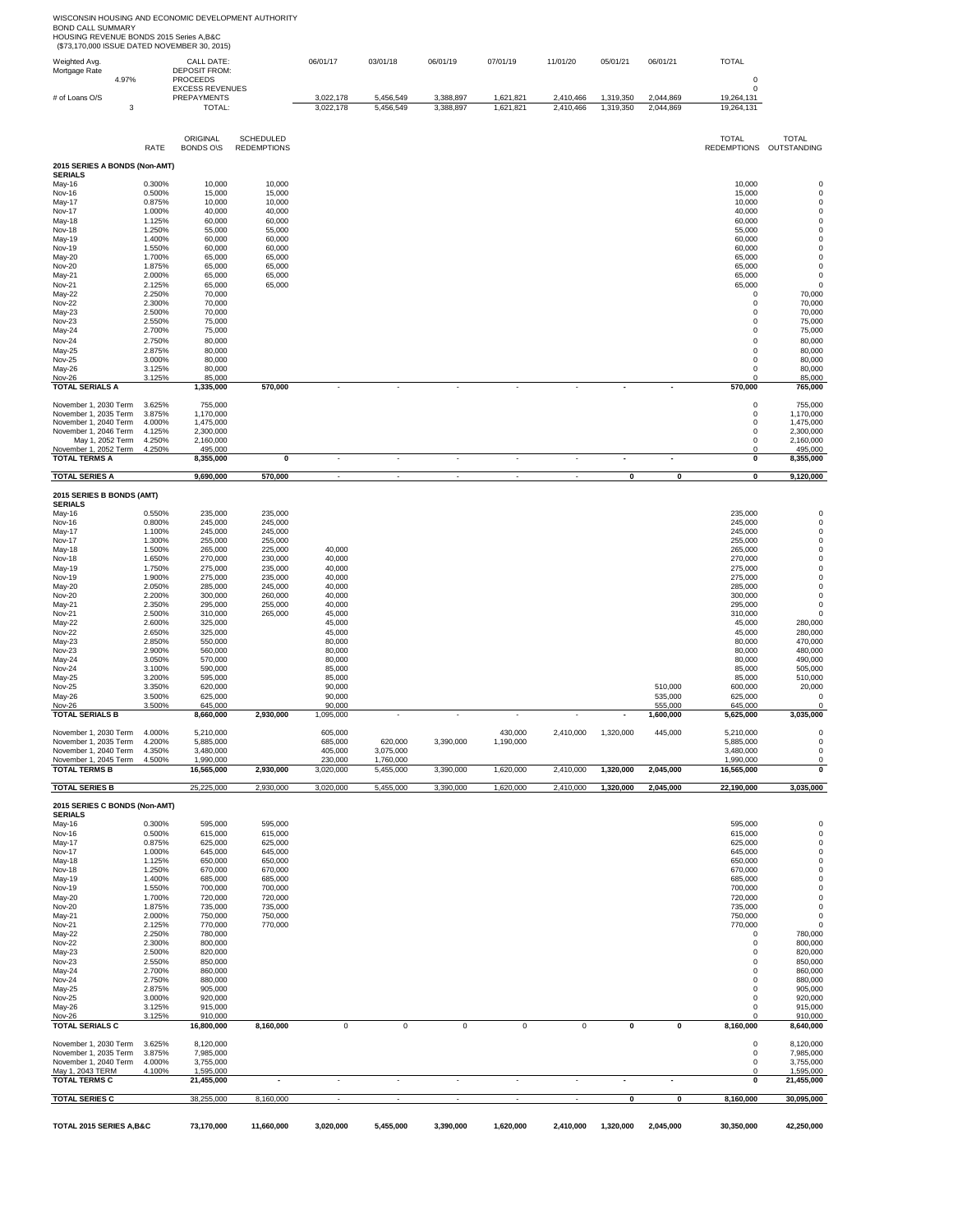# WISCONSIN HOUSING AND ECONOMIC DEVELOPMENT AUTHORITY<br>BOND CALL SUMMARY<br>HOUSING REVENUE BONDS 2016 Series A&C<br>1 (\$39,775,000 ISSUE DATED DECEMBER 22, 2016)

| Weighted Avg.<br>Mortgage Rate                  |       |                  | CALL DATE:<br><b>DEPOSIT FROM:</b> |                    | 11/01/18                 | 03/01/19  | 06/01/19                 | 07/01/19                 | 09/01/19                 | 11/01/19                 | <b>TOTAL</b>       |                        |
|-------------------------------------------------|-------|------------------|------------------------------------|--------------------|--------------------------|-----------|--------------------------|--------------------------|--------------------------|--------------------------|--------------------|------------------------|
|                                                 | 4.80% |                  | <b>PROCEEDS</b>                    |                    |                          |           |                          |                          |                          | 442,067                  | 442,067            |                        |
|                                                 |       |                  | <b>EXCESS REVENUES</b>             |                    |                          |           |                          |                          |                          | 2,118,394                | 2,118,394          |                        |
| # of Loans O/S                                  |       |                  | PREPAYMENTS                        |                    | 3,942,515                | 3,500,000 | 1,731,597                | 8,182,394                | 1,615,426                | 2,552,607                | 21,524,539         |                        |
|                                                 | 8     |                  | TOTAL:                             |                    | 3,942,515                | 3,500,000 | 1,731,597                | 8,182,394                | 1,615,426                | 5,113,068                | 24,085,000         |                        |
|                                                 |       |                  | ORIGINAL                           | <b>SCHEDULED</b>   |                          |           |                          |                          |                          |                          | <b>TOTAL</b>       | <b>TOTAL</b>           |
|                                                 |       | <b>RATE</b>      | <b>BONDS O\S</b>                   | <b>REDEMPTIONS</b> |                          |           |                          |                          |                          |                          | <b>REDEMPTIONS</b> | OUTSTANDING            |
| 2016 SERIES A BONDS (Non-AMT)<br><b>SERIALS</b> |       |                  |                                    |                    |                          |           |                          |                          |                          |                          |                    |                        |
| May-17                                          |       | 1.000%           | 75,000                             | 75,000             |                          |           |                          |                          |                          |                          | 75,000             | 0                      |
| Nov-17                                          |       | 1.100%           | 80,000                             | 80,000             |                          |           |                          |                          |                          |                          | 80,000             | $\pmb{0}$              |
| May-18                                          |       | 1.375%           | 85,000                             | 85,000             |                          |           |                          |                          |                          |                          | 85,000             | $\pmb{0}$              |
| Nov-18                                          |       | 1.500%           | 90,000                             | 90,000             |                          |           |                          |                          |                          |                          | 90,000             | $\pmb{0}$              |
| May-19                                          |       | 1.650%           | 100,000                            | 100,000            |                          |           |                          |                          |                          |                          | 100,000            | $\pmb{0}$              |
| <b>Nov-19</b>                                   |       | 1.750%           | 130,000                            | 130,000            |                          |           |                          |                          |                          |                          | 130,000            | $\pmb{0}$              |
| May-20                                          |       | 1.900%           | 145,000                            | 145,000            |                          |           |                          |                          |                          |                          | 145,000            | $\pmb{0}$              |
| Nov-20                                          |       | 2.000%           | 145,000                            | 145,000            |                          |           |                          |                          |                          |                          | 145,000            | $\pmb{0}$              |
| May-21                                          |       | 2.200%           | 145,000                            | 145,000            |                          |           |                          |                          |                          |                          | 145,000            | $\pmb{0}$              |
| <b>Nov-21</b>                                   |       | 2.250%           | 155,000                            | 155,000            |                          |           |                          |                          |                          |                          | 155,000            | $\pmb{0}$              |
| May-22                                          |       | 2.450%           | 155,000                            |                    |                          |           |                          |                          |                          |                          | $\mathbf 0$        | 155,000                |
| Nov-22<br>May-23                                |       | 2.550%<br>2.625% | 155,000<br>165,000                 |                    |                          |           |                          |                          |                          |                          | 0<br>0             | 155,000<br>165,000     |
| Nov-23                                          |       | 2.750%           | 165,000                            |                    |                          |           |                          |                          |                          |                          | 0                  | 165,000                |
| May-24                                          |       | 2.850%           | 175,000                            |                    |                          |           |                          |                          |                          |                          | 0                  | 175,000                |
| Nov-24                                          |       | 2.900%           | 175,000                            |                    |                          |           |                          |                          |                          |                          | 0                  | 175,000                |
| May-25                                          |       | 3.000%           | 180,000                            |                    |                          |           |                          |                          |                          |                          | $\mathbf 0$        | 180,000                |
| Nov-25                                          |       | 3.000%           | 185,000                            |                    |                          |           |                          |                          |                          |                          | $\Omega$           | 185,000                |
| May-26                                          |       | 3.125%           | 185,000                            |                    |                          |           |                          |                          |                          |                          | $\Omega$           | 185,000                |
| Nov-26                                          |       | 3.125%           | 195,000                            |                    |                          |           |                          |                          |                          |                          | 0                  | 195,000                |
| May-27                                          |       | 3.200%           | 195,000                            |                    |                          |           |                          |                          |                          |                          | 0                  | 195,000                |
| Nov-27                                          |       | 3.200%           | 205,000                            |                    |                          |           |                          |                          |                          |                          | 0                  | 205,000                |
| TOTAL SERIALS A                                 |       |                  | 3,285,000                          | 1,150,000          |                          |           |                          |                          |                          |                          | 1,150,000          | 2,135,000              |
|                                                 |       |                  |                                    |                    |                          |           |                          |                          |                          |                          |                    |                        |
| November 1, 2032 Term<br>November 1, 2037 Term  |       | 3.750%<br>4.050% | 2,285,000<br>2,595,000             |                    |                          |           |                          |                          |                          |                          | 0<br>0             | 2,285,000<br>2,595,000 |
| November 1, 2042 Term                           |       | 4.200%           | 1,855,000                          |                    |                          |           |                          |                          |                          |                          | 0                  | 1,855,000              |
| November 1, 2047 Term                           |       | 4.250%           | 2,340,000                          |                    |                          |           |                          |                          |                          |                          | 0                  | 2,340,000              |
| May 1, 2054 Term                                |       | 4.500%           | 3,330,000                          |                    |                          |           |                          |                          |                          |                          | 0                  | 3,330,000              |
| <b>TOTAL TERMS A</b>                            |       |                  | 12,405,000                         |                    |                          |           |                          |                          |                          |                          | $\pmb{0}$          | 12,405,000             |
| <b>TOTAL SERIES A</b>                           |       |                  | 15,690,000                         | 1,150,000          | $\overline{\phantom{a}}$ | ×.        | $\overline{\phantom{a}}$ | $\overline{\phantom{a}}$ | $\overline{\phantom{a}}$ | ×.                       | 0                  | 14,540,000             |
|                                                 |       |                  |                                    |                    |                          |           |                          |                          |                          |                          |                    |                        |
| 2015 SERIES C BONDS (Non-AMT)                   |       |                  |                                    |                    |                          |           |                          |                          |                          |                          |                    |                        |
| November 1, 2034 Term Variable                  |       |                  | 24,085,000                         |                    | 3,940,000                | 3,500,000 | 1,730,000                | 8,185,000                | 1,615,000                | 5,115,000                | 24,085,000         | 0                      |
| TOTAL TERMS C                                   |       |                  | 24,085,000                         |                    | 3,940,000                | 3,500,000 | 1,730,000                | 8,185,000                | 1,615,000                | 5,115,000                | 24,085,000         | $\pmb{0}$              |
| <b>TOTAL SERIES C</b>                           |       |                  | 24,085,000                         | $\mathbf 0$        | 3,940,000                | 3,500,000 | 1,730,000                | 8,185,000                | 1,615,000                | 5,115,000<br>$\mathbf 0$ | 24,085,000         | $\mathsf 0$            |
|                                                 |       |                  |                                    |                    |                          |           |                          |                          |                          |                          |                    |                        |
| TOTAL 2015 SERIES A, B&C                        |       |                  | 39,775,000                         | 1,150,000          | 3,940,000                | 3,500,000 | 1,730,000                | 8,185,000                | 1,615,000                | 5,115,000                | 24,085,000         | 14,540,000             |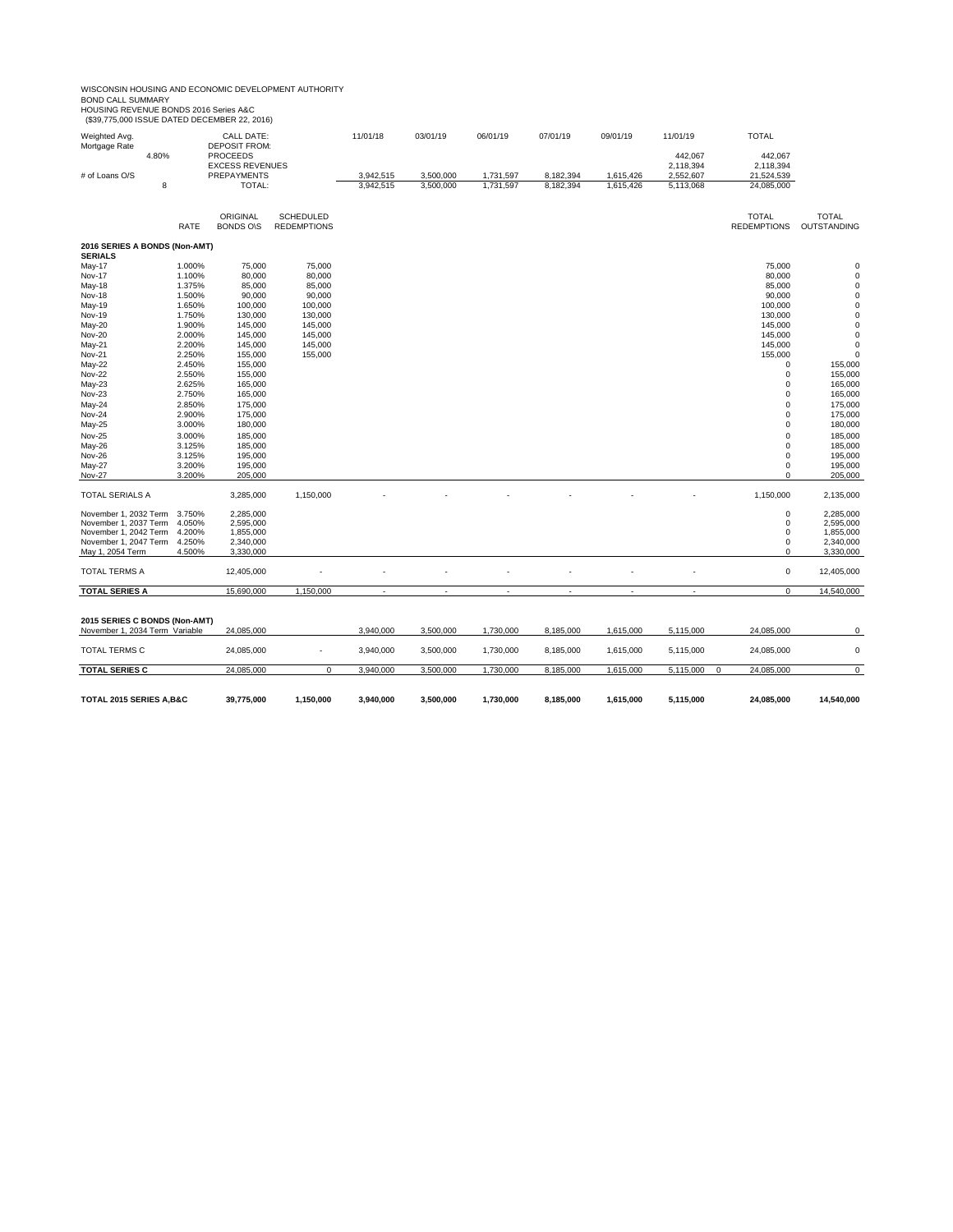WISCONSIN HOUSING AND ECONOMIC DEVELOPMENT AUTHORITY<br>BOND CALL SUMMARY<br>HOUSING REVENUE BONDS 2017 Series A&B<br>(\$96,330,000 ISSUE DATED DECEMBER 21, 2017)

| Weighted Avg.                                   |                  | <b>CALL DATE:</b>                                                 |                                        | 11/01/19           | 12/01/19               | 01/01/20               | 03/01/20                | 05/01/20               | <b>TOTAL</b>                       |                             |
|-------------------------------------------------|------------------|-------------------------------------------------------------------|----------------------------------------|--------------------|------------------------|------------------------|-------------------------|------------------------|------------------------------------|-----------------------------|
| Mortgage Rate<br>5.15%                          |                  | <b>DEPOSIT FROM:</b><br><b>PROCEEDS</b><br><b>CAPITAL RESERVE</b> |                                        |                    |                        | 857,403                | 101,266<br>1,000,000    | 1,230,144              | 958,669<br>2,230,144               |                             |
|                                                 |                  | <b>EXCESS REVENUES</b>                                            |                                        |                    |                        |                        |                         |                        | $\Omega$                           |                             |
| # of Loans O/S<br>10                            |                  | PREPAYMENTS<br>TOTAL:                                             |                                        | 955,000<br>955,000 | 2,500,203<br>2,500,203 | 1,385,534<br>2,242,937 | 8,934,403<br>10,035,670 | 3,786,046<br>5,016,190 | 17,561,187<br>20,750,000           |                             |
|                                                 |                  |                                                                   |                                        |                    |                        |                        |                         |                        |                                    |                             |
|                                                 | RATE             | ORIGINAL<br><b>BONDS O\S</b>                                      | <b>SCHEDULED</b><br><b>REDEMPTIONS</b> |                    |                        |                        |                         |                        | <b>TOTAL</b><br><b>REDEMPTIONS</b> | <b>TOTAL</b><br>OUTSTANDING |
| 2017 SERIES A BONDS (Non-AMT)<br><b>SERIALS</b> |                  |                                                                   |                                        |                    |                        |                        |                         |                        |                                    |                             |
| <b>Nov-18</b>                                   | 1.350%           | 265,000                                                           | 265,000                                |                    |                        |                        |                         |                        | 265,000                            | 0                           |
| May-19                                          | 1.600%           | 370,000                                                           | 370,000                                |                    |                        |                        |                         |                        | 370,000                            | $\mathbf 0$                 |
| <b>Nov-19</b>                                   | 1.700%           | 390,000                                                           | 390,000                                |                    |                        |                        |                         |                        | 390,000                            | 0                           |
| May-20                                          | 1.750%           | 545,000                                                           | 545,000                                |                    |                        |                        |                         |                        | 545,000                            | $\mathbf 0$                 |
| <b>Nov-20</b>                                   | 1.850%           | 615,000                                                           | 615,000                                |                    |                        |                        |                         |                        | 615,000                            | 0                           |
| May-21                                          | 1.900%           | 620,000                                                           | 620,000                                |                    |                        |                        |                         |                        | 620,000                            | $\mathbf 0$                 |
| <b>Nov-21</b>                                   | 2.000%           | 625,000                                                           | 625,000                                |                    |                        |                        |                         |                        | 625,000                            | $\mathbf 0$                 |
| May-22                                          | 2.100%           | 630,000                                                           |                                        |                    |                        |                        |                         |                        | 0                                  | 630,000                     |
| <b>Nov-22</b>                                   | 2.200%           | 640,000                                                           |                                        |                    |                        |                        |                         |                        | 0                                  | 640,000                     |
| May-23                                          | 2.300%           | 645,000                                                           |                                        |                    |                        |                        |                         |                        | 0                                  | 645,000                     |
| <b>Nov-23</b><br>May-24                         | 2.350%<br>2.400% | 650,000<br>660,000                                                |                                        |                    |                        |                        |                         |                        | 0<br>0                             | 650,000<br>660,000          |
| <b>Nov-24</b>                                   | 2.450%           | 665,000                                                           |                                        |                    |                        |                        |                         |                        | 0                                  | 665,000                     |
| May-25                                          | 2.550%           | 675,000                                                           |                                        |                    |                        |                        |                         |                        | 0                                  | 675,000                     |
| <b>Nov-25</b>                                   | 2.600%           | 680,000                                                           |                                        |                    |                        |                        |                         |                        | $\mathbf 0$                        | 680,000                     |
| May-26                                          | 2.700%           | 690,000                                                           |                                        |                    |                        |                        |                         |                        | $\mathbf 0$                        | 690,000                     |
| Nov-26                                          | 2.750%           | 700,000                                                           |                                        |                    |                        |                        |                         |                        | $\Omega$                           | 700,000                     |
| May-27                                          | 2.850%           | 710,000                                                           |                                        |                    |                        |                        |                         |                        | 0                                  | 710,000                     |
| <b>Nov-27</b>                                   | 2.900%           | 720,000                                                           |                                        |                    |                        |                        |                         |                        | 0                                  | 720,000                     |
| May-28                                          | 3.000%           | 730,000                                                           |                                        |                    |                        |                        |                         |                        | 0                                  | 730,000                     |
| <b>Nov-28</b>                                   | 3.050%           | 740,000                                                           |                                        |                    |                        |                        |                         |                        | $\mathbf 0$                        | 740,000                     |
| <b>TOTAL SERIALS A</b>                          |                  | 12,965,000                                                        | 3,430,000                              | $\mathbf 0$        | $\mathbf 0$            | $\mathbf 0$            | $\mathbf 0$             | $\mathbf 0$            | 3,430,000                          | 9,535,000                   |
| November 1, 2032 Term                           | 3.400%           | 7,990,000                                                         |                                        |                    |                        |                        |                         |                        | 0                                  | 7,990,000                   |
| November 1, 2037 Term                           | 3.750%           | 7,745,000                                                         |                                        |                    |                        |                        |                         |                        | $\mathbf 0$                        | 7,745,000                   |
| November 1, 2042 Term                           | 3.900%           | 7,725,000                                                         |                                        |                    |                        |                        |                         |                        | 0                                  | 7,725,000                   |
| November 1, 2047 Term                           | 4.000%           | 13,385,000                                                        |                                        |                    |                        |                        |                         |                        | $\Omega$                           | 13,385,000                  |
| November 1, 2047 Term Rate Bond                 | 1.950%           | 20,750,000                                                        |                                        | 955,000            | 2,500,000              | 2,240,000              | 10,035,000              | 5,020,000              | 20,750,000                         | $\mathbf 0$                 |
| May 1, 2055 Term                                | 4.150%           | 22,440,000                                                        |                                        |                    |                        |                        |                         |                        | 0                                  | 22,440,000                  |
| TOTAL TERMS A                                   |                  | 80,035,000                                                        |                                        | 955,000            | 2,500,000              | 2,240,000              | 10,035,000              | 5,020,000              | 20,750,000                         | 59,285,000                  |
| <b>TOTAL SERIES A</b>                           |                  | 93,000,000                                                        | 3,430,000                              | 955,000            | 2,500,000              | 2,240,000              | 10,035,000              | 5,020,000              | 20,750,000                         | 68,820,000                  |
|                                                 |                  |                                                                   |                                        |                    |                        |                        |                         |                        |                                    |                             |
| 2017 SERIES B BONDS (Non-AMT)                   |                  |                                                                   |                                        |                    |                        |                        |                         |                        |                                    |                             |
| November 1, 2042 Term                           | 3.900%           | 3,330,000                                                         |                                        |                    |                        |                        |                         |                        |                                    | 3,330,000                   |
| <b>TOTAL TERMS B</b>                            |                  | 3,330,000                                                         |                                        | $\mathsf 0$        | $\mathbf 0$            | $\pmb{0}$              | $\mathsf 0$             | 0                      | $\mathbf 0$                        | 3,330,000                   |
| <b>TOTAL SERIES B</b>                           |                  | 3,330,000                                                         | $\mathbf 0$                            | 0                  | $\mathbf 0$            | $\mathbf 0$            | $\mathbf 0$             | 0                      | $\Omega$                           | 3,330,000                   |
|                                                 |                  |                                                                   |                                        |                    |                        |                        |                         |                        |                                    |                             |
| TOTAL 2016 SERIES A, B&C                        |                  | 96,330,000                                                        | 3,430,000                              | 955,000            | 2,500,000              | 2,240,000              | 10,035,000              | 5,020,000              | 20,750,000                         | 72,150,000                  |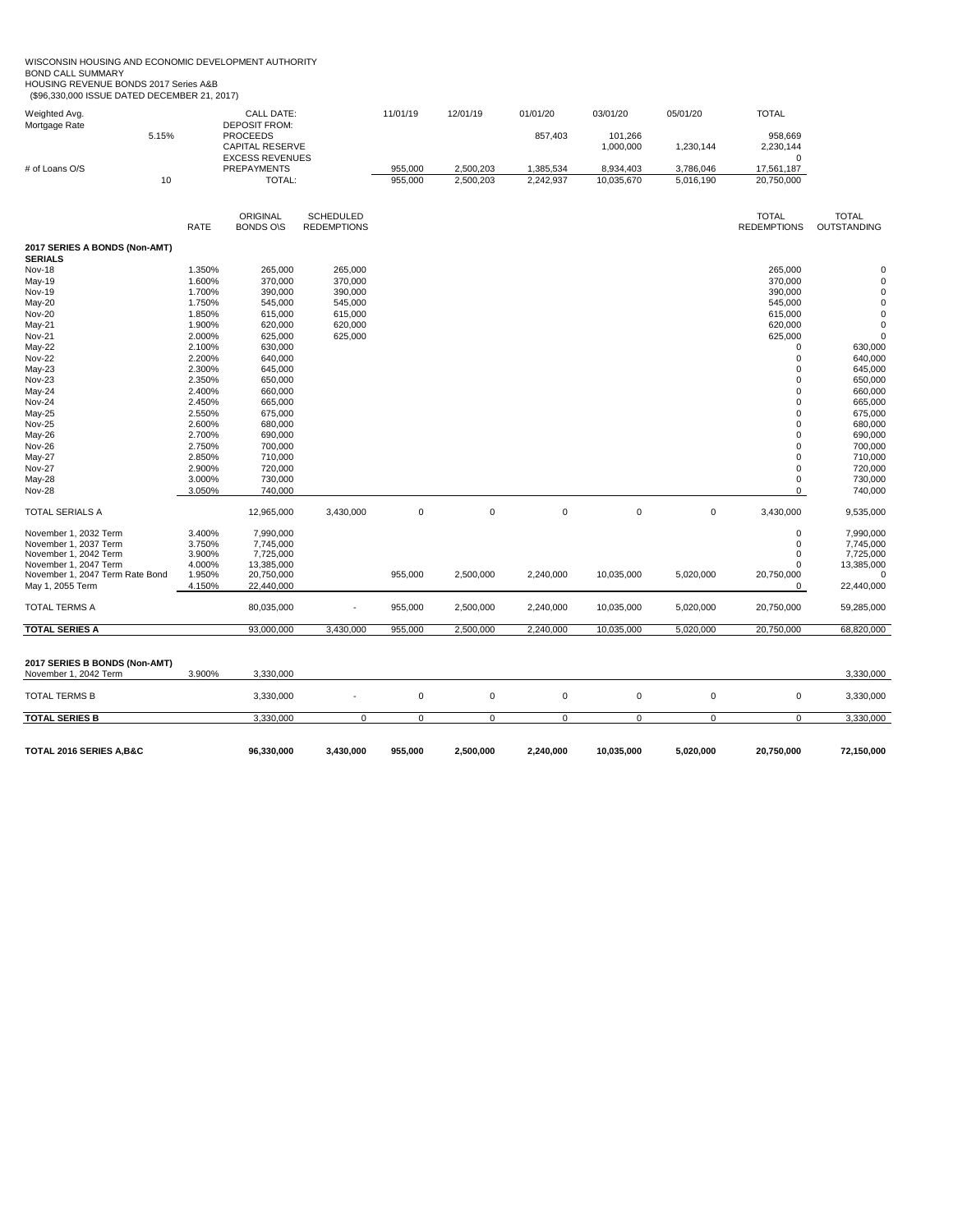WISCONSIN HOUSING AND ECONOMIC DEVELOPMENT AUTHORITY<br>BOND CALL SUMMARY<br>HOUSING REVENUE BONDS 2017 Series C<br>(\$14,255,000 ISSUE DATED DECEMBER 21, 2017)

| Weighted Avg.<br>Mortgage Rate<br>1.52%<br># of Loans O/S |                   | <b>CALL DATE:</b><br><b>DEPOSIT FROM:</b><br><b>PROCEEDS</b><br><b>EXCESS REVENUES</b><br><b>PREPAYMENTS</b> |                                        | date<br>۰. | date<br>$\overline{\phantom{a}}$<br>$\overline{\phantom{a}}$<br>$\overline{\phantom{a}}$ |             | <b>TOTAL</b><br>۰.<br>۰.                 |                                    |
|-----------------------------------------------------------|-------------------|--------------------------------------------------------------------------------------------------------------|----------------------------------------|------------|------------------------------------------------------------------------------------------|-------------|------------------------------------------|------------------------------------|
| $\overline{2}$<br>2017 C (NON-AMT)<br>RATE                |                   | TOTAL:<br>ORIGINAL<br><b>BONDS ONS</b>                                                                       | <b>SCHEDULED</b><br><b>REDEMPTIONS</b> |            |                                                                                          | ٠           | ۰.<br><b>TOTAL</b><br><b>REDEMPTIONS</b> | <b>TOTAL</b><br><b>OUTSTANDING</b> |
| 20017 SERIES C Term BONDS                                 | Variable 5/1/2046 | 14.255.000                                                                                                   | ж.                                     |            | $\sim$                                                                                   |             | $\mathbf 0$                              | 14,255,000                         |
| <b>TOTAL 2017 SERIES C</b>                                |                   | 14,255,000                                                                                                   | $\mathbf 0$                            | 0          | 0                                                                                        | $\mathbf 0$ | $\mathbf 0$                              | 14,255,000                         |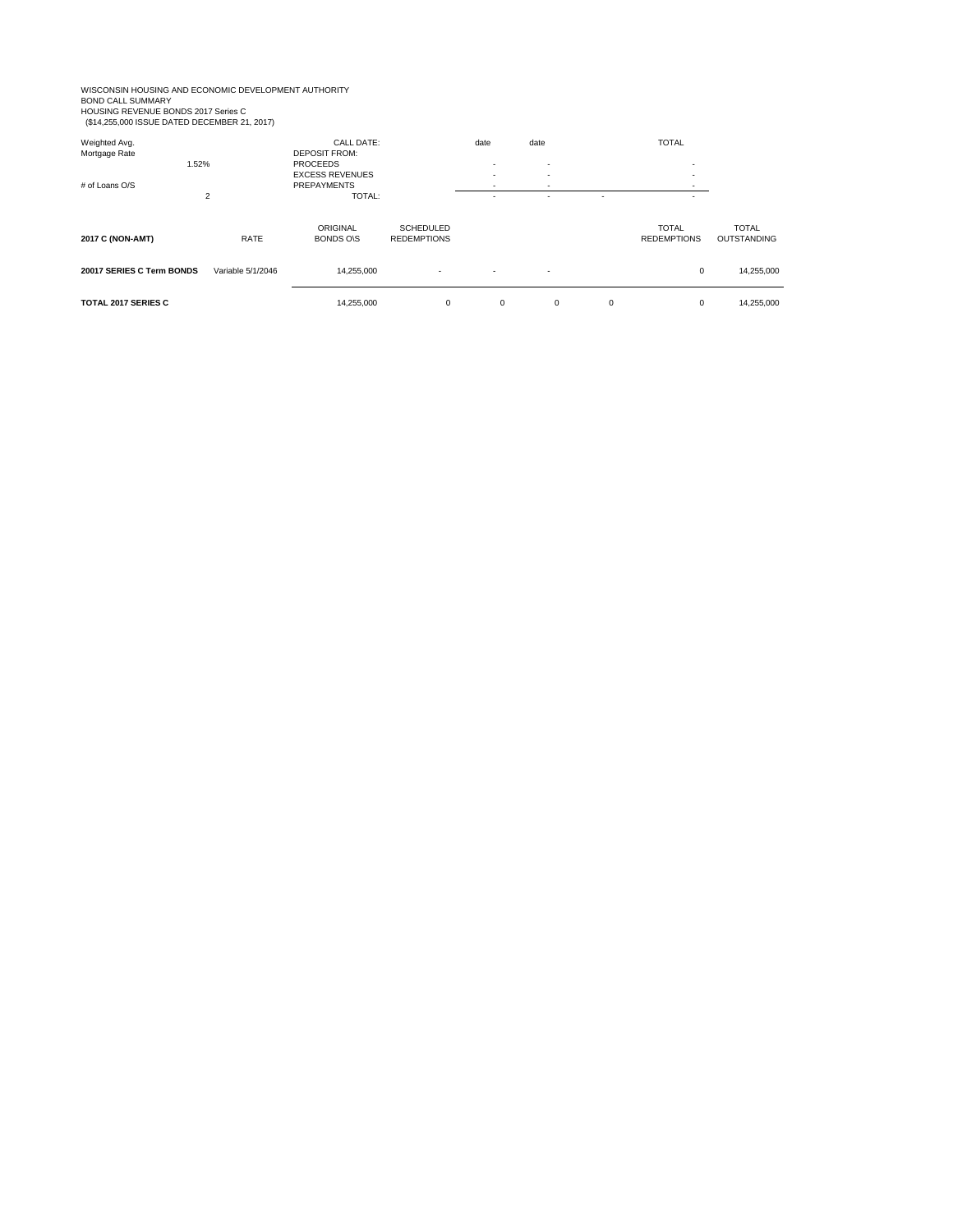WISCONSIN HOUSING AND ECONOMIC DEVELOPMENT AUTHORITY<br>BOND CALL SUMMARY<br>HOUSING REVENUE BONDS 2018 Series A,B&C<br>ISUE DATED DECEMBER 20, 2018) NON-AMT

| Weighted Avg.                            |                  | <b>CALL DATE:</b>                          |                    | 07/01/20    | 11/01/20    | 01/01/21    | 08/01/21   | 09/01/21               | 11/01/21         | <b>TOTAL</b>            |                    |
|------------------------------------------|------------------|--------------------------------------------|--------------------|-------------|-------------|-------------|------------|------------------------|------------------|-------------------------|--------------------|
| Mortgage Rate                            |                  | <b>DEPOSIT FROM:</b>                       |                    |             |             |             |            |                        |                  |                         |                    |
| 5.39%                                    |                  | <b>PROCEEDS</b>                            |                    |             |             |             |            |                        |                  | 0                       |                    |
| # of Loans O/S                           |                  | CAPITAL RESERVE FUND<br><b>PREPAYMENTS</b> |                    | 5,994,000   | 2,855,005   | 3,051,730   | 15,276,170 | 1,755,000<br>6,050,280 | 69<br>16,847,746 | 1,755,069<br>50,074,931 |                    |
|                                          | 11               | TOTAL:                                     |                    | 5,994,000   | 2,855,005   | 3,051,730   | 15,276,170 | 7,805,280              | 16,847,815       | 51,830,000              |                    |
|                                          |                  |                                            |                    |             |             |             |            |                        |                  |                         |                    |
| <b>Bond Yield</b>                        |                  |                                            |                    |             |             |             |            |                        |                  |                         |                    |
| 3.9553%                                  |                  | ORIGINAL                                   | <b>SCHEDULED</b>   |             |             |             |            |                        |                  | <b>TOTAL</b>            | <b>TOTAL</b>       |
|                                          | RATE             | <b>BONDS O\S</b>                           | <b>REDEMPTIONS</b> |             |             |             |            |                        |                  | <b>REDEMPTIONS</b>      | OUTSTANDING        |
| 2018 SERIES A BONDS (Non-AMT)            |                  |                                            |                    |             |             |             |            |                        |                  |                         |                    |
| <b>SERIALS</b>                           |                  |                                            |                    |             |             |             |            |                        |                  |                         |                    |
| Nov-21                                   | 2.250%           | 330,000                                    | 330,000            |             |             |             |            |                        |                  | 330,000                 | $\Omega$           |
| May-22                                   | 2.350%           | 295,000                                    |                    |             |             |             |            |                        |                  | 0                       | 295,000            |
| <b>Nov-22</b>                            | 2.400%           | 305,000                                    |                    |             |             |             |            |                        |                  | 0                       | 305,000            |
| May-23                                   | 2.450%           | 310,000                                    |                    |             |             |             |            |                        |                  | 0                       | 310,000            |
| Nov-23                                   | 2.500%           | 320,000                                    |                    |             |             |             |            |                        |                  | 0                       | 320,000            |
| May-24                                   | 2.600%           | 330,000                                    |                    |             |             |             |            |                        |                  | 0                       | 330,000            |
| <b>Nov-24</b>                            | 2.650%           | 340,000                                    |                    |             |             |             |            |                        |                  | 0                       | 340,000            |
| May-25                                   | 2.700%           | 350,000                                    |                    |             |             |             |            |                        |                  | 0                       | 350,000            |
| Nov-25                                   | 2.800%           | 360,000                                    |                    |             |             |             |            |                        |                  | 0                       | 360,000            |
| May-26                                   | 2.900%           | 370,000                                    |                    |             |             |             |            |                        |                  | 0                       | 370,000            |
| Nov-26                                   | 2.950%           | 380,000                                    |                    |             |             |             |            |                        |                  | $\Omega$                | 380,000            |
| May-27                                   | 3.050%           | 390,000                                    |                    |             |             |             |            |                        |                  | 0                       | 390,000            |
| <b>Nov-27</b>                            | 3.100%           | 400,000                                    |                    |             |             |             |            |                        |                  | 0                       | 400,000            |
| May-28                                   | 3.200%           | 410,000                                    |                    |             |             |             |            |                        |                  | 0                       | 410,000            |
| <b>Nov-28</b>                            | 3.250%           | 425,000                                    |                    |             |             |             |            |                        |                  | $\mathbf 0$             | 425,000            |
| May-29<br>Nov-29                         | 3.300%<br>3.350% | 435,000                                    |                    |             |             |             |            |                        |                  | $\mathbf 0$<br>0        | 435,000<br>450,000 |
| May-30                                   | 3.400%           | 450,000<br>460,000                         |                    |             |             |             |            |                        |                  | $\mathbf 0$             | 460,000            |
| Nov-30                                   | 3.450%           | 475,000                                    |                    |             |             |             |            |                        |                  | 0                       | 475,000            |
|                                          |                  |                                            |                    |             |             |             |            |                        |                  |                         |                    |
| TOTAL SERIALS A                          |                  | 7,135,000                                  | 330,000            | $\mathbf 0$ | $\pmb{0}$   | $\pmb{0}$   | 0          | 0                      | 0                | 330,000                 | 6,805,000          |
| November 1, 2033 Term                    | 3.700%           | 3,140,000                                  |                    |             |             |             |            |                        |                  | 0                       | 3,140,000          |
| November 1, 2038 Term                    | 3.950%           | 6,565,000                                  |                    |             |             |             |            |                        |                  | 0                       | 6,565,000          |
| November 1, 2043 Term                    | 4.100%           | 8,700,000                                  |                    |             |             |             |            |                        |                  | 0                       | 8,700,000          |
| November 1, 2048 Term                    | 4.150%           | 11,510,000                                 |                    |             |             |             |            |                        |                  | 0                       | 11,510,000         |
| November 1, 2053 Term                    | 4.300%           | 15,215,000                                 |                    |             |             |             |            |                        |                  |                         | 15,215,000         |
| May 1, 2057 Term                         | 4.450%           | 14,580,000                                 |                    |             |             |             |            |                        |                  | $\mathbf 0$             | 14,580,000         |
| TOTAL TERMS A                            |                  | 59,710,000                                 | 0                  | $\mathbf 0$ | $\mathsf 0$ | 0           | 0          | 0                      | 0                | 0                       | 59,710,000         |
| <b>TOTAL SERIES A</b>                    |                  | 66,845,000                                 | 330,000            | $\mathbf 0$ | $\mathbf 0$ | $\mathsf 0$ | 0          | $\mathbf 0$            | $\mathbf 0$      | 330,000                 | 66,515,000         |
| 2018 SERIES B BONDS (Non-AMT)            |                  |                                            |                    |             |             |             |            |                        |                  |                         |                    |
| May 1, 2049 Term - Subject to I Variable |                  | 32,530,000                                 |                    | 5,990,000   | 2,855,000   | 3,055,000   | 15,275,000 | 5,355,000              |                  | 32,530,000              | $\mathbf 0$        |
| <b>TOTAL SERIES B</b>                    |                  | 32,530,000                                 | $\mathbf 0$        | 5,990,000   | 2,855,000   | 3,055,000   | 15,275,000 | 5,355,000              | $\mathbf 0$      | 32,530,000              | 0                  |
|                                          |                  |                                            |                    |             |             |             |            |                        |                  |                         |                    |
| 2018 SERIES C BONDS (Non-AMT)            | Variable         |                                            |                    |             |             |             |            |                        |                  |                         |                    |
| November 1, 2049 Term                    |                  | 49,105,000                                 |                    |             |             |             |            | 2,450,000              | 16,850,000       | 19,300,000              | 29,805,000         |
| <b>TOTAL SERIES C</b>                    |                  | 49,105,000                                 | 0                  | 0           | $^{\circ}$  | 0           | 0          | 2,450,000              | 16,850,000       | 19,300,000              | 29,805,000         |
|                                          |                  |                                            |                    |             |             |             |            |                        |                  |                         |                    |
| TOTAL 2018 SERIES A, B&C                 |                  | 148.480.000                                | 330.000            | 5.990.000   | 2,855,000   | 3,055,000   | 15,275,000 | 7,805,000              | 16,850,000       | 52.160.000              | 96.320.000         |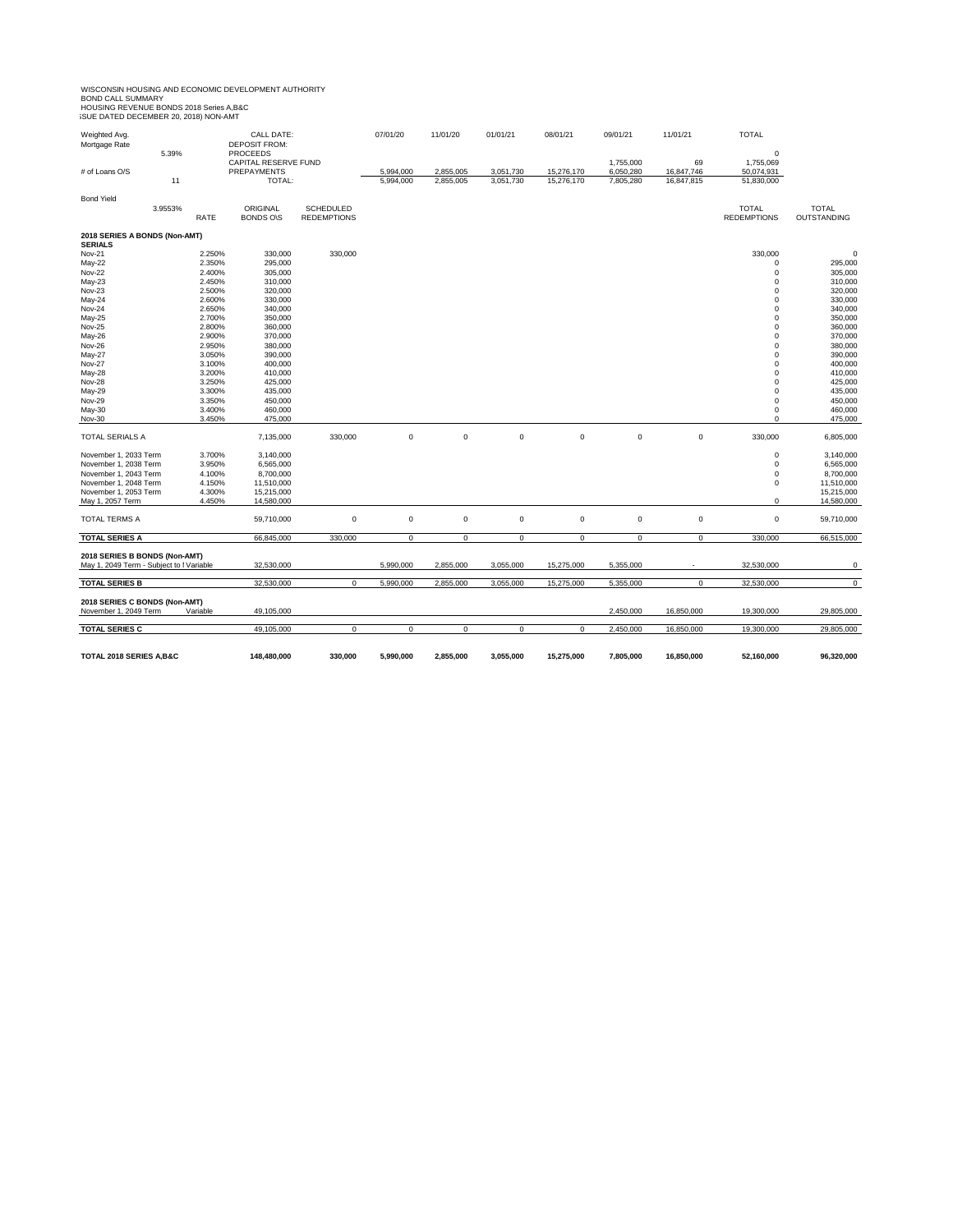WISCONSIN HOUSING AND ECONOMIC DEVELOPMENT AUTHORITY BOND CALL SUMMARY

HOUSING REVENUE BONDS 2019 Series A

(\$140,330,000 ISSUE DATED DECEMBER 4, 2019) NON-AMT

| Weighted Avg.<br>Mortgage Rate |       |        | CALL DATE:<br><b>DEPOSIT FROM:</b>         |                                        | 09/01/21  | 11/01/21  |             | <b>TOTAL</b>                       |                             |
|--------------------------------|-------|--------|--------------------------------------------|----------------------------------------|-----------|-----------|-------------|------------------------------------|-----------------------------|
|                                | 3.80% |        | <b>PROCEEDS</b><br><b>CAPITAL RESERVES</b> |                                        | 400       | 1,907     |             | 0                                  |                             |
|                                |       |        | <b>EXCESS REVENUES</b>                     |                                        |           |           |             | $\mathbf 0$                        |                             |
| # of Loans O/S                 |       |        | <b>PREPAYMENTS</b>                         |                                        | 474,600   | 1,268,093 |             | 1,742,693                          |                             |
|                                | 18    |        | TOTAL:                                     |                                        | 475,000   | 1,270,000 |             | 1,742,693                          |                             |
| <b>Bond Yield</b>              |       |        |                                            |                                        |           |           |             |                                    |                             |
|                                | 2.87% | RATE   | <b>ORIGINAL</b><br><b>BONDS O\S</b>        | <b>SCHEDULED</b><br><b>REDEMPTIONS</b> |           |           |             | <b>TOTAL</b><br><b>REDEMPTIONS</b> | <b>TOTAL</b><br>OUTSTANDING |
| 2019 SERIES A BONDS (Non-AMT)  |       |        |                                            |                                        |           |           |             |                                    |                             |
| <b>SERIALS</b>                 |       |        |                                            |                                        |           |           |             |                                    |                             |
| <b>Nov-20</b>                  |       | 1.300% | 150,000                                    | 150,000                                |           |           |             | 150,000                            | $\pmb{0}$                   |
| $May-21$                       |       | 1.350% | 125,000                                    | 125,000                                |           |           |             | 125,000                            | $\mathbf 0$                 |
| <b>Nov-21</b>                  |       | 1.400% | 150,000                                    | 150,000                                |           |           |             | 150,000                            | $\mathbf 0$                 |
| May-22                         |       | 1.450% | 215,000                                    |                                        |           |           |             | 0                                  | 215,000                     |
| <b>Nov-22</b>                  |       | 1.500% | 325,000                                    |                                        |           |           |             | $\mathbf 0$                        | 325,000                     |
| May-23                         |       | 1.550% | 365,000                                    |                                        |           |           |             | $\mathbf 0$                        | 365,000                     |
| Nov-23                         |       | 1.600% | 370,000                                    |                                        |           |           |             | $\mathbf 0$                        | 370,000                     |
| May-24                         |       | 1.650% | 385,000                                    |                                        |           |           |             | $\mathbf 0$                        | 385,000                     |
| <b>Nov-24</b>                  |       | 1.700% | 395,000                                    |                                        |           |           |             | $\mathbf 0$                        | 395,000                     |
| May-25                         |       | 1.750% | 400,000                                    |                                        |           |           |             | $\mathbf 0$                        | 400,000                     |
| <b>Nov-25</b>                  |       | 1.800% | 410,000                                    |                                        |           |           |             | $\mathbf 0$                        | 410,000                     |
| May-26                         |       | 1.875% | 420,000                                    |                                        |           |           |             | 0                                  | 420,000                     |
| <b>Nov-26</b>                  |       | 1.950% | 425,000                                    |                                        |           |           |             | $\mathbf 0$                        | 425,000                     |
| May-27                         |       | 2.000% | 435,000                                    |                                        |           |           |             | $\mathbf 0$                        | 435,000                     |
| <b>Nov-27</b>                  |       | 2.050% | 450,000                                    |                                        |           |           |             | $\mathbf 0$                        | 450,000                     |
| May-28                         |       | 2.100% | 460,000                                    |                                        |           |           |             | $\mathbf 0$                        | 460,000                     |
| <b>Nov-28</b>                  |       | 2.150% | 470,000                                    |                                        |           |           |             | $\mathbf 0$                        | 470,000                     |
| May-29                         |       | 2.200% | 480,000                                    |                                        |           |           |             | $\mathbf 0$                        | 480,000                     |
| <b>Nov-29</b>                  |       | 2.250% | 490,000                                    |                                        |           |           |             | $\mathbf 0$                        | 490,000                     |
| May-30                         |       | 2.300% | 500,000                                    |                                        |           |           |             | $\mathbf 0$                        | 500,000                     |
| Nov-30                         |       | 2.350% | 515,000                                    |                                        |           |           |             | 0                                  | 515,000                     |
| May-31                         |       | 2.400% | 525,000                                    |                                        |           |           |             | $\mathbf 0$                        | 525,000                     |
| Nov-31                         |       | 2.450% | 535,000                                    |                                        |           |           |             | 0                                  | 535,000                     |
| TOTAL 2019 A SERIALS           |       |        | 8,995,000                                  | 425,000                                | $\pmb{0}$ | $\pmb{0}$ | $\mathbf 0$ | 425,000                            | 8,570,000                   |
| November 1, 2034 Term          |       | 2.850% | 3,470,000                                  |                                        |           |           |             | $\mathbf 0$                        | 3,470,000                   |
| November 1, 2038 Term          |       | 1.550% | 24,360,000                                 |                                        | 475,000   | 1,270,000 |             | 1,745,000                          | 22,615,000                  |
| November 1, 2039 Term          |       | 3.000% | 6,985,000                                  |                                        |           |           |             | $\mathbf 0$                        | 6,985,000                   |
| November 1, 2044 Term          |       | 3.150% | 8,765,000                                  |                                        |           |           |             | $\mathbf 0$                        | 8,765,000                   |
| November 1, 2048 Term          |       | 1.600% | 45,475,000                                 |                                        |           |           |             | $\mathbf 0$                        | 45,475,000                  |
| November 1, 2049 Term          |       | 3.200% | 10,950,000                                 |                                        |           |           |             | $\mathbf 0$                        | 10,950,000                  |
| November 1, 2052 Term          |       | 1.700% | 13,300,000                                 |                                        |           |           |             | $\mathbf 0$                        | 13,300,000                  |
| May 1, 2057 Term               |       | 3.375% | 18,030,000                                 |                                        |           |           |             | 0                                  | 18,030,000                  |
| TOTAL 2019 A TERMS             |       |        | 131,335,000                                | 0                                      | 475,000   | 1,270,000 | $\pmb{0}$   | 1,745,000                          | 129,590,000                 |
| TOTAL 2019 SERIES A            |       |        | 140,330,000                                | 425,000                                | 475,000   | 1,270,000 | 0           | 2,170,000                          | 138,160,000                 |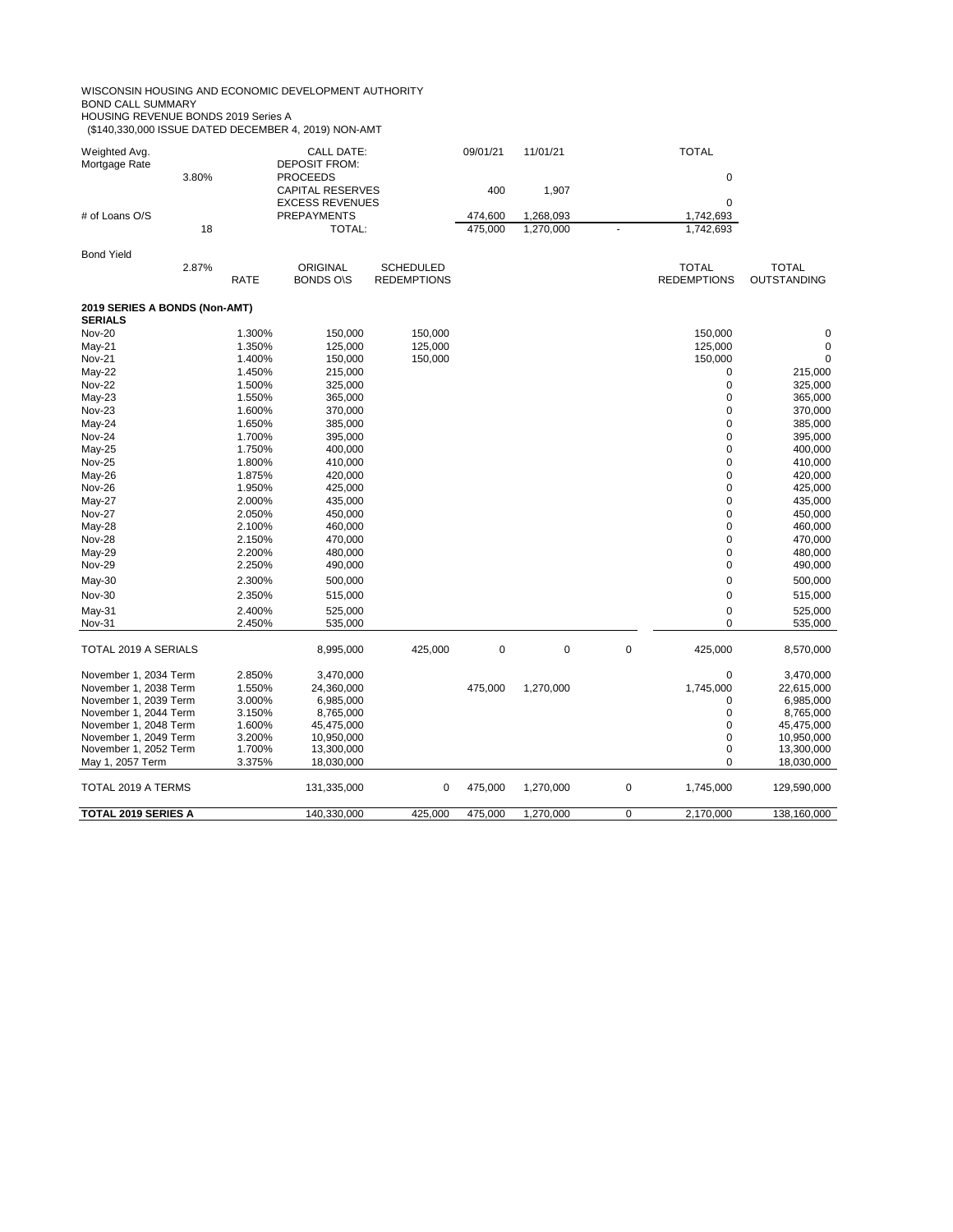WISCONSIN HOUSING AND ECONOMIC DEVELOPMENT AUTHORITY<br>BOND CALL SUMMARY<br>HOUSING REVENUE BONDS 2021 Series A&B

| <b>TOTAL 2021 SERIES A&amp;B</b>                                                                 |       |                  | 156,375,000                                                     | 0                                      | 0      | 0                |    |   | 0                                       | 156,375,000                 |
|--------------------------------------------------------------------------------------------------|-------|------------------|-----------------------------------------------------------------|----------------------------------------|--------|------------------|----|---|-----------------------------------------|-----------------------------|
| <b>TOTAL SERIES B</b>                                                                            |       |                  | 80,880,000                                                      | ÷.                                     |        | à.               | ä, |   | $\overline{0}$                          | 80,880,000                  |
| TOTAL TERMS B                                                                                    |       |                  | 80,880,000                                                      | 0                                      | 0      | 0                |    | 0 | 0                                       | 80,880,000                  |
| 2021 SERIES B BONDS (Non-AMT)<br>May 1, 2045 Term Rate Bonds<br>November 1, 2050 Term Rate Bonds |       | 0.400%<br>0.500% | 40,020,000<br>40,860,000                                        |                                        |        |                  |    |   | 0<br>0                                  | 40,020,000<br>40,860,000    |
| TOTAL SERIES A                                                                                   |       |                  | 75,495,000                                                      |                                        |        |                  | ÷. |   |                                         | 75,495,000                  |
| TOTAL TERMS A                                                                                    |       |                  | 66,900,000                                                      | 0<br>0                                 | 0<br>0 | 0<br>$\mathbf 0$ |    |   | 0<br>$\mathbf 0$                        | 66,900,000                  |
| May 1, 2059 Term                                                                                 |       | 2.750%           | 11,850,000                                                      |                                        |        |                  |    |   | 0                                       | 11,850,000                  |
| November 1, 2056 Term Bond                                                                       |       | 2.700%           | 16,565,000                                                      |                                        |        |                  |    |   | 0                                       | 16,565,000                  |
| November 1, 2051 Term Bond                                                                       |       | 2.550%           | 13,265,000                                                      |                                        |        |                  |    |   | 0                                       | 13,265,000                  |
| November 1, 2046 Term Bond                                                                       |       | 2.450%           | 10,595,000                                                      |                                        |        |                  |    |   | 0                                       | 10,595,000                  |
| November 1, 2041 Term Bond                                                                       |       | 2.250%           | 8,480,000                                                       |                                        |        |                  |    |   | 0                                       | 8,480,000                   |
| November 1, 2036 Term Bond                                                                       |       | 2.050%           | 4,885,000                                                       |                                        |        |                  |    |   | 0                                       | 4,885,000                   |
| May 1, 2033 Term Bond                                                                            |       | 2.000%           | 1,260,000                                                       |                                        |        |                  |    |   | 0                                       | 1,260,000                   |
| TOTAL SERIALS A                                                                                  |       |                  | 8,595,000                                                       | 0                                      | 0      | 0                |    |   | 0                                       | 8,595,000                   |
| May-32                                                                                           |       | 1.950%           | 610,000                                                         |                                        |        |                  |    |   | 0                                       | 610,000                     |
| May-31<br>Nov-31                                                                                 |       | 1.800%<br>1.850% | 595,000                                                         |                                        |        |                  |    |   | 0                                       | 585,000<br>595,000          |
| Nov-30                                                                                           |       | 1.650%           | 570,000<br>585,000                                              |                                        |        |                  |    |   | 0<br>0                                  | 570,000                     |
| May-30                                                                                           |       | 1.600%           | 560,000                                                         |                                        |        |                  |    |   | 0                                       | 560,000                     |
| Nov-29                                                                                           |       | 1.500%           | 545,000                                                         |                                        |        |                  |    |   | 0                                       | 545,000                     |
| May-29                                                                                           |       | 1.400%           | 535,000                                                         |                                        |        |                  |    |   | 0                                       | 535,000                     |
| <b>Nov-28</b>                                                                                    |       | 1.250%           | 520,000                                                         |                                        |        |                  |    |   | 0                                       | 520,000                     |
| May-28                                                                                           |       | 1.200%           | 510,000                                                         |                                        |        |                  |    |   | 0                                       | 510,000                     |
| Nov-27                                                                                           |       | 1.050%           | 500,000                                                         |                                        |        |                  |    |   | 0                                       | 500,000                     |
| May-27                                                                                           |       | 1.000%           | 490,000                                                         |                                        |        |                  |    |   | 0                                       | 490,000                     |
| <b>Nov-26</b>                                                                                    |       | 0.850%           | 480,000                                                         |                                        |        |                  |    |   | 0                                       | 480,000                     |
| May-26                                                                                           |       | 0.750%           | 470,000                                                         |                                        |        |                  |    |   | 0                                       | 470,000                     |
| Nov-25                                                                                           |       | 0.625%           | 460,000                                                         |                                        |        |                  |    |   | 0                                       | 460,000                     |
| May-25                                                                                           |       | 0.550%           | 450,000                                                         |                                        |        |                  |    |   | 0                                       | 450,000                     |
| Nov-24                                                                                           |       | 0.450%           | 405,000                                                         |                                        |        |                  |    |   | 0                                       | 405,000                     |
| May-24                                                                                           |       | 0.400%           | 255,000                                                         |                                        |        |                  |    |   | 0                                       | 255,000                     |
| <b>Nov-23</b>                                                                                    |       | 0.350%           | 55,000                                                          |                                        |        |                  |    |   | 0                                       | 55,000                      |
| 2021 SERIES A BONDS (Non-AMT)<br><b>SERIALS</b>                                                  |       |                  |                                                                 |                                        |        |                  |    |   |                                         |                             |
|                                                                                                  |       | <b>RATE</b>      | ORIGINAL<br><b>BONDS O\S</b>                                    | <b>SCHEDULED</b><br><b>REDEMPTIONS</b> |        |                  |    |   | <b>TOTAL</b><br><b>REDEMPTIONS</b>      | <b>TOTAL</b><br>OUTSTANDING |
|                                                                                                  | 12    |                  | TOTAL:                                                          |                                        |        |                  |    |   |                                         |                             |
| # of Loans O/S                                                                                   |       |                  | <b>CAPITAL RESERVE</b><br><b>EXCESS REVENUES</b><br>PREPAYMENTS |                                        |        |                  |    |   | 0<br>$\mathbf 0$<br>0<br>$\overline{0}$ |                             |
|                                                                                                  | 3.75% |                  | <b>PROCEEDS</b>                                                 |                                        |        |                  |    |   | 0                                       |                             |
| Mortgage Rate                                                                                    |       |                  | <b>DEPOSIT FROM:</b>                                            |                                        |        |                  |    |   |                                         |                             |
| Weighted Avg.                                                                                    |       |                  | <b>CALL DATE:</b>                                               |                                        | DATE   |                  |    |   | <b>TOTAL</b>                            |                             |